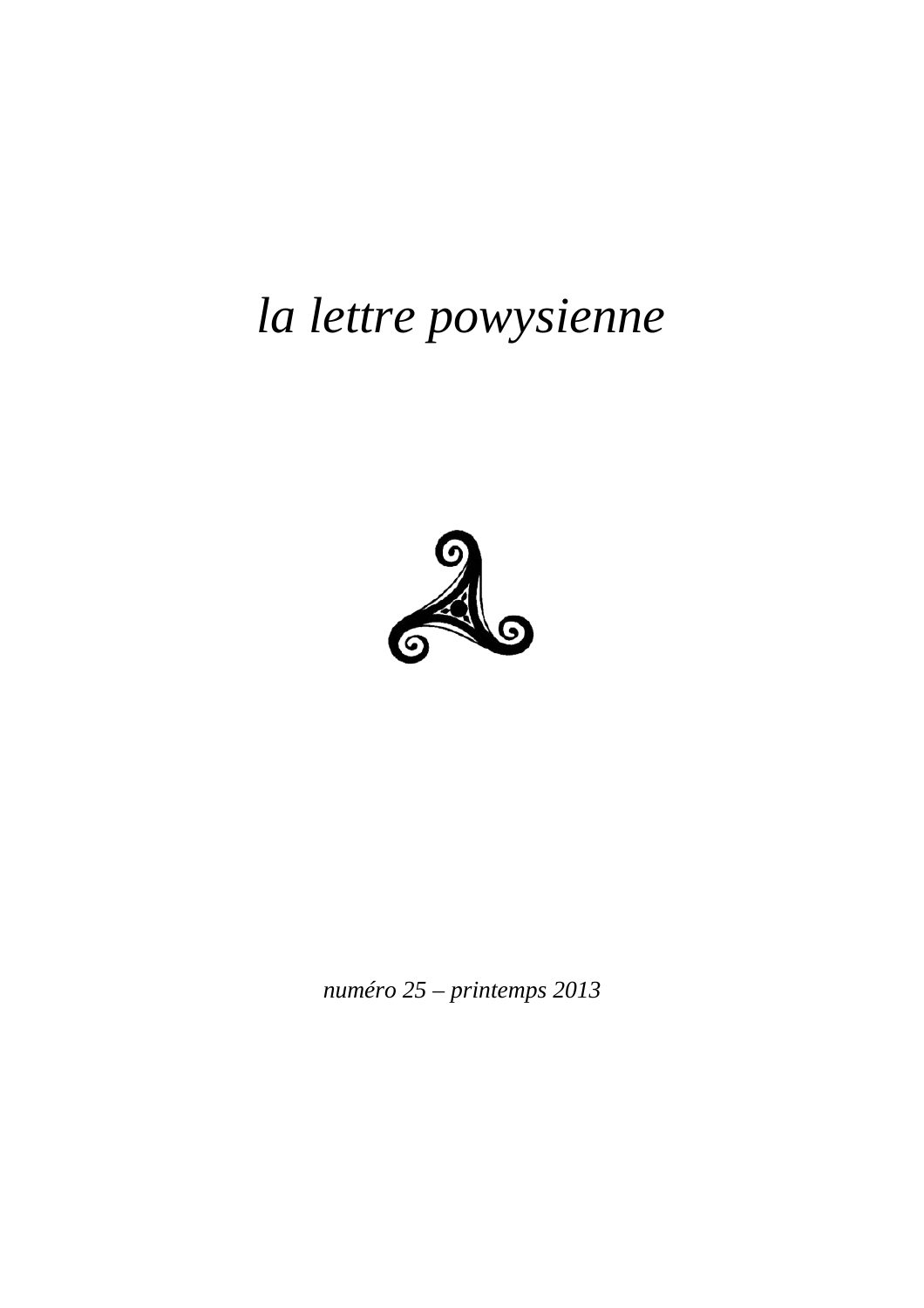## **Sommaire**

| Editorial                                                                                                      |                                   |                                                                                                                 |  |                                                                                                                                                                                                                                           | $\mathbf{A}$ and $\mathbf{A}$ are $\mathbf{A}$ . The set of $\mathbf{A}$ |           | p. 1 |
|----------------------------------------------------------------------------------------------------------------|-----------------------------------|-----------------------------------------------------------------------------------------------------------------|--|-------------------------------------------------------------------------------------------------------------------------------------------------------------------------------------------------------------------------------------------|--------------------------------------------------------------------------|-----------|------|
| Children of Adam, John Cowper Powys                                                                            |                                   |                                                                                                                 |  | $\mathbf{r}^{\prime}$ , and $\mathbf{r}^{\prime}$ , and $\mathbf{r}^{\prime}$ , and $\mathbf{r}^{\prime}$ , and $\mathbf{r}^{\prime}$                                                                                                     |                                                                          |           | p. 2 |
| Les Enfants d'Adam, John Cowper Powys.                                                                         |                                   |                                                                                                                 |  | $\mathbf{r}^{\prime}$ , and $\mathbf{r}^{\prime}$ , and $\mathbf{r}^{\prime}$ , and $\mathbf{r}^{\prime}$ , and $\mathbf{r}^{\prime}$                                                                                                     |                                                                          |           | p. 3 |
| In remembrance: Monday, 17 June 1963                                                                           |                                   |                                                                                                                 |  | and the contract of the contract of the contract of the contract of the contract of the contract of the contract of                                                                                                                       |                                                                          |           | p.10 |
| In memoriam: lundi 17 juin 1963.                                                                               |                                   |                                                                                                                 |  | $\mathbf{r} = \mathbf{r} \cdot \mathbf{r}$ , where $\mathbf{r} = \mathbf{r} \cdot \mathbf{r}$                                                                                                                                             |                                                                          |           | p.11 |
| Re-reading Wolf Solent, W.J. Keith                                                                             |                                   |                                                                                                                 |  | $\mathbf{r} = \mathbf{r} \cdot \mathbf{r}$ , where $\mathbf{r} = \mathbf{r} \cdot \mathbf{r}$                                                                                                                                             |                                                                          | $\bullet$ | p.16 |
| Une relecture de Wolf Solent, W.J. Keith                                                                       |                                   |                                                                                                                 |  | $\mathcal{L}^{\mathcal{A}}$ . The contract of the contract of the contract of the contract of the contract of the contract of the contract of the contract of the contract of the contract of the contract of the contract of the contrac |                                                                          |           | p.17 |
| William Cowper (English), J. Peltier                                                                           |                                   |                                                                                                                 |  | $\mathbf{r}^{\prime}$ , and $\mathbf{r}^{\prime}$ , and $\mathbf{r}^{\prime}$ , and $\mathbf{r}^{\prime}$ , and $\mathbf{r}^{\prime}$                                                                                                     |                                                                          |           | p.24 |
|                                                                                                                |                                   |                                                                                                                 |  |                                                                                                                                                                                                                                           |                                                                          |           | p.25 |
| Pêle-Mêle (English) and a control of the control of the control of the control of the control of the control o |                                   |                                                                                                                 |  |                                                                                                                                                                                                                                           |                                                                          |           | p.50 |
| Pêle-Mêle.                                                                                                     | and the state of the state of the | the contract of the contract of the contract of the contract of the contract of the contract of the contract of |  |                                                                                                                                                                                                                                           |                                                                          |           | p.51 |
| The Guardian June 19, 1963.                                                                                    |                                   |                                                                                                                 |  | $\mathcal{L}^{\mathcal{A}}$ . The contribution of the contribution of the contribution of $\mathcal{L}^{\mathcal{A}}$                                                                                                                     |                                                                          |           | p.52 |
|                                                                                                                |                                   |                                                                                                                 |  |                                                                                                                                                                                                                                           |                                                                          |           |      |

Traductions de J. Peltier sauf indication contraire

Translations by J. Peltier unless otherwise indicated

Site Internet de *la lettre powysienne*: **www.powys-lannion.net/Powys/LettrePowysienne/PowysLettre.htm**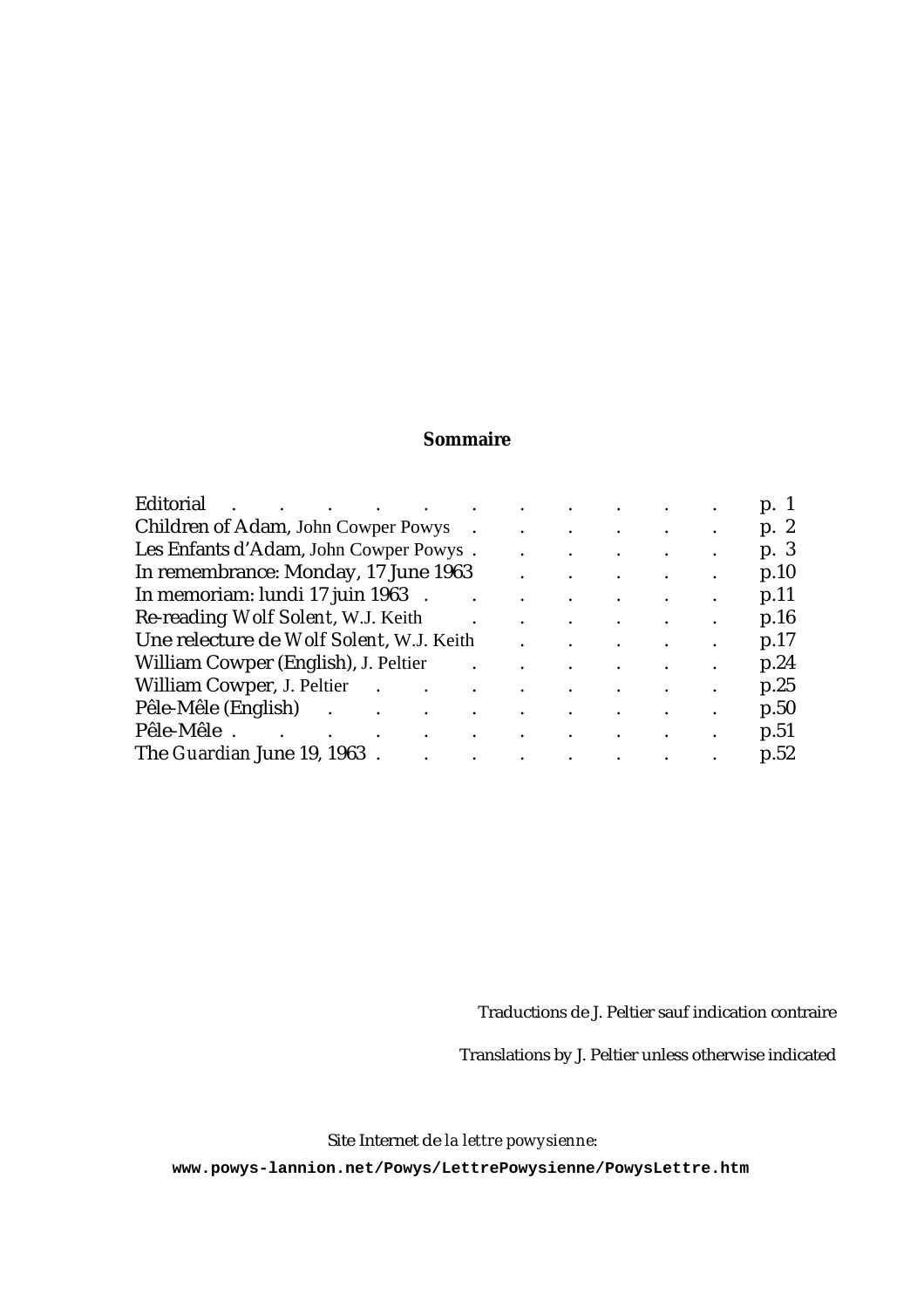### **Editorial**

Almost all the works of John Cowper Powys are centred on the philosophical injunction delivered ever since 1929: "Let us bear the pain as well as we can, for the sake of enjoying the pleasure. This is the cry of life itself...." And when, singing, he died on Monday, June 17, 1963, he could have exclaimed, as does Wolf's father, "Christ! I've enjoyed my life!" This issue of *la lettre* is meant as a deeply-felt homage to JCP. It includes the moving letter Marie Canavaggia wrote to Phyllis in July 1963, and the obituary by the philosopher Jean Wahl in *Le Monde*. Comments on the article written in the *Guardian* just after his death are also included. In the twenties JCP had written a number of short essays for *The Dial* to which he sometimes alludes in his letters to Llewelyn. The essay selected here is an interesting piece of work, for its subject itself, *Arabia Deserta*, and also because JCP endeavoured to imitate the striking style used by Charles M. Doughty. Let the reader decide if JCP succeeded! Prof. Keith, examining the first chapters of *Wolf Solent*, shows that a second reading may lead us to realise that we had misunderstood the author's aims or some features of the plot. Finally, the reader will find a long survey of the life of William Cowper, for whom John Cowper has always shown affection and compassion. Cowper's life really was hell on earth. Although not prominently present in literary history, he was by no means a minor poet. His poems are bucolic, human, and devoid of pretension. Cowper in fact heralded the Romantic poets who were to follow.

#### *°°°°°°°°°°°°°°°°°°°°*

Presque toutes les œuvres de John Cowper Powys sont centrées sur l'injonction philosophique énoncée depuis 1929: "Endurons de notre mieux la douleur, afin de pouvoir jouir du plaisir. C'est là le cri de la vie même..." Et quand, chantant, il mourut le lundi 17 juin 1963, il aurait pu s'exclamer comme le père de Wolf: "Seigneur! j'ai eu une vie heureuse!" Ce numéro de *la lettre* se veut un vibrant hommage à JCP. Elle comprend la lettre émouvante que Marie Canavaggia écrivit à Phyllis en juillet 1963, ainsi que l'article nécrologique de Jean Wahl dans *Le Monde*. Quelques remarques concernant l'article que le *Guardian* consacra le 19 juin à JCP sont aussi incluses. Dans les années vingt, JCP avait écrit de courts articles pour *The Dial*, revue new-yorkaise de haut niveau. Celui que nous avons choisi est intéressant, non seulement pour le sujet lui-même, *Arabia Deserta* de Charles Doughty, mais également parce que JCP joua à imiter le style archaïque de l'auteur. Aux lecteurs de décider s'il a réussi! Le Professeur Keith, lui, nous entraîne dans l'examen des premiers chapitres de *Wolf Solent* afin de nous montrer qu'à l'occasion d'une deuxième lecture nous pouvons peut-être nous rendre compte que nous avions mal saisi les intentions de l'auteur ou même certains aspects de l'action. Enfin, l'on trouvera un survol de la vie tragique de William Cowper, poète pour qui John Cowper a toujours manifesté affection et compassion. Sa vie ne fut qu'un long enfer sur terre, mais bien qu'il ne soit pas suffisamment à l'honneur dans les anthologies, il laisse derrière lui une œuvre non négligeable. Ses poèmes sont bucoliques, humains et sans prétention. William Cowper en fait annonçait les poètes romantiques qui allaient lui succéder.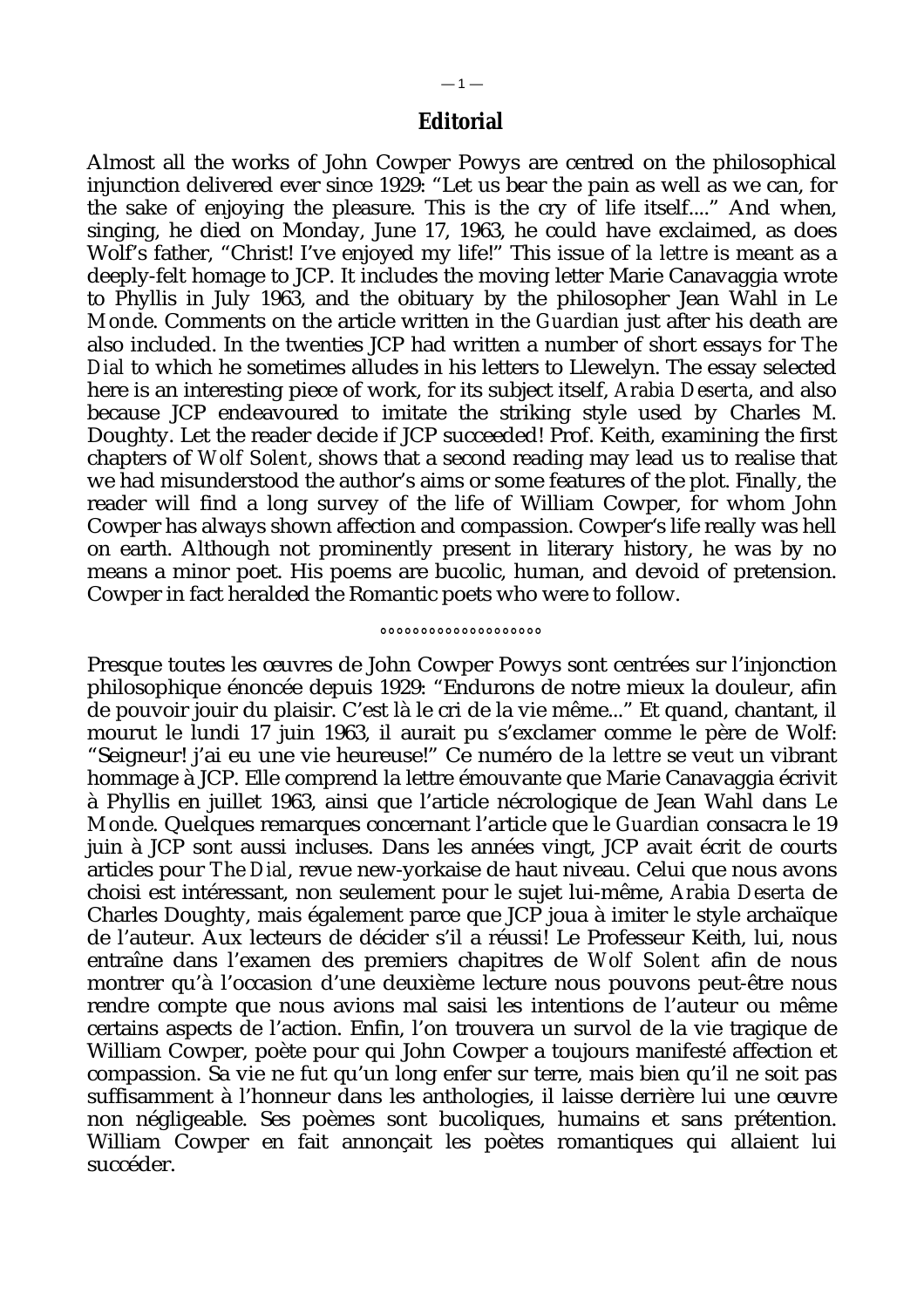## **Children of Adam**<sup>1</sup>

CONSIDERING the unique genius of Doughty and the primordial fascination of his subject, this one-volume edition of Arabia Deserta $^{\scriptscriptstyle 2}$  is an event that ought not to pass unnoticed.

The English temper, taciturn and splenetic, is seen at its best in its contemplative adventurers; and of these Doughty is the only one whose manner of writing has the scope and stirring vehemence worthy of such magnanimous endurances. Refusing to eschew one jot of his own ancestral pieties he moves among these desert nomads, who have hardly so much as heard of Aysa-bin-Miriam the Nasrâny prophet, with unmasked face as Khalîl, the Nasrâny; and while he compels their reluctant admiration as a man of *shekh*ly honour he wins many a peevish heart in *beyt* and *menzil* by his skill as a wise *hakîm* [wise man]*.* He and his huge book are a passing strange example of what can be achieved, in art as well as in life, by a certain bone-stark integrity; and there is no doubt that the so-called archaic element in his extraordinary style may easily be emphasized to a wrong tune. He is indeed no mere antiquarian raker in ancient libraries. The honest English words he selects are there in our common inheritance for all who have the wit to snatch at them. They have been rung upon, again and again, these words, for some four or five centuries. They are not prinked or spruce or affected. They are neither erudite nor obscure. Nor does Doughty scoop them up at random. He only uses the ones that lend themselves, by a kind of chemical fatality, to his own free humour. Others, compounded of alien stuff, he lets alone.

These felicitous appropriations from the "broad-mouthed" folios of our fathers are not permitted to all. The mind that can prosperously adapt them to its own temper is a mind that must be content to pay toll for such rooted proclivity in many a banked-up limitation. The "mettle" of these "pastures"<sup>3</sup> must be in a man's very marrow or he essays such an enterprise in vain. It is indeed a sort of Bodleian of the Market-place, this open secret of a tavern-clerkly style, and the mellowness of its ripe brewage can only be tapped by a true initiate. Steady must be the arm, firm the hand, that turns the spigot at this old-English bung-hole. Of pure metal must be the spoon that stirs the good posset heartened by such antique fragrance.

But however he acquired the tang of his toll-pike style, so full of a wayfaring scholar's jibes, it was to the caustic-cozening devices of his native wit that we find him repairing in many a shrewd *k*á*hwa* [coffee tent] brawl among these Beduin coffee-drinkers.

"What were now those great wars in the world (...)? so that the Nasâra durst in these days make war upon the Sultan of the Moslemîn!" I showed them, rolling the coffee-cup box, that "this world's course is as the going round of a wheel. The now uppermost was lately behind, and that lately highest is beginning to descend."

Nor was it only by words that he allayed their ruffling humour. Certain symbolic gestures of world-old significance pass between him and his hosts.

<sup>1</sup> Article by JCP published in the May 1927 issue of *The Dial*.

 $^\text{z}$  Arabia Deserta. By Charles M. Doughty. With a New Preface by the Author. Introduction by T.E. Lawrence, and all Original Maps, Plans & Illustrations. 8vo. 1320 pages. Boni & Liveright. \$10.

<sup>3</sup> Shakespeare, *Henry V*, Act III, scene 1, l.27.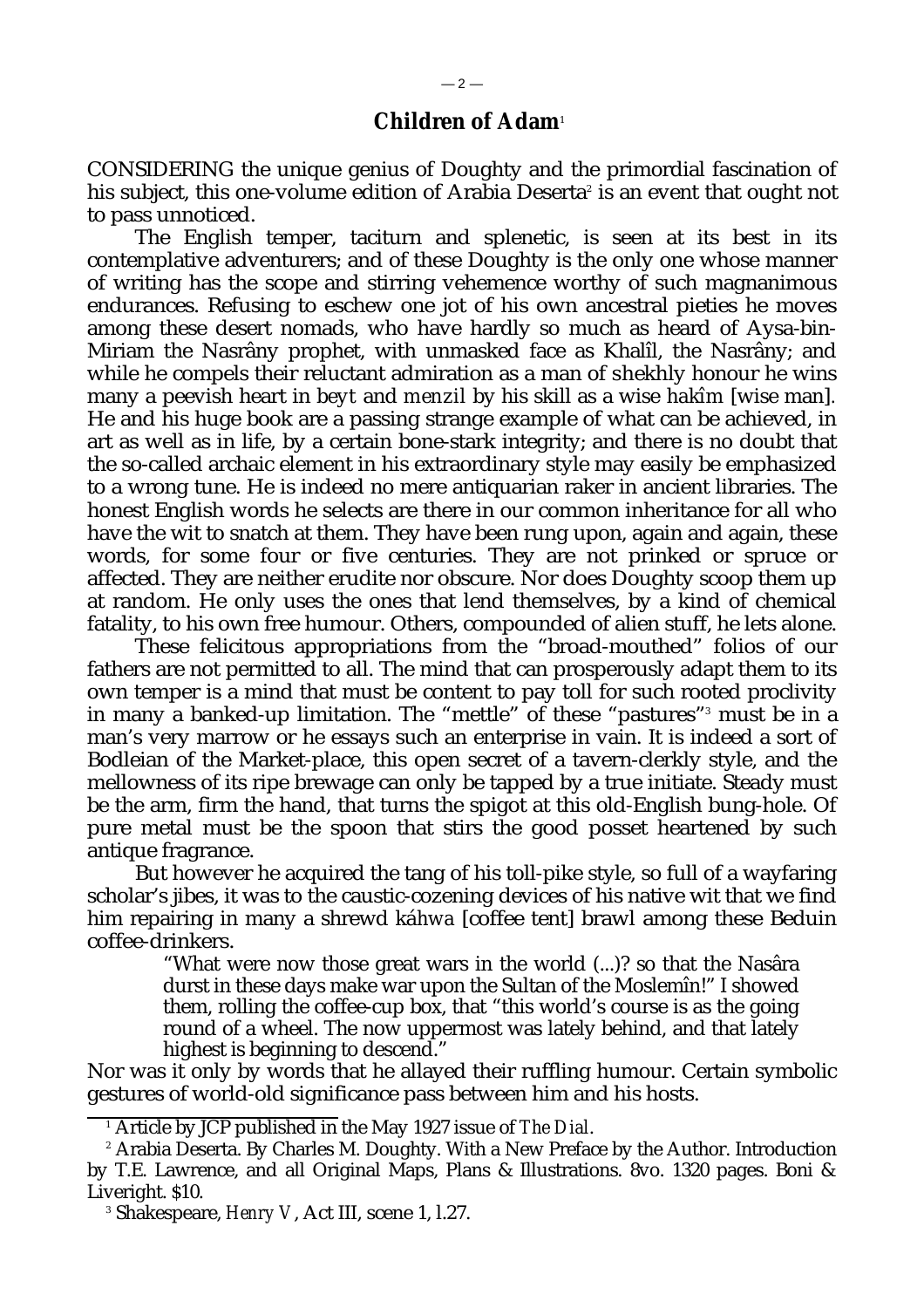## **Les Enfants d'Adam**<sup>1</sup>

LORSQUE NOUS considérons le génie unique de Doughty et la fascinante originalité de son sujet, cette édition en un volume de *Arabia Deserta*<sup>2</sup> est un événement qui ne saurait être passé sous silence.

Le caractère anglais, taciturne et atrabilaire, apparaît sous son meilleur jour chez ces observateurs aventureux desquels Doughty est le seul dont la manière d'écrire a l'ampleur et la vibrante véhémence dignes d'une telle noblesse dans l'endurance. Refusant tout net de renoncer au moindre iota de sa foi ancestrale, il se mêle le visage nu en tant que Khalîl le Nazaréen à ces nomades du désert qui ont à peine même entendu parler du prophète nazaréen Aysa-bin-Miriam; et tandis qu'il force chez eux une admiration réticente en tant qu'homme d'honneur à la façon d'un *sheykh*, il se gagne bien des cœurs irritables sous le *beyt* (tente) et dans le *menzil* (lieu de campement des caravanes) par son habileté de sage *hakîm* (docteur). Son livre monumental et lui-même constituent un fort étrange exemple de ce que, dans l'art comme dans la vie, il est possible d'accomplir par une inflexible intégrité; et il est certain qu'il est facile, sur des airs qui sonnent faux, d'insister sur l'élément prétendument archaïque de son style extraordinaire. Car simple collectionneur ratissant de vénérables bibliothèques, il ne l'est nullement. Les honnêtes mots anglais qu'il choisit sont présents dans notre héritage commun, à la portée de quiconque a l'à-propos de vouloir s'en saisir. On les a fait résonner, ces mots, sans cesse, pendant quatre ou cinq siècles. Ils ne sont ni apprêtés, ni pimpants, ni prétentieux. Ils ne sont ni recherchés, ni obscurs. Et Doughty ne les cueille pas non plus au hasard. Il utilise seulement ceux qui, par une sorte de fatalité chimique, s'accordent à son état d'âme libre. Les autres, composés de matière étrangère, il les laisse.

De tels heureux emprunts au franc-parler des in-folios de nos pères ne sont pas permis à tous. L'esprit qui peut les adapter avec succès à son propre tempérament est un esprit qui doit accepter une accumulation de limitations comme prix à payer pour une telle tendance enracinée. "La vigueur du sol"<sup>3</sup> qui a nourri un homme doit être dans sa moëlle même, sinon ce sera en vain qu'il se mesurera à une telle tentative. Seul le véritable initié peut tirer le riche breuvage velouté du style mi-estaminet mi-lettré, secret de polichinelle, sorte de Bodleian du marché. Ferme doit être le bras et sûre la main qui ouvre le robinet de cette vénérable bonde anglaise. De pur métal doit être la cuiller qui brasse le goûteux 'posset'<sup>4</sup> renforcé par cet arôme d'autrefois.

Mais d'où que lui soit venu le mordant de ce style de grand voyageur, avec ses si nombreuses railleries d'érudit vagabond, c'est aux tromperies sarcastiques de son talent inné que nous le voyons avoir recours à l'occasion de bien de retorses disputations sous le *káhwa*<sup>5</sup> parmi ces Bédouins amateurs de café.

<sup>5</sup> Tente où l'on sert le café.

<sup>1</sup> Article paru dans le *Dial* en mai 1927.

<sup>2</sup> Charles M. Doughty, *Arabia Deserta* (textes choisis en 1931 par Edward Garnett dans l'édition originale de 1888)*,* introduction de T.E. Lawrence, trad. Jacques Marty, avec un bon dossier critique, Payot 2001. Doughty (1843-1926) est un poète, écrivain et grand voyageur anglais.

<sup>3</sup> Shakespeare, *Henry V*, acte III, scène 1.

<sup>4</sup> Posset: boisson chaude de lait caillé avec du vin ou de la bière, souvent épicée, très populaire en Angleterre depuis le Moyen Age et jusqu'au 19ème siècle.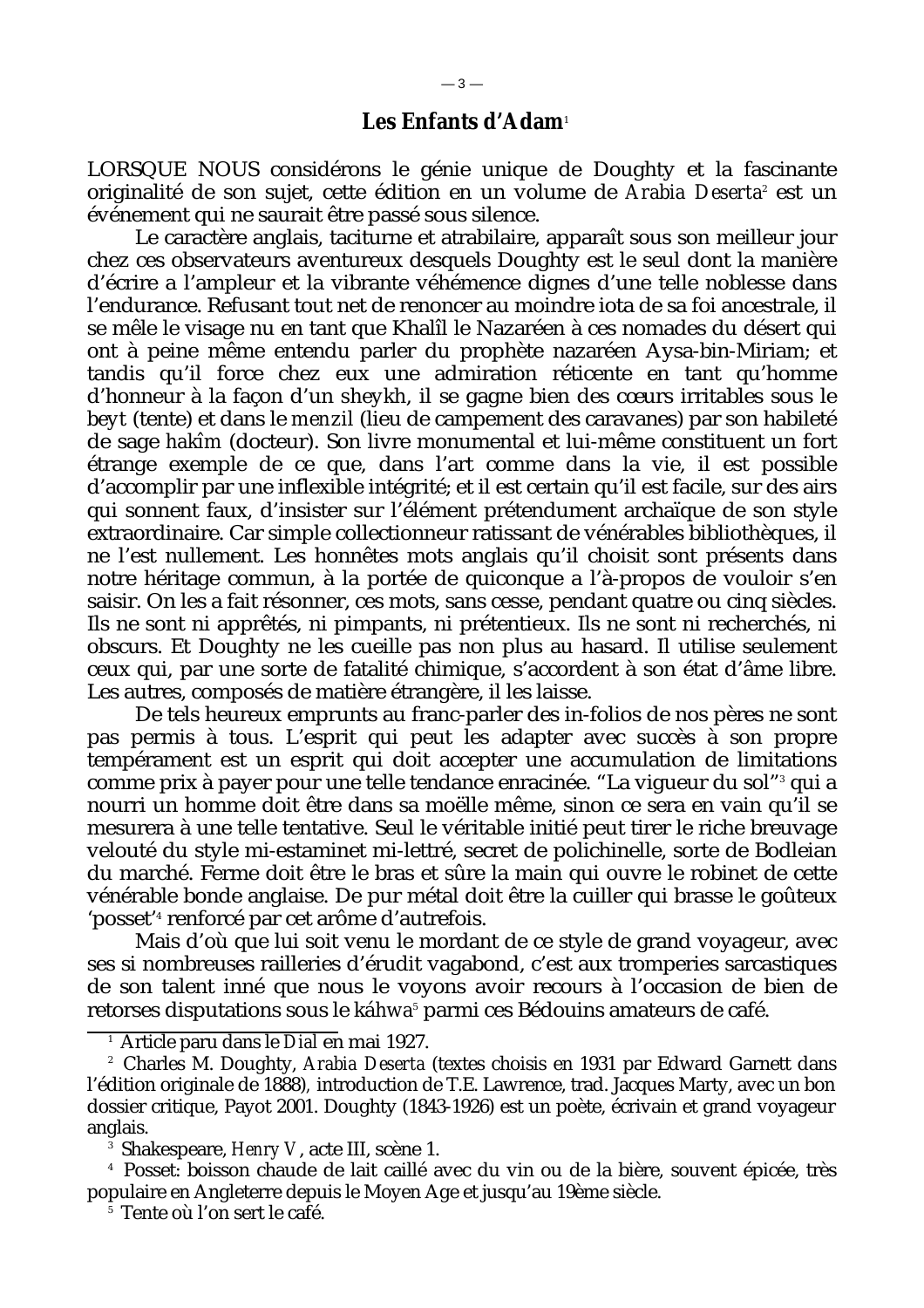I smooth my beard toward one to admonish him, in his wrongful dealing with me, and put him in mind of his honour. If I touch his beard, I put him in remembrance of our common humanity and of the witness of  $\bar{G}$ od which is above us.

Much, indeed, of the peculiar quality of Arabia Deserta lies in its gigantic reserve. Through all this "neighbourhood-gossip of the wilderness," as Pádraic Colum<sup>4</sup> so happily calls it, there runs a resigned-sardonic philosophy of the author's own, which is the more weighty from its grim taciturnity.

Khalîl can fling back his "*Aleykom es-salaam!*" to the "*Salaam aleyk!*" of these frenetic worshippers of Allah; but when he comments in his own person upon the drift of the world his tone has little unction in it.

We look out from every height upon the Harra, over an iron desolation; what uncouth blackness and lifeless cumber of volcanic matter! - a hardset face of nature without a smile for ever, a wilderness of burning and rusty horror of unformed matter. What lonely life would not feel constraint of heart to trespass here! The barren heaven, the nightmare soil! Where should he look for comfort? – There is a startled conscience within a man of his *mesquîn* being, and profane, in presence of the divine stature of the elemental world! – This lion-like sleep of cosmogonic forces, in which is swallowed up the gnat of the soul within him, – that short motion and parasitical usurpation which is the weak accident of life in matter.

It is not only the stripping away of everything except hunger and thirst, sorrow and joy, pity and wrath, which sets the seal of such solemn beauty upon this book of the wilderness; it is the fact that these squalid privations and sunburnt courtesies have gone on for thousand of years, under the flaming sky and glittering stars, even as they go on to-day. If in China we are aware of a sophisticated civilization that is incredibly old, here in the desert we come upon a simple civilization that is older still . . . older than the pyramids, older than the building of Troy. The very austerities of this stark life  $\sim$  this life from which so much brutality has been purged, not by mechanical inventions but by the magnanimous usage of old custom and human generosity — conduce to a detachment of vision which is as philosophic as it is primaeval.

What we contemplate in this book is a life of man upon earth which is *entirely poetic*. It is starved, it is miserable, it is filthy, it is cruel, it is menaced by every kind of danger; but there is nothing in all this excremental wretchedness, in all this leanness and violence, which could not be described by Homer himself. "Bare of all things of which there is no need," says Doughty, "the days of our mortality are so easy and become a long quiescence!" Here indeed among these Beduins, with their scolding Hareem, often so unhappy but sometimes so triumphantly rebellious, with their water-skins and girdle-bread, their dates, their coffee-pestles, their goats, their dromedaries, their love-locks drenched in camels' urine, their saffron-dyed beards, their night-sky meteors and horns of their new moons, Doughty has managed to restore to us, as he saturates himself with it all and notes it all down, something of that primal Adamic happiness in mere existence, that amplitude and expansion of heart under huge duress, which has been the secret tradition of humane poetry from the beginning. *Mithil elmawt*, as the nomads say, "living is like unto dying"; but Doughty compels us to recognize a royal tact, a fatherly consideration, a *shekh*ly graciousness, beneath

<sup>4</sup> Pádraic Colum (1881–1972), Irish poet, dramatist, folklorist, children's author.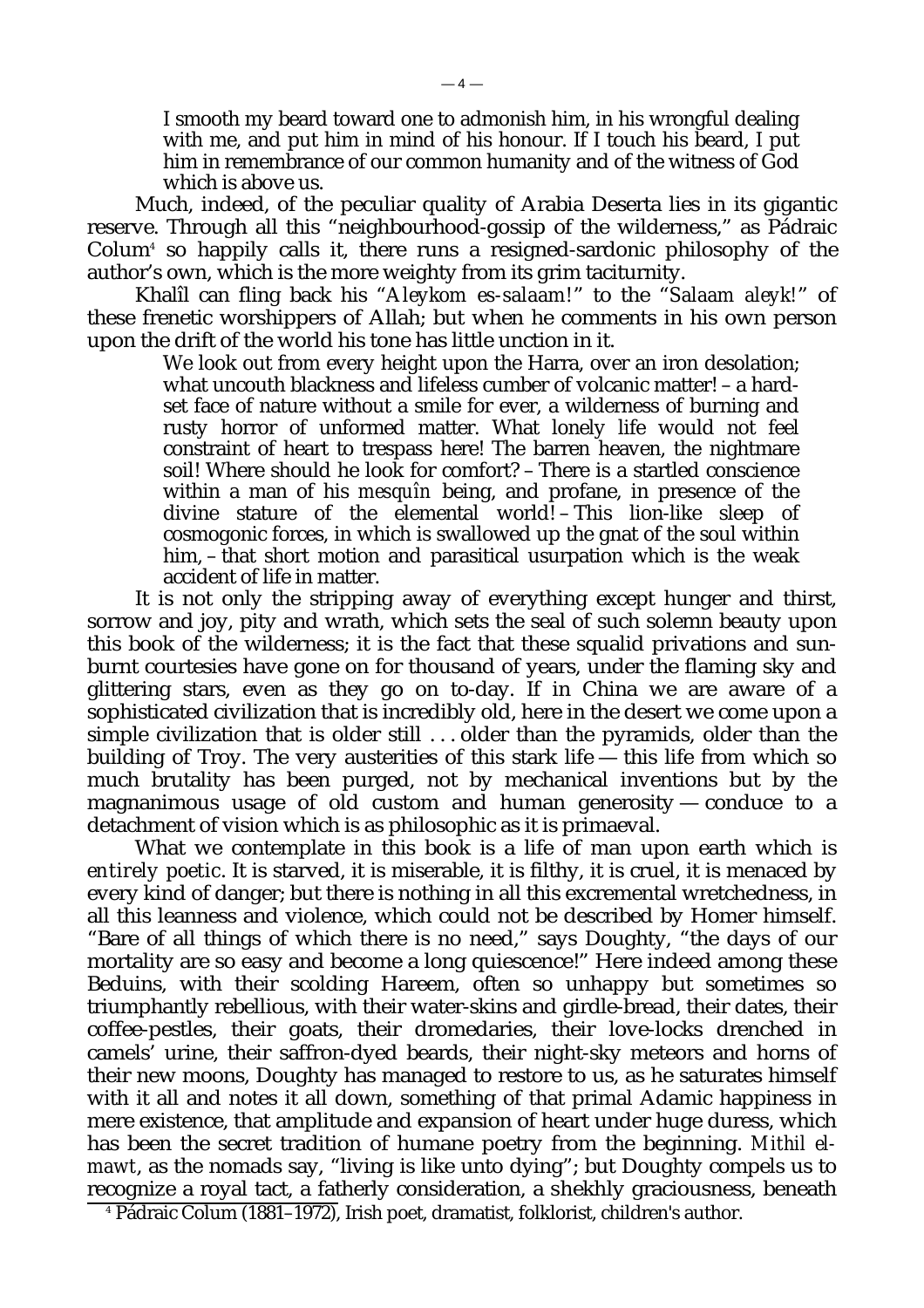"Qu'étaient donc ces grandes guerres dans le monde (...)? Pour que les Nasâra aient dû de nos jours guerroyer contre le Sultan des Moslemîn!" Je leur montrai, en faisant rouler la boite des tasses de café, que la course de ce monde est comme une roue qui tourne. Le dessus était derrière il y a peu, et le plus haut alors entame maintenant sa descente.

Et ce n'était pas seulement en paroles qu'il apaisait leur irritation naissante. Il s'échange entre lui et ses hôtes certains gestes symboliques de signification ancienne et universelle.

Je lisse ma barbe, le réprimandant, vers celui qui a été incorrect avec moi, et je l'ai rappelé ainsi à son sens de l'honneur. Si je touche sa barbe, je lui rappelle notre commune humanité et le témoin qu'est Dieu audessus de nous.

Une grande part du caractère singulier d'*Arabia Deserta* réside dans sa très grande retenue. A travers tous ces "commérages du désert," comme le dit avec bonheur Pádraic Colum®, court une philosophie résignée et amère propre à l'auteur, qui a d'autant plus de poids qu'elle est résolument inexprimée.

Khalîl peut bien renvoyer son "*Aleykom es-salaam!*" au "*Salaam aleyk!*" de ces frénétiques adorateurs d'Allah; mais quand il porte son propre jugement sur la dérive du monde, son ton ne montre guère d'enthousiasme.

De partout notre regard depuis les hauteurs vers le Harra porte sur un paysage de fer, désolé; quelle noirceur sauvage, quelle masse inerte de matière volcanique! – face figée de la nature qui jamais ne sourira, étendue déserte de matière informe, horreur brûlante et rouillée. Quelle vie solitaire n'aurait pas le cœur étreint de trépasser ici! Ciel stérile, terre de cauchemar! Où chercher un réconfort? – Il y a en l'homme une conscience étonnée de son être *mesquin*, de sa nature profane, en présence de la grandeur divine du monde naturel! – Ce sommeil léonin de forces cosmogoniques, dans lequel est engloutie l'âme moucheron qui est en lui, – ce bref mouvement, cette usurpation parasite qu'est le faible accident de la vie dans la matière.

Ce n'est pas seulement qu'il leur est ôté tout sauf la faim et la soif, la tristesse et la joie, la pitié et la colère, qui appose un sceau d'une telle solemnelle beauté sur ce livre du désert; c'est aussi que ces misérables privations et ces politesses brûlées de soleil durent depuis des milliers d'années, sous ce ciel enflammé et ses étoiles scintillantes, et même encore aujourd'hui. Si nous sommes conscients d'une civilisation sophistiquée en Chine d'une ancienneté invraisemblable, ici dans le désert nous rencontrons une civilisation d'une grande simplicité encore plus ancienne . . . plus ancienne que les pyramides, plus ancienne que la fondation de Troie. L'austérité même de cette vie rude — cette vie dont tant de brutalité a été éliminée, non par des inventions mécaniques, mais par un noble recours à la coutume ancestrale et à la générosité humaine — conduit à une façon détachée de voir philosophique autant que primitive.

Ce que nous voyons dans ce livre est pour l'homme une façon *pleinement poétique* de vivre sur terre*.* Vie marquée par la famine, misérable, crasseuse, cruelle, menacée par toutes sortes de dangers; mais il n'est rien dans toute cette vie misérable et excrémentielle, dans tout ce dépouillement et cette violence, qui

 $6$  Pádraic Colum (1881–1972) était un écrivain et poète irlandais, et également biographe, dramaturge, auteur de livres pour enfants, collectionneur de flolklore. Ami de Yeats, de Synge et de Joyce.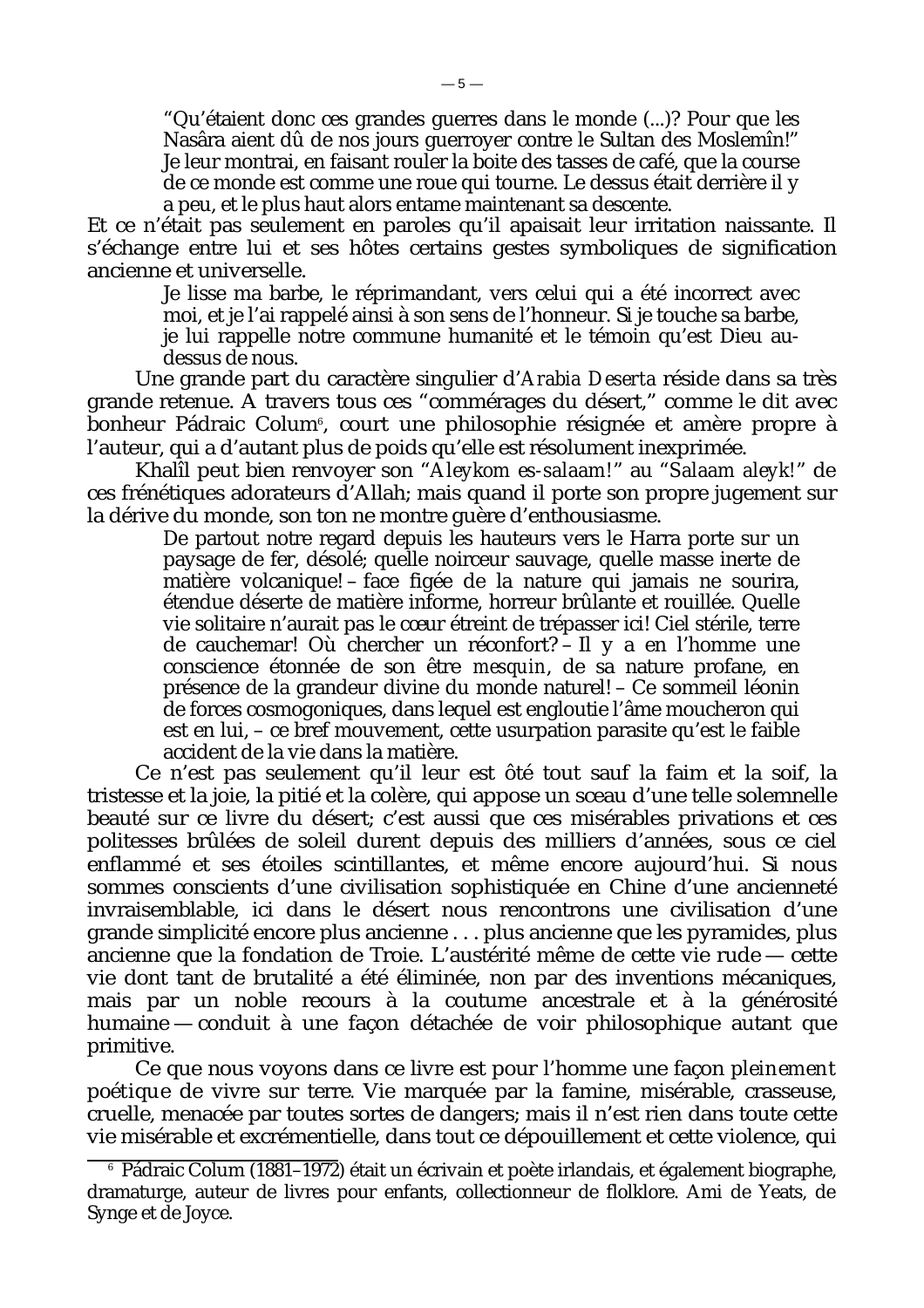many a filthy cotton tunic and wretched kerchief. Nor did they stint him of their responses to his most venturesome jests. "Men," he remarks gravely of this, "will yield half their soul with the smile."



Group of Beduins and camels *courtesy* Boston Public Library, Tupper Scrapbook Collection

Musing upon these desert-scenes, lying on our elbow with the Nasrâny in Sheykh Zeyd's *menzil*, listening to his young wife Hirfa's girlish-shrewish chatter, drinking drop by fragrant drop the heaven-given coffee, a slow insidious deadly suspicion begins to waylay us as to what loss, what appalling loss, in pure material happiness, we have suffered under our occidental sciences! Between pitiless necessity and paradisiac intermission of discomfort there is constant alternation in these nomad-booths.

In the unharvested wilderness where "a thousand years are as one day, " mankind hath comforted its spirit by making of the laboured ritual of an hour's pleasure the obliteration of months of misery.

It is because Doughty possessed in his own nature so large a measure of the musing humanity of the geniuses of old time that this bare existence of skinexposed privation rises in the mirror of his tough mind to a very marvel of beauty. His imaging of nomad ways and of desert terribleness has many aspects woeful to a queasy stomach; but there emerges from it all such a vivid rendering of the eternal contrasts of good and ill upon this earth, that the most machine-dulled of modern readers is fain to cry, with El Araab, "*Wellah!* It is the truth!"

Arabia Deserta is crowded thick with memorable pictures of noble and ignoble men. Here is the whole hurly-burly of the world between burning air and burning sand. Here are the diurnal relaxations and reliefs of our poor flesh, set down without fastidiousness and without malice. For behold! the time-old courtesies of the desert are the ultimate ritual of man's life in all climates; and the nomad's resignation in the face of the end thereof is the basic wisdom of our condition.

5 Second Epistle of Peter 3:8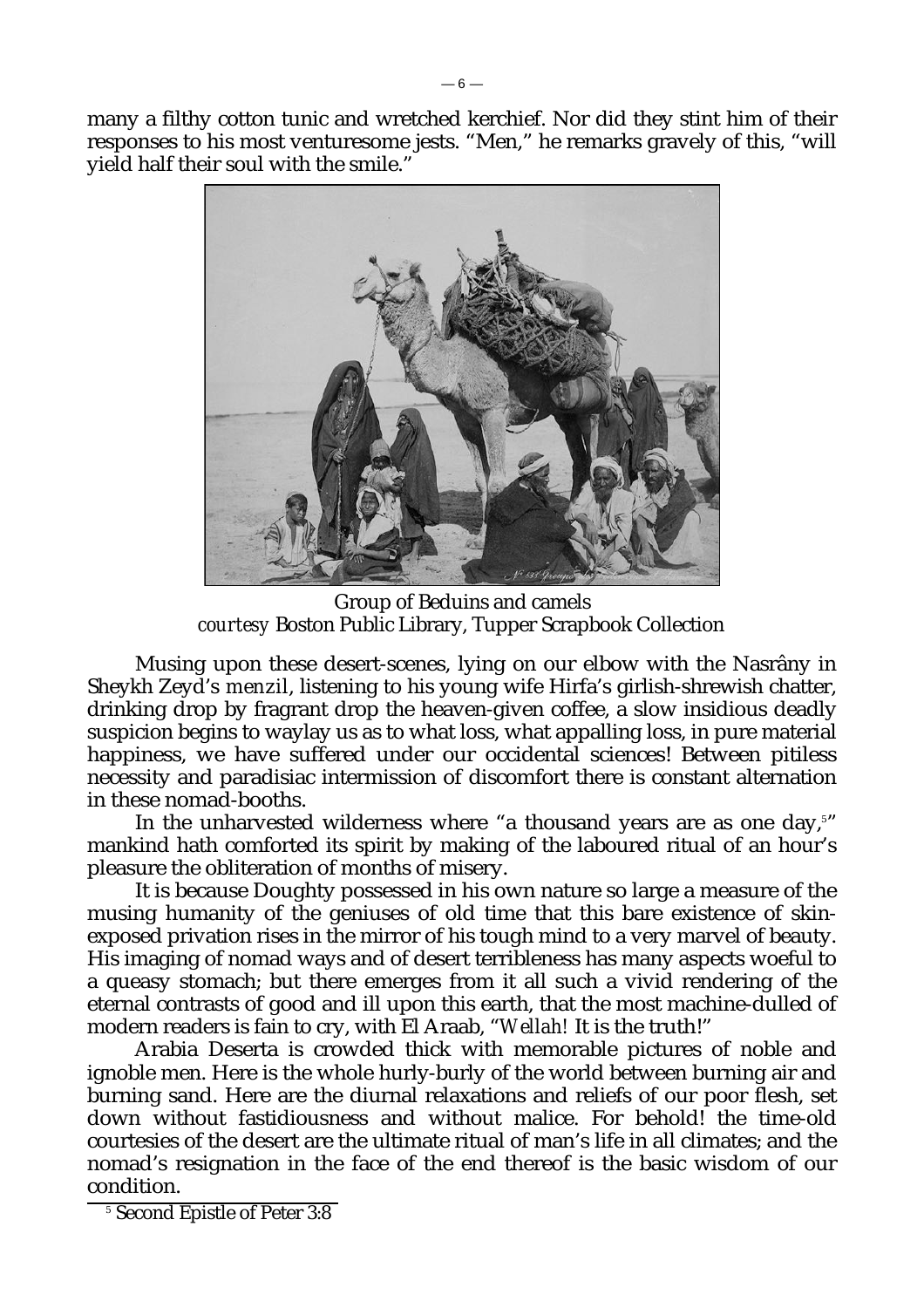ne pourrait pas être décrit par Homère lui-même. "Dépouillés de toute chose dont il n'est nul besoin," comme le dit Doughty, "les jours de notre vie mortelle sont sans effort et deviennent une longue quiétude!" Ici en effet parmi ces Bédouins et leur harem querelleur, souvent malheureux, mais parfois aussi triomphalement rebelles, avec leurs outres et leurs pains ronds, leurs dattes, leurs mortiers à café, leurs chèvres, leurs dromadaires, leurs mèches aplaties avec l'urine de chameau, leurs barbes teintes de safran, leurs météores dans le ciel nocturne et le croissant de leur nouvelle lune, Doughty, tandis qu'il s'imprègne de tout cela et le note, est parvenu à nous restituer quelque chose de ce bonheur adamique primaire dans le simple fait d'exister, cette amplitude et cette générosité du cœur malgré de colossales adversités, qui avaient été la tradition secrète de la poésie courtoise depuis le début des temps. Comme disent les nomades, *Mithil el-mawt*, "vivre est comme mourir"; mais Doughty nous oblige à reconnaître un tact de roi, un respect de père, l'urbanité d'un *sheykh* sous mainte tunique crasseuse et couvre-chef misérable. Ils ne mesuraient pas non plus leurs réactions à ses traits d'esprit les plus audacieux. A propos de quoi il remarque avec gravité: "Les hommes cèderont la moitié de leur âme avec le sourire."

Songeant à ces scènes dans le désert, allongé sur le coude avec le Nazrâny dans le *menzil* du Sheykh Zeyd, écoutant le babil à la fois enfantin et acariâtre de sa jeune épouse Hirfa, buvant goutte à goutte l'odorant et divin café, peu à peu un doute insidieux et fatal commence à nous assaillir, celui d'une perte, une épouvantable perte de bonheur purement matériel, dont nous souffrons avec nos sciences occidentales! Dans ces abris nomades, il y a une constante alternance entre impitoyable nécessité et suspension édénique de la misère.

Dans ces étendues désertiques et stériles où "mille ans sont comme un seul jour"<sup>7</sup> , l'homme se console en faisant du rituel minutieux d'une heure de plaisir le moyen d'oublier des mois de misère.

C'est parce que Doughty possédait en lui-même une part si vaste de l'humanisme songeur des génies d'autrefois que cette existence dépouillée de pénurie, sans abri aucun, s'élève dans le miroir de son rude esprit vers une vraie merveille de beauté. L'image qu'il donne des mœurs nomades et de l'implacable désert a bien des aspects affligeants pour les cœurs sensibles; il en émerge cependant une évocation si puissante des éternels contrastes entre le bien et le mal sur cette terre que le lecteur moderne le plus abruti par les machines ne pourra que s'écrier, avec El Araab, "*Wellah!* C'est la vérité!"

On trouve dans *Arabia Deserta* une grande quantité de portraits mémorables d'hommes, nobles ou ignobles. Voici tout le tohu-bohu de ce monde entre air brûlant et sable brûlant. Voici les délassements et soulagements diurnes de notre pauvre chair, décrits sans dégoût et sans malice. Car voyez! les courtoisies séculaires du désert sont sous tous les climats l'ultime rituel de la vie de l'homme; et la résignation du nomade face à la mort est la sagesse première de notre condition.

Non seulement pour ces enfants d'Adam le pain et le sel sanctionnent une alliance entre les hommes, mais tout apaisement de la faim, de la soif, du désir, de l'épuisement, prend un sens religieux et réunit les vagues élans du cœur humain devant cet inconnu qui plane au-dessus de nous. Dans nos villes occidentales, le "Dieu vous bénisse!" du mendiant le plus fourbe a quelque chose de ce geste primordial de notre race.

<sup>7</sup> Seconde Epitre de Pierre 3:8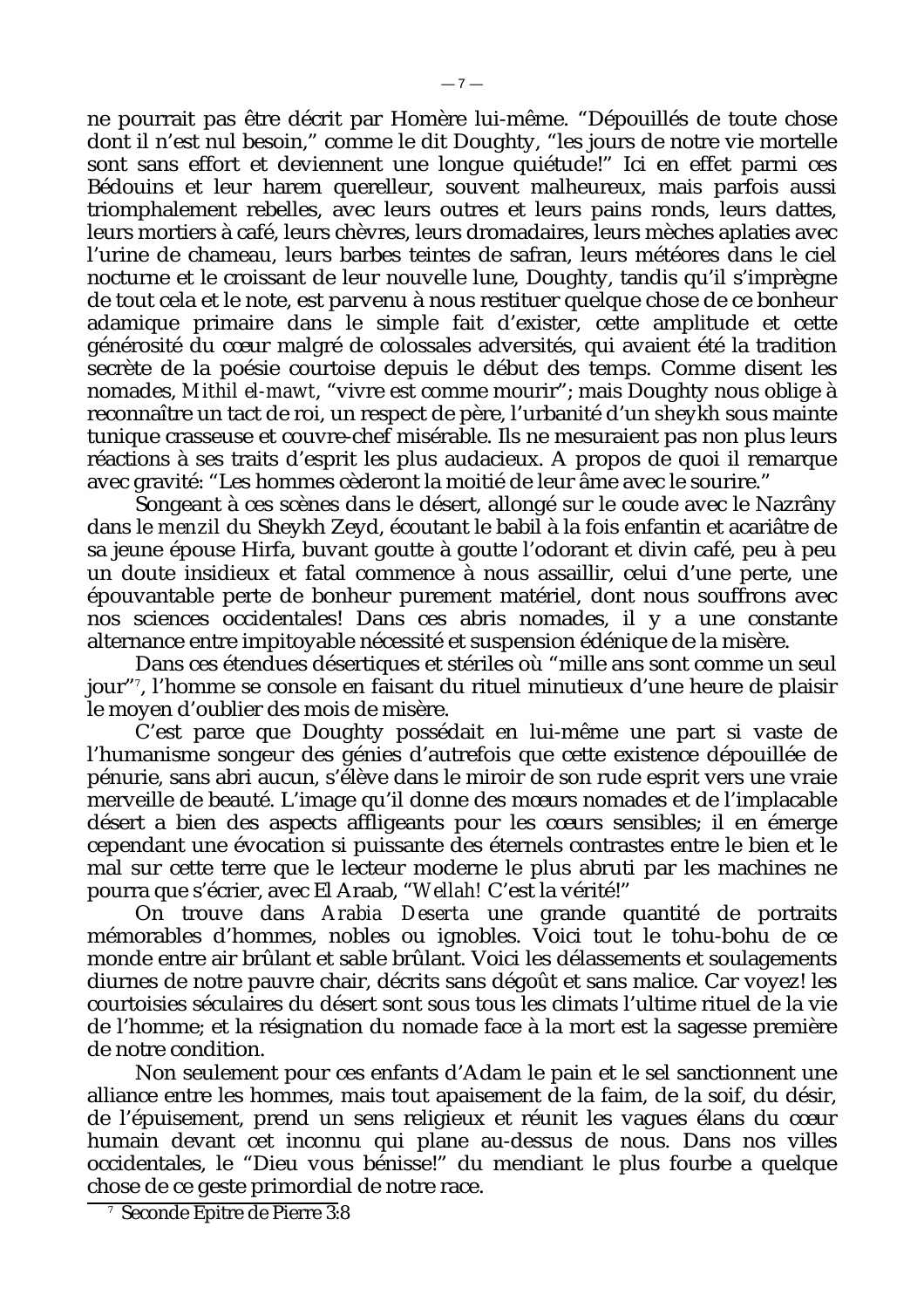Not only is bread and salt a covenant between man and man among these children of Adam; but every alleviation of hunger, thirst, desire, weariness, assumes a religious significance and gathers up the vague motions of the human heart towards the overshadowing unknown. The "God bless you!" of the trickiest beggar in our western cities hath something in it of this primordial gesture of our race.

> I am weakened with hunger, I cannot draw and drudge; but let my old camel drink a little which remains in the troughs and God will requite you." When they heard my words they answered, "Wellah! he says truth; God help thee, Khalîl; and have no care for this, but sit down, that it is we will water her.

#### **A Passage from** *Arabia Deserta***:The Nomad Life**<sup>6</sup>

We journeyed taking turns to walk and ride, and as Zeyd would changing our mantles, till the late afternoon; he doubted then if we might come to the Aarab' in this daylight. They often removing, Zeyd could not tell their campingground within a dozen or score miles. One of the last night's Ageylies<sup>s</sup> went along with us; armed with a hammer, he drove my sick camel forward. As we looked for our Aarab we were suddenly in sight of the slow wavering bulks of camels feeding dispersedly under the horizon; the sun nigh setting, they were driven in towards the Beduin camp, *menzil*, another hour distant. Come to the herdsmen, we alighted and sat down, and one of the lads receiving our bowl, ran under his nâgas<sup>9</sup> to milk for us. This is *kheyr Ullah* ('the Lord's bounty'), not to be withheld from any wayfaring man, even though the poor owners should go supperless themselves. A little after, my companions inquired, if I felt the worse; "because, said they, strangers commonly feel a pain after their first drinking camel-milk." This somewhat harsh thin milk runs presently to hard curds in the stomach.

In approaching the Beduin tents I held back, with the Ageyly, observing the desert courtesy, whilst our host Zeyd preceded us. We found his to be a small summer or 'flitting-tent' which they call *héjra*, 'built' (thus they speak) upon the desert sand. Poor and low it seemed, unbecoming a great sheykh, and there was no gay carpet to spread within: here was not the welfaring which I had known hitherto, of the northern Beduins. Zeyd led me in with his stern smiling; and, a little to my surprise, I must step after him into the women's apartment. These sometime emigrated Beduins, have no suspicion of Nasrânies,<sup>10</sup> whom they have seen in the north, and heard them reputed honest folk, more than the Moslemîn. There he presented me to his young wife: "Khalîl (said he), here is thy new 'aunt' (*ammalak*—hostess); and, *Hirfa*, this is Khalîl; and see thou take good care of him." Before the morning the absent tribesmen had returned from the Haj<sup>11</sup> market; the nomads lodged yet one day in the Borj Selmàn: the third to-morrow we removed. The height of this country is nearly 4,500 feet.

<sup>&</sup>lt;sup>6</sup> Passages from Arabia Deserta, selected by Edward Garnett in 1931 from the 1888 original edition, Jonathan Cape, 1935, pp.52-54.

<sup>&</sup>lt;sup>7</sup> Nomad Arabs. Townsfolk use it to mean 'people' in a derogatory way.

<sup>8</sup> Camel drivers.

<sup>9</sup> Female camel.

<sup>10</sup> 'Nazarean', hence Christian.

 $11$  In this context, an important caravan made up of Mecca pilgrims.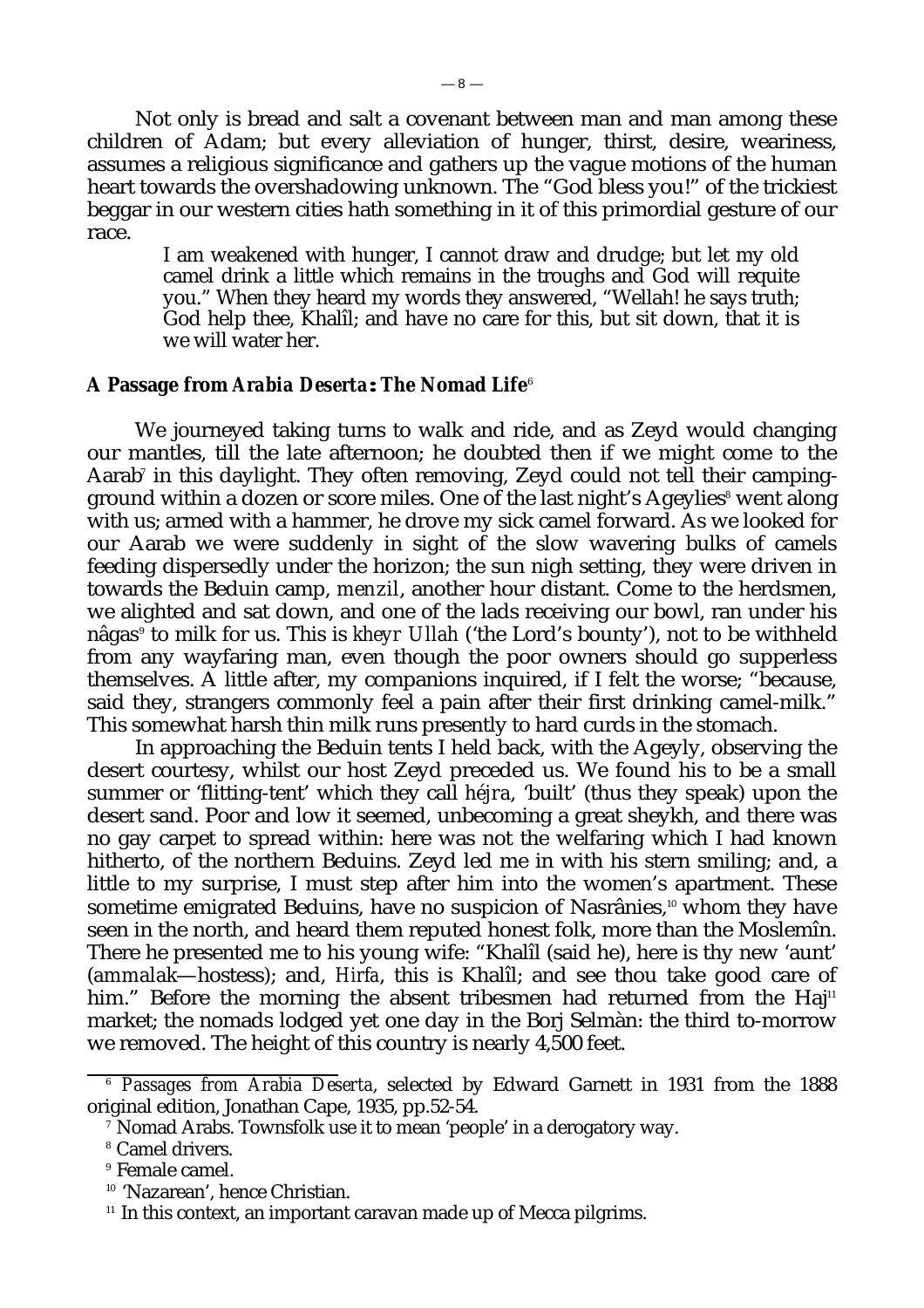"Je suis affaibli par la faim, je ne peux tirer de l'eau et trimer; mais laissez mon vieux chameau boire un peu de ce qui reste dans les abreuvoirs et Dieu vous le rendra." En entendant mes paroles ils répondirent, "Wellah! Il dit vrai; que Dieu te vienne en aide, Khalîl; ne te soucie pas de cela, mais assieds-toi, nous allons le faire boire."

#### **Un Passage dans** *Arabia Deserta***:La Vie Nomade**<sup>8</sup>

Nous avancions, tour à tour à pied et sur nos montures, et nous changions nos manteaux au gré de Zeyd, jusque tard dans l'après-midi; il doutait que nous arrivions ce soir-là au crépuscule, chez les *Aarabs* (nomades). Comme ceux-ci se déplacent souvent, Zeyd ne pouvait préciser où était leur campement, à quelque douze milles près. L'une des dernières nuits, un Ageyl<sup>,</sup> nous rejoignit armé d'un marteau; il poussait devant lui mon chameau malade. Comme nous cherchions nos bédouins, voici que soudain vers l'horizon nous apparurent des points oscillants; c'étaient des chameaux qui paissaient, dispersés. Le soleil allait bientôt se coucher quand ils furent menés vers le camp bédouin, *menzil*, à une heure de là. Arrivés auprès des bergers, nous mîmes pied à terre et nous assîmes, cependant que l'un de leurs jeunes garçons courait à ses chamelles (*nagas*) pour nous procurer du lait. Tel est le *kheyr Ullah*, véritable rite de "la bonté du Seigneur", qui ne se refuse à aucun voyageur, fallût-il pour cela que le pauvre bédouin qui l'observe se passât lui-même de souper. Peu après mes compagnons me demandèrent si je ne me sentais pas indisposé, "car, disent-ils, il arrive souvent que les étrangers soient mal à l'aise après avoir bu pour la première fois du lait de chamelle." Ce lait, à la fois léger et un peu âpre au goût, se caille promptement dans l'estomac.

En nous approchant des tentes des bédouins, je me tins en arrière avec l'Ageyl, me conformant à la courtoisie du désert, tandis que Zeyd, notre hôte, nous précédait. Sa tente était une petite "tente rapide", d'été, que les bédouins appellent *hejra*, "bâtie" (comme ils disent) sur le sable du désert. Elle semblait pauvre et basse, indigne d'un grand cheykh; aucun tapis aux couleurs gaies n'en revêtait le sol; rien n'y marquait le bien-être que j'avais jusqu'alors constaté chez les bédouins du nord. Zeyd m'y introduisit avec son grave sourire; un peu surpris, je dus passer derrière lui dans le compartiment des femmes. Ces bédouins quelquefois émigrés ne se méfient nullement des Nazaréens<sup>10</sup> qu'ils ont vus dans le nord et dont ils ont entendu dire que c'étaient des gens honnêtes, plus honnêtes que les musulmans. Zeyd me présenta à sa jeune femme: "Khalîl, dit-il, voici ta nouvelle "tante" (*ammalak*—hôtesse); *Hirfa*, voici Khalîl, veille à bien prendre soin de lui." Avant le matin, les gens de la tribu étaient revenus du marché du haj; le camp resta dressé un jour encore dans le borj Selmàn; nous en partîmes le surlendemain. L'altitude de ce site est d'environ quinze cents mètres. (...)

L'aube du 16 février, en ce haut pays, était orageuse et froide. *Shil*, "chargez!" cria Zeyd; aussitôt, Hirfa, qui frissonnait et soupirait, se mit à préparer le départ. Les maris ayant rang de cheikhs ne sauraient aider leurs faibles femmes

<sup>&</sup>lt;sup>8</sup> *Arabia Deserta*, Introduction de T.E. Lawrence, tr. J. Marty, Petite Bibliothèque Payot, 2001, pp.90-1.

<sup>9</sup> Ageyl, méharistes, conducteurs de chameaux rapides.

<sup>&</sup>lt;sup>10</sup> Nazaréens, c.à d. chrétiens.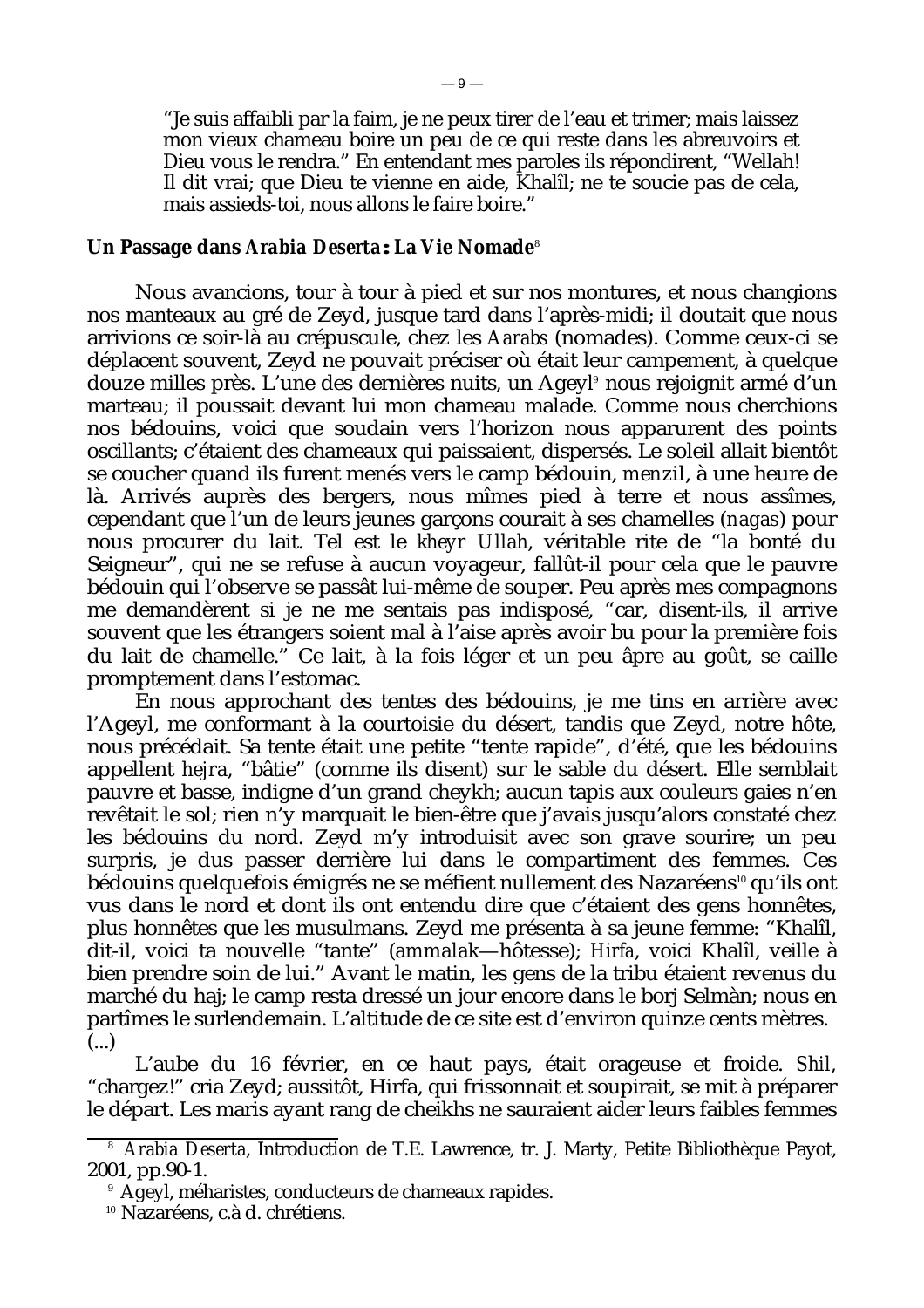(...)

This dawn, about the 16th February, was blustering and chill in that high country. *Shîl*, "load now!" cried Zeyd; and Hirfa, shivering and sighing, made up their household gear. Sheykhly husbands help not their feeble housewives to truss the baggage; it were an indignity even in the women's eyes.

## **Writing to Llewelyn in January 1927, John Cowper announced:**

I've got a little essay to write for the *Dial*, thanks to Dr Watson's intervention on my behalf I'm pretty sure! For Miss Moore<sup>12</sup> practically rejected the idea. This is on *Arabia Deserta*, by C.M. Doughty, who died aged 80 a year ago. What a book it is — I think very kindly of it, and the queer thing is that it's extraordinarily in your style. There are sentences which I've read to Phyllis, for this book has been our chief topic of conversation for weeks, that no one but you could have written. Anyone might have thought that you had unbeknown and in secret been meditating on this book — or let's say Doughty on yours, but he is too old! — for many years, so kindred, so bone to bone and skin to skin is it your own manner. All your favourite expressions and many others of the same kind. When you do get it, it will be one of your very favourite books.13 I am going to mail it you soon, first the first volume and then the second. For so is the wish and pleasure of Bonny Ginger<sup>14</sup> to whom these two volumes belong. Dreiser gave the book to me as a Xmas present in one volume on thin paper. This one volume edition costs 10\$. The other 17\$ and a half. But Bonny Ginger says she will lend you hers; so I will send the two before long, only I want to use them for this essay for I can find my way about them more easily.<sup>15</sup>

#### *°°°°°°°°°°°°°°°°°°°°*

## **In remembrance: Monday, 17 June 1963**

FIFTY YEARS AGO John Cowper Powys died peacefully in Blaenau Ffestiniog, after a long and fruitful life, leaving behind a sum of works which are more than ever an inspiration to us. The letter below which Marie Canavaggia<sup>1</sup>, who translated *Weymouth Sands*, *Autobiography* and *Maiden Castle*, wrote in English shows the depth of the affection she felt for the writer and his companion. It is followed by the obituary published in *Le Monde* in July 1963. Wahl's interest in John Cowper began after he read the first edition of *In Defence of Sensuality* in the thirties. This led to an essay published in *Revue de Métaphysique et de Morale* in 1939. He then corresponded with JCP and later visited him in Wales.

<sup>&</sup>lt;sup>12</sup> When Alyse left the *Dial* in 1925 for England, the poetess Marianne Moore became editor.

<sup>&</sup>lt;sup>13</sup> In fact, Llewelyn showed no enthusiasm at all and even made some derogatory remarks. See *The Letters of Llewelyn Powys*, Bodley Head, p.138.

<sup>&</sup>lt;sup>14</sup> Boyne Grainger, *We Lived in Patchin Place*, 1954. Edited and with an Introduction by Anthony Head, The Powys Heritage, Cecil Woolf, 2002. Bonnie Ginger (1882-1962) knew the Powys brothers well and wrote – mostly unsuccessful – novels under the *nom de plume* of Boyne Grainger.

<sup>15</sup> J.C. Powys, *Letters to His Brother Llewelyn*, II, 20 January 1927.

<sup>1</sup> See *granit* 1/2, 1973, "Deux visites à John Cowper Powys", pp.40-42.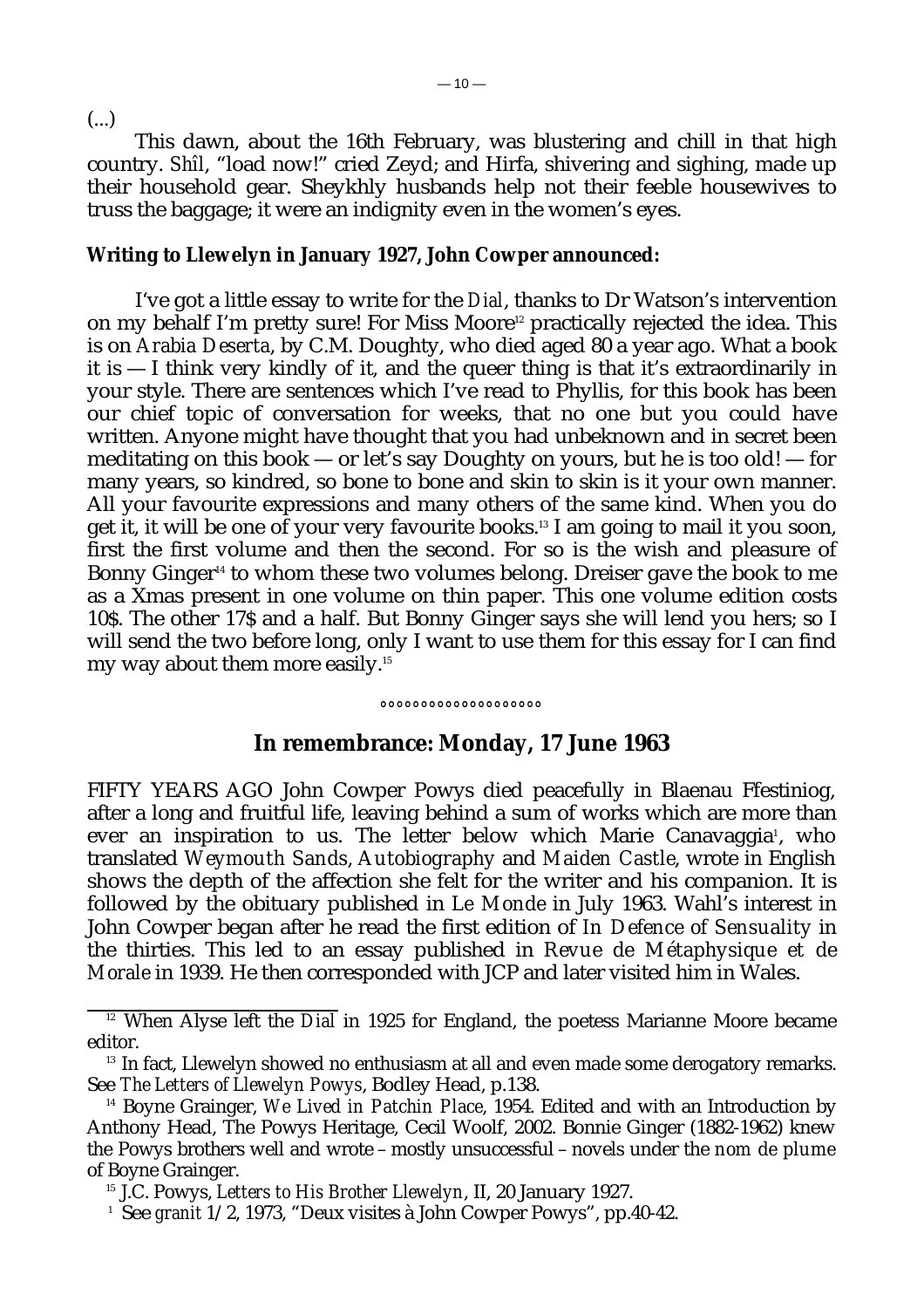à empaqueter les bagages; ce serait déroger, même aux yeux de celles sur qui tout retombe.

## **Ecrivant à Llewelyn en janvier 1927, John Cowper lui annonçait:**

J'ai un petit article à écrire pour le *Dial*, je suis sûr que c'est grâce au Dr Watson, il a dû intervenir en ma faveur! Car Miss Moore<sup>11</sup> y avait pratiquement mis son veto. C'est sur *Arabia Deserta* de C.M. Doughty, qui est mort l'an dernier à l'âge de 80 ans. Quel livre! — il me plaît énormément, et ce qu'il y a de curieux c'est qu'il est écrit tout à fait dans ton syle. Certaines phrases que j'ai lues à Phyllis, car ce livre a été le sujet principal de nos conversations pendant des semaines, personne d'autre que toi n'aurait pu les écrire. N'importe qui pourrait penser qu'en secret, sans qu'on le sache tu avais passé ton temps pendant des années à réfléchir à ce livre — ou plutôt que Doughty l'avait fait pour les tiens, mais non, il est trop vieux! — tant son style, os pour os et peau pour peau, est extraordinairement proche parent du tien. Toutes tes expressions favorites, et beaucoup d'autres de la même eau. Quand tu l'auras, ce sera un de tes livres favoris.<sup>12</sup> Je vais bientôt te l'expédier, d'abord le premier volume, puis le second. Car tel est le souhait exprimé par Bonny Ginger<sup>13</sup> à qui ces deux volumes appartiennent. Dreiser m'avait donné le livre comme cadeau de Noël, mais en un volume sur papier bible. Cette édition en un volume coûte 10 dollars. L'autre 17 dollars et demi. Mais Bonny Ginger dit qu'elle te prêtera les siens; je vais t'envoyer les deux sans tarder, mais pour l'instant je les utilise pour cet article car je peux m'y retrouver plus facilement.<sup>14</sup>

## **In memoriam: lundi 17 juin 1963**

*°°°°°°°°°°°°°°°°°°°°*

IL Y A CINQUANTE ANS John Cowper Powys, après une longue vie créative, mourait paisiblement à Blaenau Ffestiniog, laissant une œuvre abondante qui, plus que jamais, est pour nous source d'inspiration. Marie Canavaggia<sup>1</sup> traduisit *Les Sables de la Mer*, *Autobiographie* et *Camp Retranché*. La lettre ci-dessous qu'elle écrivit en anglais montre la profondeur de son affection pour l'écrivain et sa compagne. Elle est suivie de la notice nécrologique de Jean Wahl publiée dans *Le Monde* en juillet 1963. Il avait lu *In Defence of Sensuality* dans l'édition américaine de Simon & Schuster, et y avait consacré un essai dans la *Revue de métaphysique et de morale*. Par la suite il avait correspondu avec JCP et plus tard lui rendit visite au Pays de Galles.

<sup>14</sup> J.C. Powys, *Letters to His Brother Llewelyn*, II, 20 janvier 1927.

<sup>&</sup>lt;sup>11</sup> Quand Alyse quitta le *Dial* en 1925 pour l'Angleterre, la poètesse Marianne Moore devint 'editor'.

<sup>&</sup>lt;sup>12</sup> En fait, Llewelyn ne montra aucun enthousiasme et fit même quelques remarques acerbes. Cf *The Letters of Llewelyn Powys*, Bodley Head, p.138.

<sup>13</sup> Boyne Grainger, *We Lived in Patchin Place*, 1954. Edité, avec une Introduction, par Anthony Head, The Powys Heritage, Cecil Woolf, 2002. Bonnie Ginger (1882-1962) connaissait bien les frères Powys et écrivit des romans, la plupart du temps sans succès, sous le *nom de plume* de Boyne Grainger.

<sup>1</sup> Marie Canavaggia, 'Deux visites à John Cowper Powys', *granit* 1/2, Automne/Hiver 1973, pp..40-2.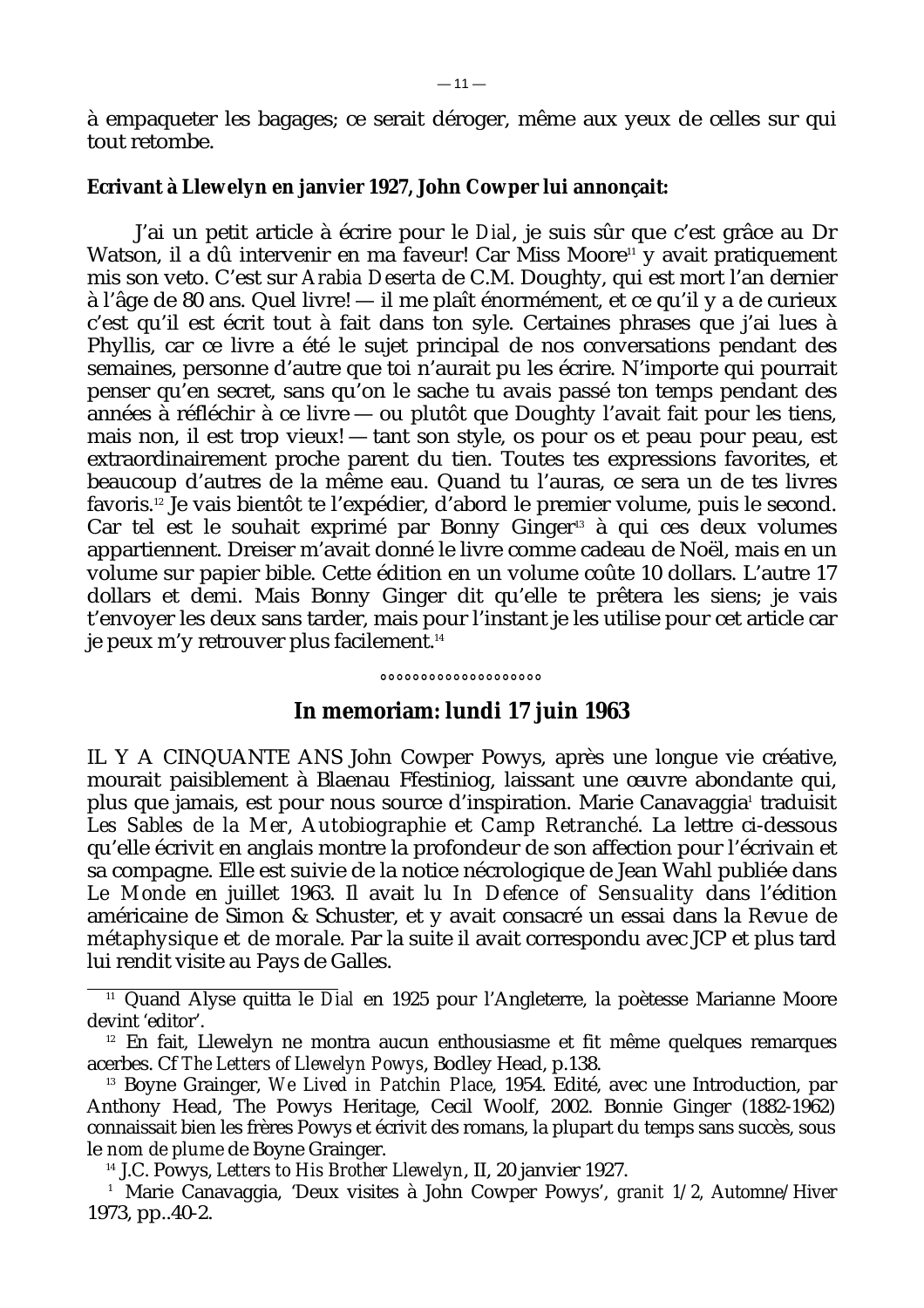#### **A letter from Marie Canavaggia to Phyllis**<sup>2</sup>

#### Dear, most dear Phyllis

Oh yes I am in touch with Jean Wahl. He phoned frantically to me about the notice they wanted him to write for *Le Monde* (they were in a hurry) and which Anne Fairholme told me she sent you. He needed his copy of *Les Sables de la Mer* to have a look at his preface and he had lost it ! So I said I was going to bring him mine on the very spot, while Renée gave him by telephone some suggestions... (he had forgotten about the waterfall for instance and it was so important…). Our letter-boxes are in the hall of 16 Square de Port-Royal and I looked in ours on my way and found Lucy's letter… it was providential, just in time for Jean Wahl to hear about the beautiful particulars of this Death of a Poet. I took a taxi and read Lucy's letter in it and it was such a shock to hear about it all, specially about the wild flowers he found "wonderful" and about Chesil Beach! I was trembling so violently when arriving at Jean Wahl that I could not utter a word. He was very nice and very moved himself. To-morrow I will go and see him to take back my copy of *Les Sables de la Mer* and will remember you to him.



Marie Canavaggia *courtesy* J.-F. Gautier

On the other hand I have been doing my best to do what I could for John Cowper's memory. I called them up at Gallimard and obtained leave to have a chapter of the *Autobiography* published in the *Figaro Littéraire.* They wanted me to trust them with all the chapters translated so that they make the selection they thought would please their readers best… and I sent them photographs too for them to choose…. I am glad they selected the one where John Cowper sits before his American home where he wrote the *Autobiography*. And I had to write a little notice too. Well they did not print it as it was… put silly adjectives ("ces pages capitales et savoureuses et T.F. Powys deliciousness!"<sup>3</sup> ) and didn't keep my last lines I so so deeply felt. I will send you a copy of my little note just as I wrote it. In the meanwhile I send you the one I got them to print in *Les Nouvelles Littéraires*. They just dropped what I said about J.C. Powys's

lectures "qui le maintenaient en contact avec le fluide humain sans entamer sa solitude"<sup>4</sup> . I think it was important but never mind. People will find it all in the *Autobiographie* when it is published. By the way I forgot to tell you that the man of *Le Figaro Littéraire* who read the French translation to pick up fragments was enthusiastic about the *Autobiography*. I suppose Dominique Aury and the young

<sup>2</sup> My thanks to Marcella Henderson-Peale for providing this letter, and to Madame Gautier and J.-F. Gautier for permission to reproduce it. The letter is addressed to Miss Phyllis Playter at The Hospital, Blaenau Ffestiniog, Merionethshire, North Wales, Great Britain.

<sup>&</sup>lt;sup>3</sup> "these essential pages full of flavour and T.F. Powys's deliciousness."

<sup>&</sup>lt;sup>4</sup> "which kept him in contact with the flow of humanity without disturbing his solitude."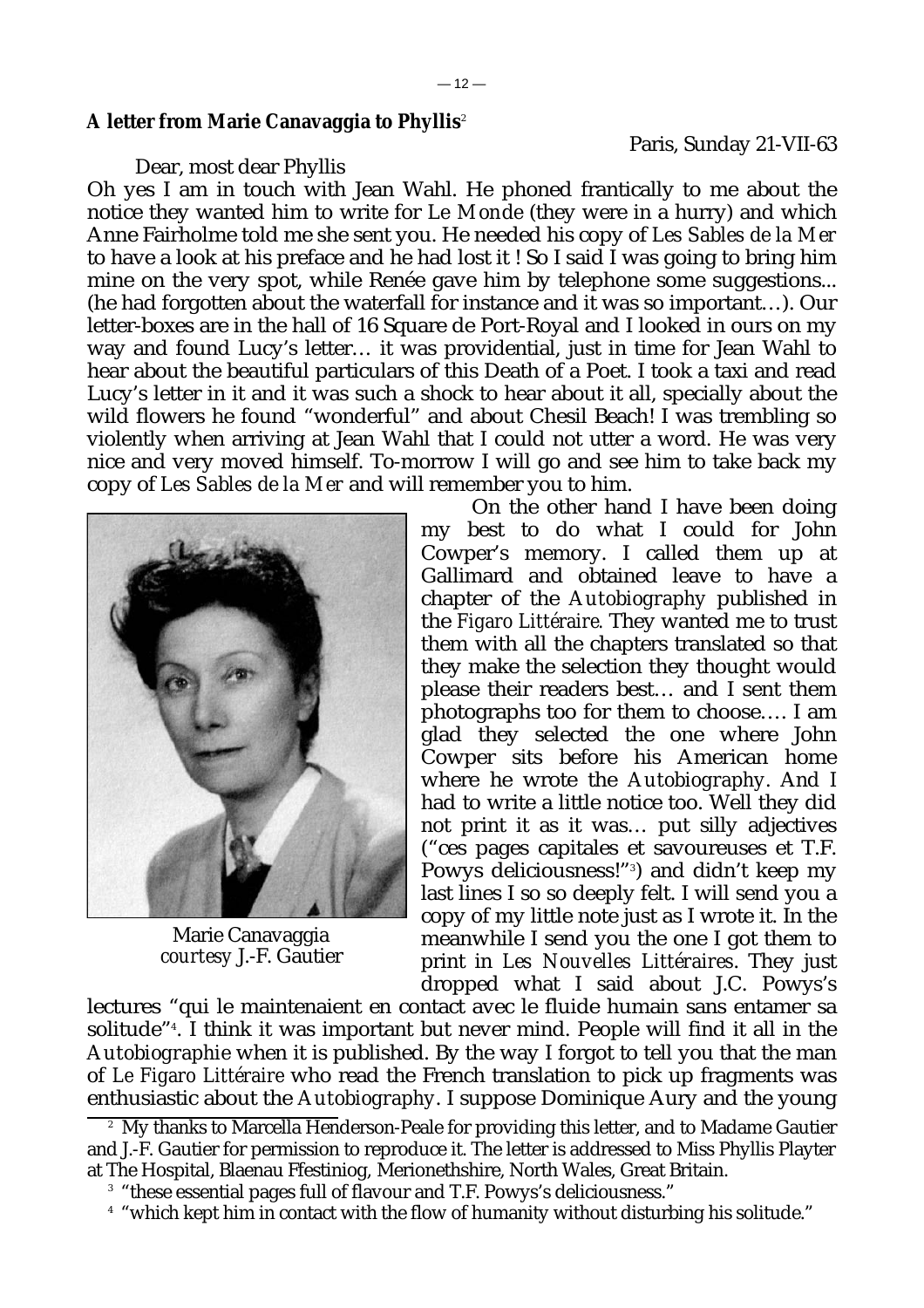#### **Une lettre de Marie Canavaggia à Phyllis:**

Paris, dimanche 21-VII-63

Oh oui, je suis en contact avec Jean Wahl. Affolé, il m'a appelée au sujet de l'article qu'ils voulaient qu'il écrive pour *Le Monde (*ils étaient pressés), article que Anne Fairholme m'a dit vous avoir envoyé. Il avait besoin de son exemplaire des *Sables de la Mer* pour jeter un œil sur sa préface, et il l'avait perdu! Je lui ai dit alors que j'allais immédiatement lui porter le mien, tandis que Renée lui faisait au téléphone certaines suggestions... (il avait oublié par exemple la cascade et c'était tellement important...). Nos boîtes à lettres sont dans le hall au 16 Square de Port Royal, en partant j'ai regardé dans la nôtre et y ai trouvé la lettre de Lucy... c'était providentiel, juste à temps pour que Jean Wahl apprenne les belles circonstances entourant cette Mort d'un Poète. J'ai pris un taxi et pendant le trajet j'ai lu la lettre de Lucy et c'était un tel choc de lire tout ce qui s'est passé, en particulier les fleurs sauvages qu'il trouvait "magnifiques" et Chesil Beach! Je tremblais si violemment quand je suis arrivée chez Jean Wahl que je ne pouvais articuler un mot. Il a été très gentil et très ému lui-même. Demain je retournerai le voir et reprendrai mon exemplaire des *Sables de la Mer* et lui transmettrai vos bonnes pensées.

De mon côté j'ai fait de mon mieux pour célébrer la mémoire de John Cowper. J'ai appelé chez Gallimard et j'ai obtenu leur accord pour qu'un chapitre d'*Autobiographie* soit publié dans le *Figaro Littéraire*. Ils voulaient que je leur confie tous les chapitres traduits afin qu'ils choisissent ce qu'ils pensaient plairait le plus à leurs lecteurs... et je leur ai aussi envoyé des photographies pour qu'ils fassent un choix... Je suis contente qu'ils aient choisi celle où John Cowper est assis sur les marches de sa maison américaine, où il a écrit *Autobiography*. Et je devais aussi écrire une petite notice. Eh bien, ils ne l'ont pas publiée telle quelle... ils ont mis des adjectifs stupides ("ces pages capitales et savoureuses et T.F. Powys deliciousness!<sup>2</sup> ) et ils n'ont pas gardé mes dernières lignes qui me tenaient pourtant tellement à cœur. Je vais vous envoyer copie de cette petite notice telle que je l'ai écrite. En attendant je vous envoie celle que j'ai réussi à faire imprimer dans les *Nouvelles Littéraires*. Ils ont simplement supprimé ce que je disais sur les conférences de J.C. Powys, "qui le maintenaient en contact avec le fluide humain sans entamer sa solitude."<sup>3</sup> C'était pourtant d'une grande importance, mais ça ne fait rien. Les gens trouveront tout cela dans *Autobiographie* quand ce sera publié. Au fait j'ai oublié de vous dire que le journaliste du *Figaro Littéraire* qui a lu la version française pour en choisir des passages était enthousiasmé par *Autobiographie.* Je suppose que Dominique Aury et le jeune homme de Brest<sup>4</sup> qui est récemment allé vous rendre visite vont tous deux écrire quelque chose pour une revue ou une autre.

Merci pour les coupures de journaux, chère Phyllis. Je les ai mises de côté pour les lire ce dimance après-midi, tranquillement. *Faut-il que je vous les renvoie*? Dites-le moi, mais je sais que Anne Fairholme aimerait bien d'abord les lire.

<sup>&</sup>lt;sup>2</sup> Tel quel dans la lettre manuscrite de MC.

<sup>3</sup> En français dans sa lettre.

<sup>4</sup> Ce "jeune homme" était Michel Gresset, futur Professeur Emérite à Paris VII et responsable du *Faulkner* des éditions de la Pléiade.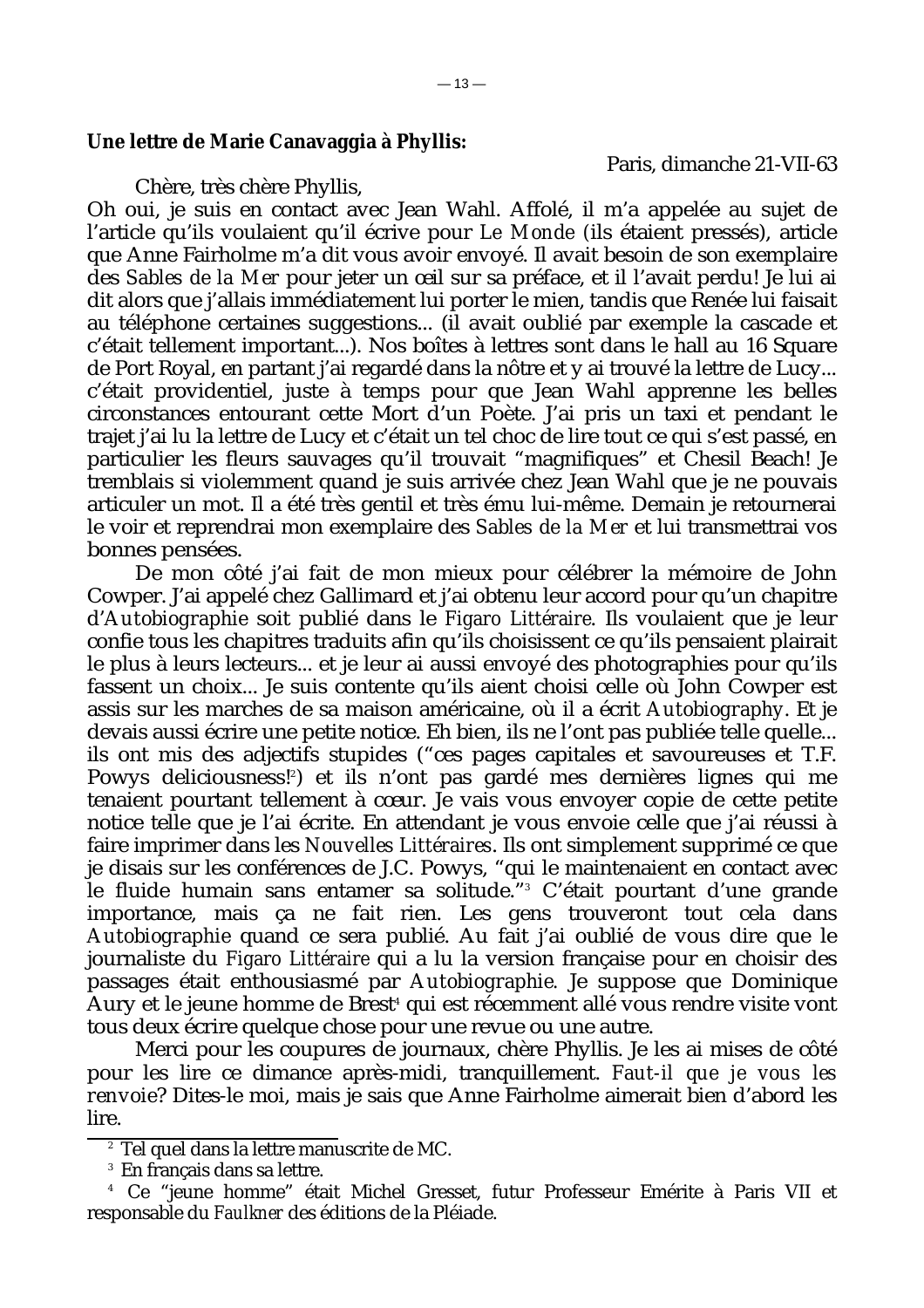man from Brest<sup>s</sup> who went to visit you lately will both write something in some magazine or other.

Thank you for the cuttings dear Phyllis. I kept them to read in this Sunday afternoon, quietly. *Shall I send them back to you?* Just tell me, but I know Anne Fairholme will like to read them first.

I am so so moved by your letter. Oh yes it was a good thing you were back in time for Llandudno and that Lucy could come and see him… and I am grateful, too, that he passed away quietly.

Oh how we wish we could come and see you *now* Phyllis dear! It is hard to picture you in the cold, but we will come and see you as soon as possible. And perhaps one summer you will come and spend some days with us at Belle-Isle? You would love it I am sure. Is not your Spanish friend still near you? We do think very very much of you dear dear Phyllis.

Marie

#### **JOHN COWPER POWYS, A Man of Nature**<sup>6</sup>

Powys's novels often appear to us as the novel of the earth, of the black world of the earth, but with strange flickers of white.

*Jobber Skald* superbly translated by Marie Canavaggia, who devoted herself to this work, is on the contrary the novel of the ancient ocean as it must have appeared to Homer — and Melville. And that is not all, each soul has its own ocean and like a wave, the author's phrase follows its ebb and flow. A novel, as has been said, abrupt, deep, wild, where the visible and the invisible mingle. What is personal to his characters finally loses itself in an impersonal element, the animate in the inanimate; everything gradually becomes a symbol, a cipher for what is beyond language. Ecstasies come to life in lanes, in ruts, just as in Rimbaud. Children's songs burst out in the middle of the drama, and we are brought close to Shakespeare.

In those days (but time here is of no real importance) he had published *In Defence of Sensuality* which can be placed next to D.H. Lawrence's *Apocalypse,* and *Pleasures of Literature* was to follow. No other novel contains more of his secrets than these works, more of the influence exerted by the great revealers coming to mankind from some dark innermost depth or a radiant background, or from both at the same time.

For the hero as Powys conceives him, for the character he is himself, to love life is a duty or rather an injunction; and to love life means to struggle and wring out of it that delicious happiness to which we are entitled. Man between the subhuman and the super-human turns his gaze towards the eternal ichthyosaurus, lying on its back, and then gathering itself up within the depths of the universe to face the god that surpasses it. Rather than towards Nietzsche, it is towards Heraclitus that we should turn, with a feeling which is not human but sub-human and super-human, in a tussle between life and death, between day and night. And it is only from the depths of absolute loneliness that man can divest himself of all ideals of race, strip himself of all the idols of human ambition, and become one with stars, plants, the sun, and, while he looks up at it, to feel he is a magnetic

<sup>&</sup>lt;sup>5</sup> "The young man" was Michel Gresset, future Emeritus Professor at Paris VII university.

<sup>6</sup> *granit*, 1/2 Automne/Hiver 1973, p.23. Obituary published in *Le Monde*, 12 July 1963.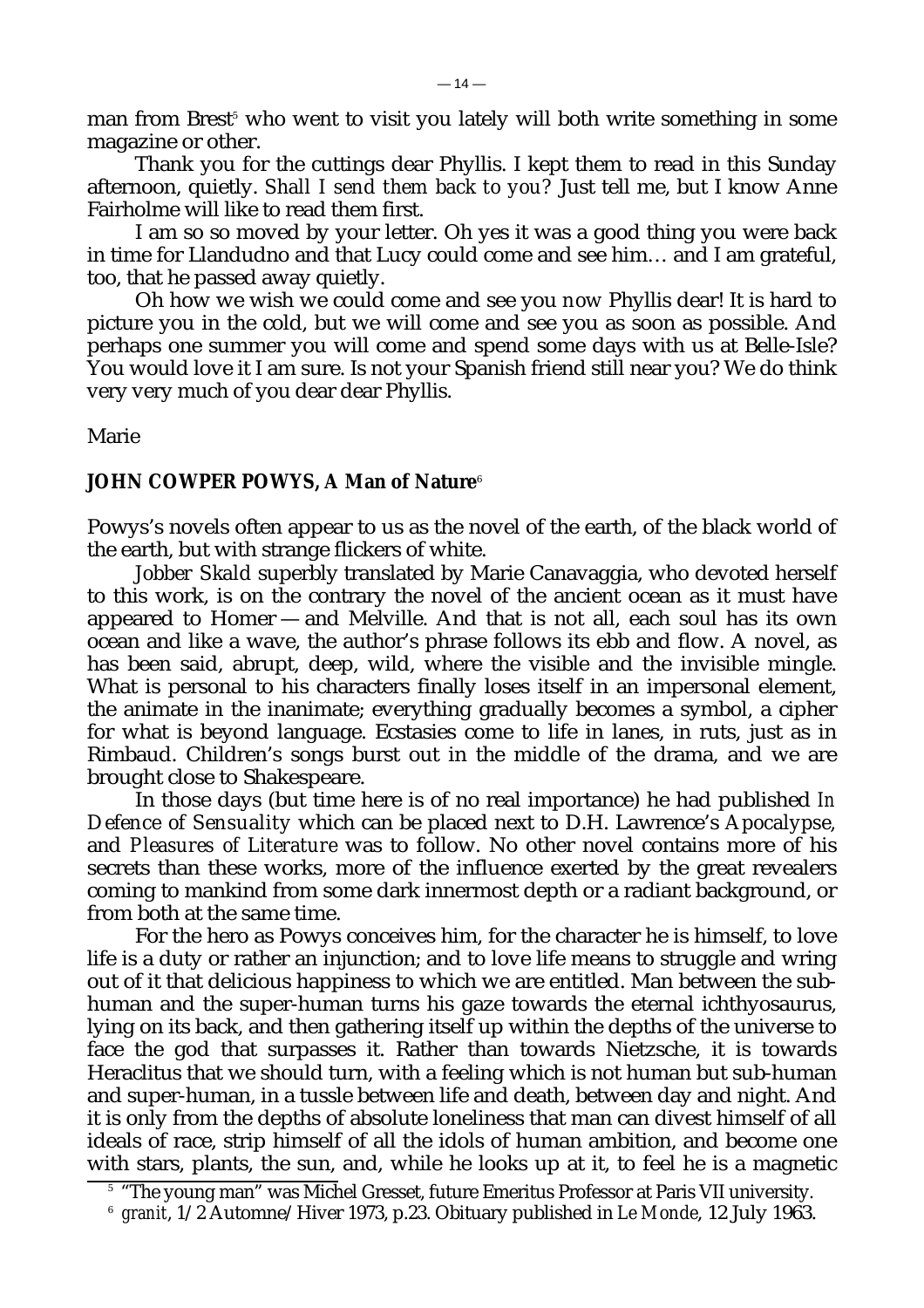Je suis tellement bouleversée par votre lettre. Oh oui, c'était une bonne chose que vous ayez été de retour à temps pour Llandudno, et que Lucy ait pu venir le voir ... et je suis heureuse qu'il soit mort sereinement.

Oh comme j'aimerais que nous puissions venir vous voir *maintenant*, chère Phyllis! C'est dur de vous imaginer dans le froid, mais nous viendrons vous voir dès que possible. Et peut-être qu'un été vous viendrez passer quelques jours à Belle-Isle avec nous? Vous aimeriez cet endroit, j'en suis sûre. Votre amie espagnole n'est-elle pas encore auprès de vous? Nous pensons vraiment beaucoup à vous, chère chère Phyllis.

Marie

## **JOHN COWPER POWYS, Un homme de la nature**<sup>5</sup>

Les romans de Powys nous apparaissent souvent comme le roman de la terre, du monde noir de la terre, mais avec d'étranges éclats blancs.

*Les Sables de la Mer* traduit excellemment par Marie Canavaggia, qui s'est dévouée à cette œuvre, c'est au contraire l'antique océan tel qu'Homère — et Melville — put l'apercevoir. Bien plus, chacune des âmes a son océan dont la phrase de l'auteur, comme une vague, suit le flux et le reflux. Roman, on l'a dit,<sup>6</sup> abrupt, profond, sauvage, où le visible et l'invisible se mêlent. Le personnel se perd finalement dans un élément impersonnel, l'animé dans l'inanimé ; peu à peu tout devient symbole, chiffre de ce qui est au-delà du langage. Des extases naissent dans les sentes, dans les ornières, comme chez Rimbaud. Des chants d'enfants éclatent au milieu du drame, et nous nous sentons près de Shakespeare.

En même temps (mais le temps ici a peu d'importance) il publiait *L'Apologie des Sens* qu'on peut mettre tout à côté de l*'Apocalypse* de D.H. Lawrence, et les *Plaisirs de la Littérature*. Nul roman n'est plus plein que ces œuvres de ses secrets et de l'influence de ces grands révélateurs venus à l'humanité d'un arrière-fond sombre ou d'un arrière-plan lumineux, qui parfois est les deux à la fois.

Pour le héros tel que le conçoit Powys, pour le personnage qu'il est luimême, aimer la vie est comme un devoir ou plus exactement un appel ; et aimer la vie c'est combattre avec elle et lui arracher ce bonheur délicieux auquel nous avons droit. L'homme entre le sous-humain et le surhumain regarde d'une part vers l'éternel ichtyosaure, gisant puis se dressant au fond de l'univers vers le dieu qui le dépasse. Plutôt que vers Nietzsche, c'est vers Héraclite qu'il faut nous tourner, dans un sentiment non pas humain mais sous-humain et surhumain, dans une rencontre entre la vie et la mort, entre le jour et la nuit. Et c'est seulement à partir des profondeurs d'une solitude absolue que l'homme peut se dépouiller de tous les idéaux de la race, de toutes les idoles de l'ambition humaine, et s'unir aux étoiles, aux plantes, au soleil, se sentir en le regardant comme une force magnétique en face d'une autre force magnétique. Il y a, nous dit-il, une danse du moi-ichtyosaure dans toutes les choses, danse sexuelle, danse à manger, danse à boire, une danse de sommeil, une danse de promenade;

<sup>5</sup> Jean Wahl, 'Un homme de la nature', *granit* 1/2, 1973 (Texte paru dans *Le Monde* du 12 juillet 1963).

<sup>6</sup> Cf. 'Préface' de *Les Sables de la Mer*, Plon, 1958. Dans ce texte-ci Jean Wahl fait de nombreux rappels à cette préface.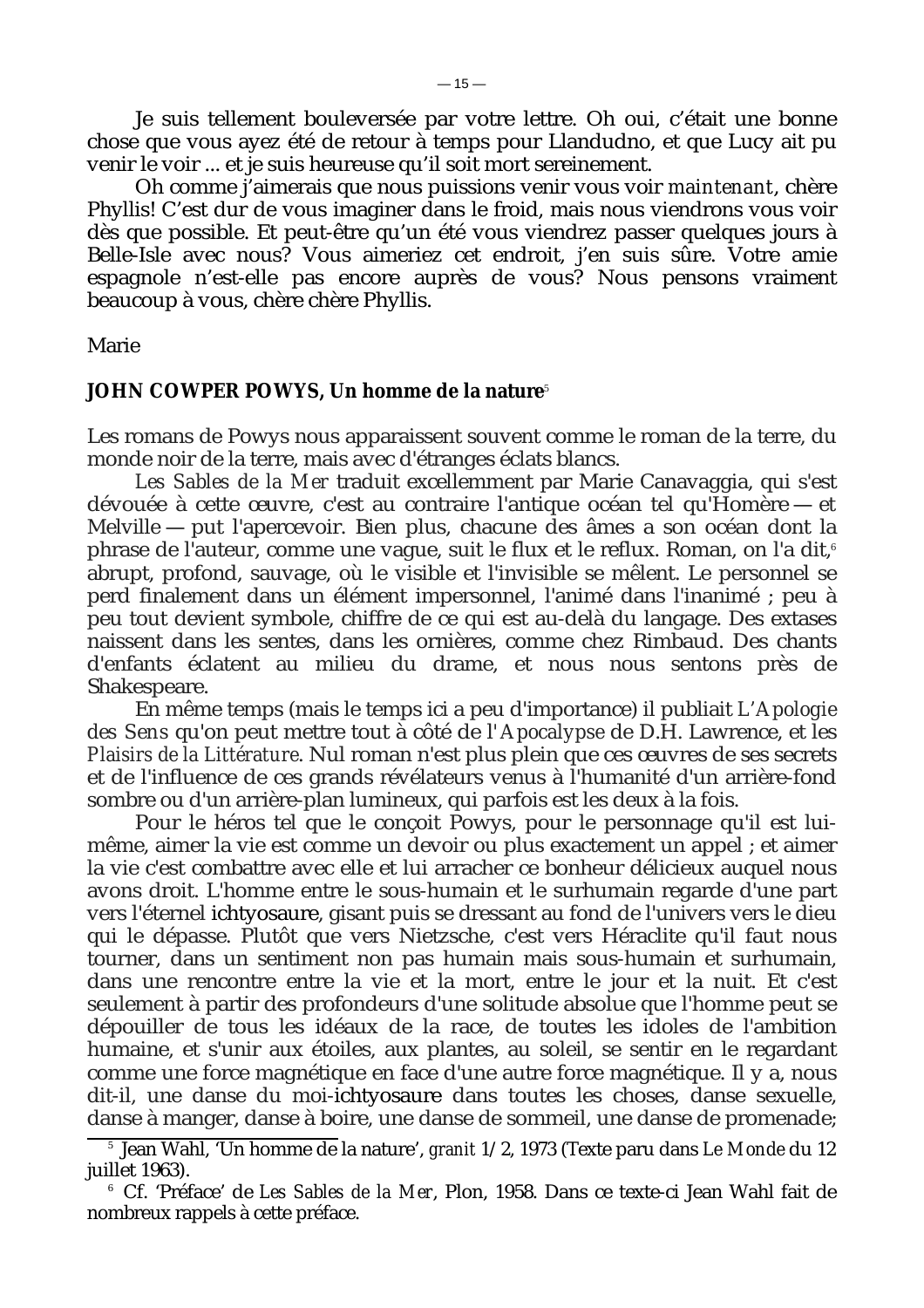power contemplating another magnetic power. There is, as he says, a dance of the ichthyosaurus-ego in all things, a sex-dance, an eating-dance, a drinkingdance, a sleeping-dance, a walking-dance; such is the great and solemn dance of life, clumsy, and awkward and very grave. We must awaken in us what he calls the great eye of contemplation, sometimes a glum eye, sometimes an eye where all joys could be read, sometimes, often even, an eye of creative defiance.

We can reach this point even more through passivity than through activity. We should remember that *In Defence of Sensuality* is dedicated to the memory of Jean-Jacques Rousseau, and that Novalis sometimes said more or less similar things. Man is like a great plant in the midst of water. Up to now he has not known how to make the most of moments when sleep is drawing near, of daydreams (so well described by G. Bachelard), of tiredness even; he has not known how to make the most of certain groupings of lanes, and walls and trees, certain flights of wild birds, certain gusts of rain and wind, certain hot-noon fragrancies; the soul, he goes on to say, feeds on dreams like a great immortal ox on sweet grass, it feeds on sensations like a great purple hyacinth on dew and rain and diffused sun-rays.

There is a seeming nostalgia for what is below man, be it animal, vegetal or mineral.

But this man of nature does not feel isolated; he is a man of great culture; and it is to culture that he dedicates his book on the pleasures of literature. The great writers to whom he is the closest, to begin with the most modern authors, are Proust, Lawrence, Joyce. But we can go back from them through Melville, Poe and Whitman, then through Dostoievsky and Wordsworth to Shakespeare, the Gospels, the great Greek tragics, to Homer. Moments of deep remembrance in Proust, sublime experiences in Dostoievsky, find their equivalent in Powys's conjectures and achievements.

At this moment, I remember the day when I went to meet him in that region of Blaenau-Ffestiniog, dominated by a hill of black coal which I gazed at with a sort of awe; but the waterfall was there, framed by the window, with the flowers. He did not leave his bed, exulting in the vision of the characters in his future novel, huge heroes with huge limbs, the ultimate mythology to which he had attained. And on this very day I am told that at the time of his death he sang some Latin verse which he had learned at school and of which he was particularly fond. Phyllis Playter, his companion, was by his side. Wild flowers were brought to John Cowper by his sister. "Wonderful", he murmured. His ashes were scattered on the moist rocks close to the waves.

Jean Wahl

*°°°°°°°°°°°°°°°°°°°°*

## **Re-reading** *Wolf Solent*

POWYSIANS WILL almost all have read *Wolf Solent* once, and many may have read it more than once. Great novels always repay further readings: we pick up all sorts of extra meanings that had passed unnoticed the first time round but are seen to contain enriched significance once we become familiar with the main details of the plot. I would like to pursue this line of thinking, and illustrate it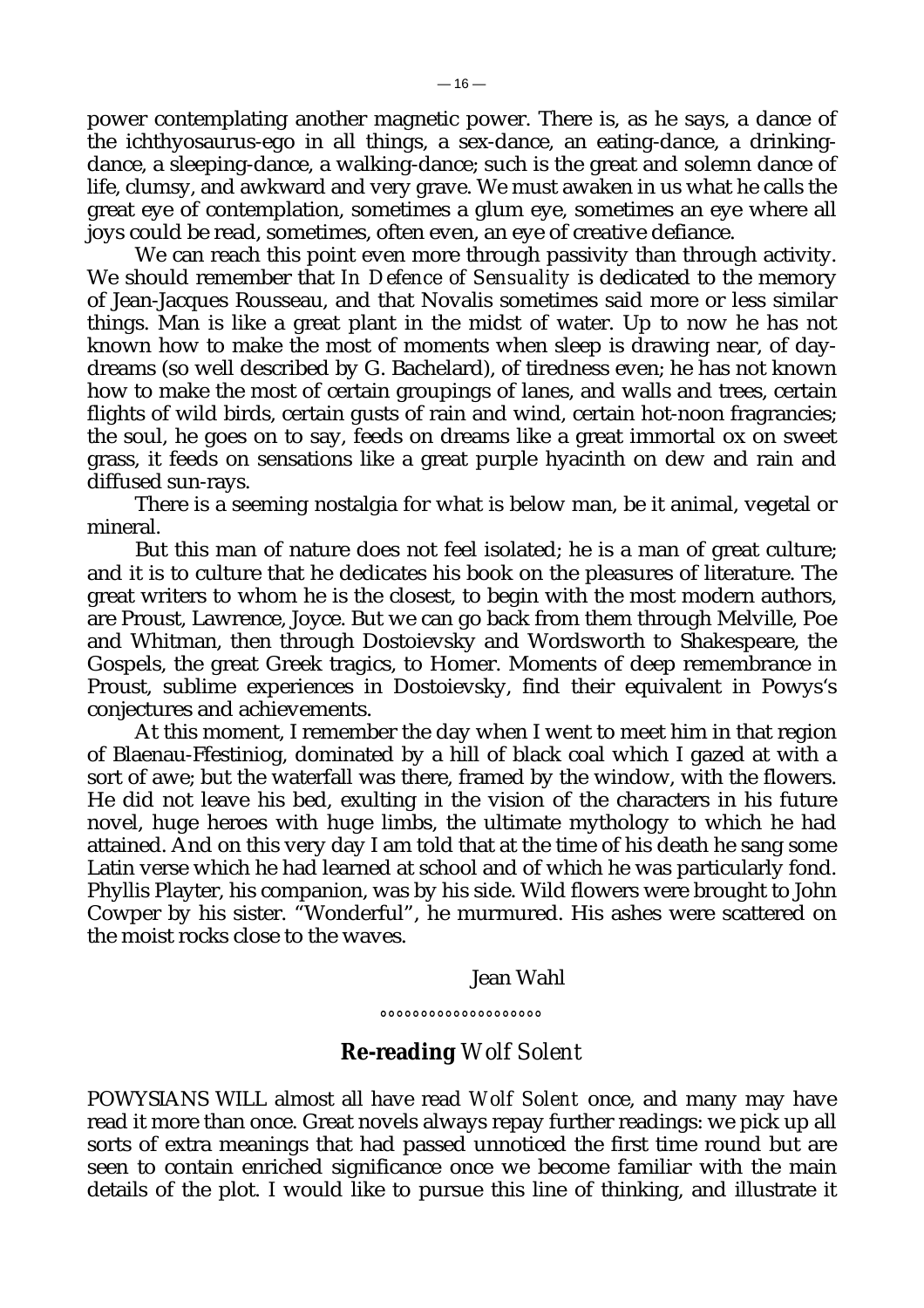telle est la grande danse solennelle de la vie, maladroite, gauche et très sérieuse. Nous avons à éveiller en nous ce qu'il appelle le grand œil de la contemplation, parfois œil morne, parfois œil où pourraient se lire toutes les joies, parfois et même souvent regard d'un défi créateur.

À ce point nous pouvons parvenir plus encore par la passivité que par l'activité. Rappelons-nous que *L'Apologie des Sens* est dédiée à la mémoire de Jean-Jacques Rousseau, et que parfois Novalis a dit des choses assez semblables. L'homme est comme une grande plante au milieu de l'eau. Il n'a pas su jusqu'ici comment utiliser les moments où s'approche le sommeil, la rêverie (dont a si bien parlé G. Bachelard), la fatigue même; il n'a pas assez su comment utiliser certains groupements de sentiers, de murs et d'arbres, certains vols d'oiseaux sauvages, certaines bouffées de pluie et de vent, certaines senteurs de midi ; l'âme, dit-il encore, se nourrit de rêves comme un grand bœuf immortel se nourrit de la douceur de l'herbe, s'enrichit de sensations comme une grande hyacinthe pourpre de rosée, de pluie et de rayons de soleil diffus.

Il y a comme une nostalgie de ce qui est au-dessous de l'homme, que ce soit l'animal, le végétal ou le minéral.

Mais cet homme de la nature ne se sent pas un isolé ; il est possesseur d'une grande culture; et c'est à la culture qu'il dédie son livre sur les plaisirs de la littérature. Les grands écrivains dont il est le plus proche, pour commencer par les plus modernes, ce sont Proust, Lawrence, Joyce. Mais nous pouvons remonter d'eux en passant par Melville, Poe et Whitman, puis par Dostoïevski, puis par Wordsworth, jusqu'à Shakespeare, jusqu'à l'Évangile, aux grands tragiques grecs, à Homère. Les moments du souvenir profond chez Proust, les expériences sublimes chez Dostoïevski, ont leur équivalent dans la recherche et dans les conquêtes de Powys.

En cet instant je me rappelle le jour où j'allais à sa rencontre dans ce pays de Blaenau-Ffestiniog, dominé par une colline de charbon noir que je vis avec une sorte de terreur ; mais la cascade était là, dans l'encadrement de la fenêtre, avec les fleurs. Il ne quittait pas son lit, s'exaltant à la vision des personnages de son futur roman, des héros immenses dont tous les membres étaient immenses, ultime mythologie à laquelle il était parvenu. Et aujourd'hui même j'apprends qu'au moment de sa mort il chanta quelques vers latins qu'il avait appris dans son école et qu'il aimait particulièrement. Phyllis Playter, son amie, était à côté de lui. Des fleurs sauvages furent apportées à John Cowper par sa sœur. "Wonderful", murmura-t-il. Ses cendres furent dispersées auprès des vagues sur les rochers humides.

Jean Wahl

*°°°°°°°°°°°°°°°°°°°°*

## **Une Relecture de** *Wolf Solent*

LES LECTEURS DE POWYS auront presque tous lu *Wolf Solent*<sup>1</sup> au moins une fois, et beaucoup sans doute plus d'une fois. La relecture des grands romans est toujours profitable: nous découvrons toutes sortes de sens possibles passés inaperçus à la première lecture, mais qui s'avèrent plus riches de signification une fois les détails essentiels de l'intrigue devenus familiers. J'aimerais <sup>1</sup> *Wolf Solent*, tr. S. Nétillard, Gallimard, 1967.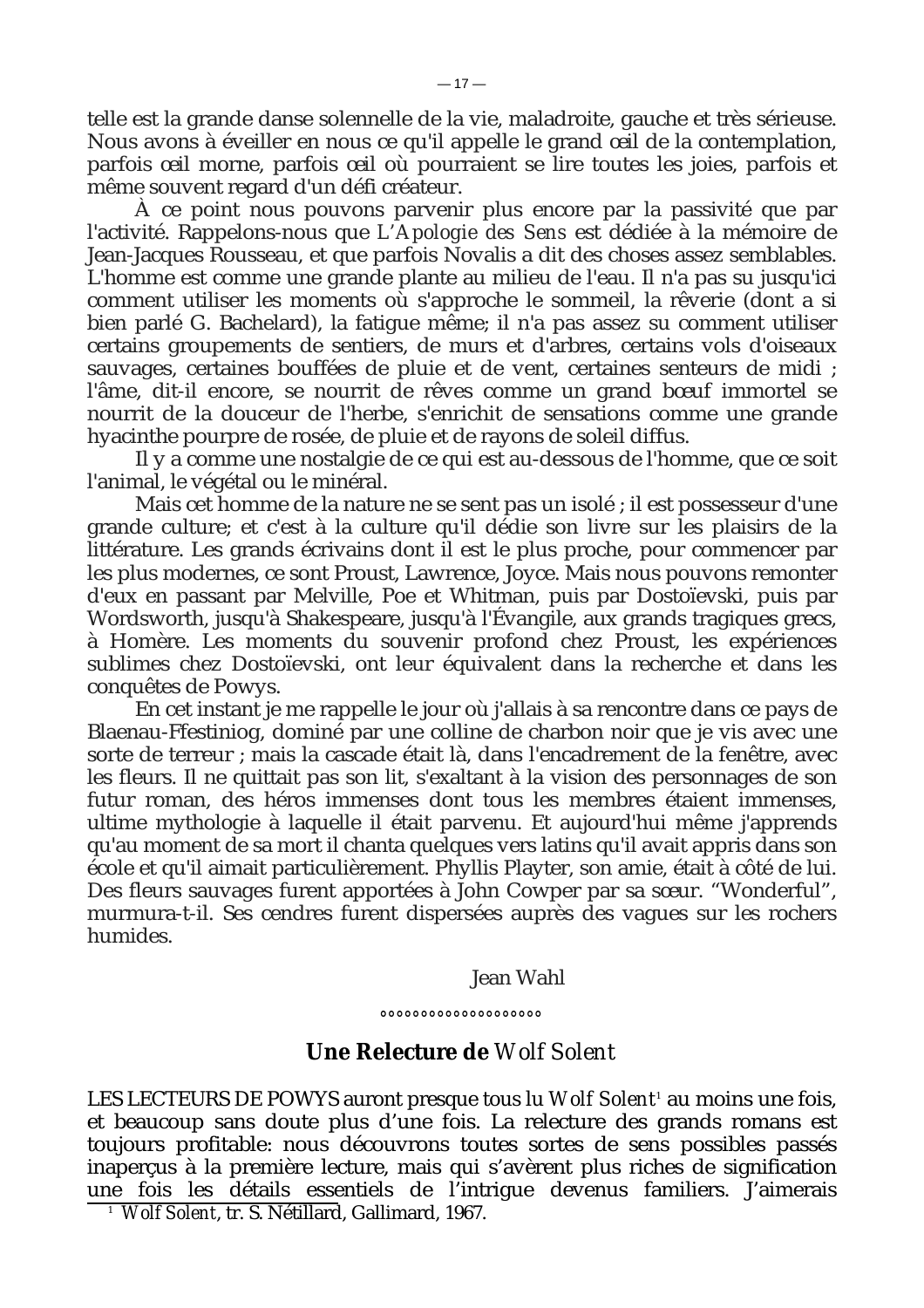through an examination of the first four chapters of *Wolf Solent*. I shall try to demonstrate how some of the more prominent effects are enhanced when we know what will come later.

Arriving at the end of a first reading, we may well be left somewhat puzzled and even dissatisfied. There are, for example, a number of Gothic effects within the book, by which I mean that, according to one definition of "Gothic" in *Webster's Dictionary*, they pertain to "a style of literature characterized by a gloomy setting and an atmosphere of degeneration and decay". In the course of the book, a number of such scenes occur that seem to be explained — indeed, explained away (Redfern died of natural causes; the scene in the graveyard in Chapter 23 did not contain necrophiliac implications, etc.). Others are more arguable (including the extent  $-$  if any  $-$  of Gerda's infidelity to Wolf). In this case, readers may ask: if we cannot be absolutely certain about what actually happened, have we failed to read the novel properly? Not necessarily, I would argue. JCP may *intend* us not to be quite sure, or (to make the point in another way) does not demand that everyone agree about the interpretation of the evidence. If this view initially appears dubious, I hope it will be found acceptable by the end of the article.

Tension between opposites occurs very early. Wolf Solent has only just been described as seated in his railway compartment on his way to the Westcountry before the coloured paintings on the walls representing many of the resorts on the southwest coast are defiled, as it were, by a bluebottle-fly crawling all over them. Wolf notices "the sweet airs of an unusually relaxed March morning", but before long his response turns to either "sardonic chuckling or spasms of reckless desperation". One of his first actions is to reread a letter from Mr. Urquhart, his new employer, and if we are *re*-readers we may be surprised to discover that it is a normal and polite letter in no way suggesting the sinister character built up in the rest of the narrative. There is a reference to "scandalous depravity" just following, but that is in connection with Wolf's father, not with Urquhart.

We then hear of Wolf's "malice-dance" that cost him his job at the London college, an action that indeed seems to emphasize "reckless desperation". This is then followed by a reference to Lord Carfax, a distant relative who is presented in the final chapter as a potential seducer. We may well question such a statement if we remember that he is introduced here as having generously helped Wolf to find a new "retreat".

Wolf's recollection of the face on the Waterloo steps, an image of human suffering that recurs throughout the book, soon gives rise to thoughts about "the tyrannous machineries" invented by "accursed mechanisms", while the word "vivisected", employed twice in the course of six lines, also recalls a dominant preoccupation of the author himself. As the journey proceeds, Wolf moves from overcrowded London suburbs to attractive rural scenes full of allusions to the remote British past. He imagines himself as a "prehistoric giant", notices the "great heathen fortress of Shaftesbury" and then makes reference to "the great Wessex Fosse-Way" before the train passes the "great Elizabethan castle" just outside Ramsgard/Sherborne. All these clearly function as contrasts to the ugly "Waterloo-steps" misery of modern industrialism.

On arriving at Ramsgard, he goes off immediately to visit Selena Gault, presented as a grotesque and the first of several such figures in the book. How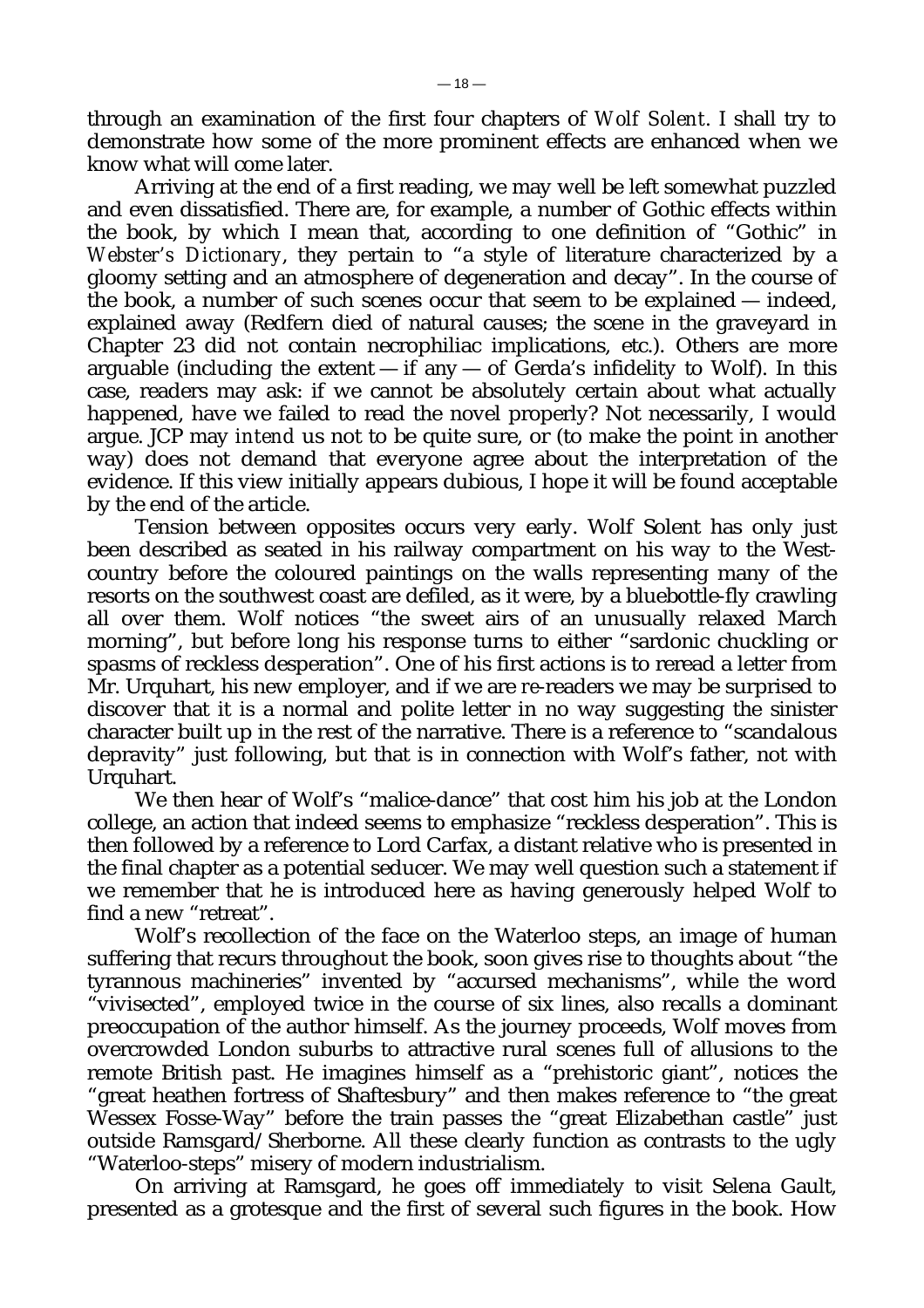approfondir cette approche, et l'illustrer en examinant les quatre premiers chapitres de *Wolf Solent.* Je tenterai de démontrer comment certains des effets les plus frappants sont renforcés quand nous savons ce qui va advenir.

Une première lecture peut bien nous laisser quelque peu déconcertés et même insatisfaits. Il y a ainsi dans le livre un certain nombre d'effets gothiques, terme par lequel j'entends, selon une définition de "gothique" dans le *Webster's Dictionary*, qu'ils appartiennent à "un style littéraire caractérisé par un décor lugubre et une atmosphère de dégénérescence et de décomposition". Dans le cours du livre, nombre de scènes de ce type se produisent qui semblent trouver une explication — explication plus que plausible (Redfern est mort de causes naturelles; la scène dans le cimetière dans le chapitre 23 n'avait aucune implication nécrophile, etc). D'autres sont plus problématiques (comme le degré d'infidélité de Gerda envers Wolf, si toutefois infidélité il y a eu). En ce cas, les lecteurs sont en droit de demander: si nous ne pouvons pas être absolument certains de ce qui s'est vraiment passé, est-ce que nous avons mal lu le roman? Pas nécessairement, serais-je tenté de rétorquer. L'*intention* de JCP est peut-être de nous maintenir dans cette incertitude, ou (pour présenter l'argument autrement) il n'exige pas que tout le monde tombe d'accord sur l'interprétation des indices. Si de prime abord ce point de vue semble discutable, j'ose espérer qu'à la fin de cet article on le trouvera convaincant.

La tension entre contraires a lieu très tôt. On vient à peine de nous décrire Wolf Solent assis dans le train qui l'emmène vers l'ouest quand les photos couleur de quelques stations balnéaires de la côte sud-ouest sur les cloisons sont comme souillées par une mouche bleue qui s'y promène. Wolf remarque "l'air parfumé d'un matin de mars exceptionnellement doux" mais bientôt il réagit par "des accès de ricanements sardoniques ou les spasmes d'un homme à bout de désespoir". Une des premières choses qu'il fait est de relire une lettre de Mr. Urquhart, son nouvel employeur, et si nous sommes un *re*-lecteur, nous serons peut-être surpris de découvrir que c'est une lettre normale et polie qui ne suggère en aucune façon le personnage sinistre progressivement construit dans la suite du récit. Tout de suite après il est bien question de "scandale et de dépravation", mais il s'agit là du père de Wolf, et non d'Urquhart.

Nous apprenons ensuite que la "danse perverse" de Wolf lui a coûté sa place au collège londonien, un acte qui semble en effet souligner qu'il est "à bout de désespoir". Suit une référence à Lord Carfax, un parent éloigné, présenté dans le dernier chapitre comme un possible séducteur. Il est permis de douter d'une telle affirmation si nous nous rappelons qu'il nous est présenté ici comme ayant généreusement aidé Wolf à trouver une nouvelle "retraite".

Le souvenir qu'a Wolf de l'homme entrevu sur les marches de Waterloo, image de la souffrance humaine qui revient tout au long du livre, donne bientôt naissance à des pensées au sujet des "tyranniques machineries" inventées par "le maudit machinisme", cependant que le mot "vivisection", utilisé deux fois en six lignes, rappelle aussi une préoccupation majeure de l'auteur lui-même. A mesure que se déroule le voyage, Wolf quitte les banlieues surpeuplées de Londres pour d'attrayantes scènes campagnardes, qui évoquent bien des pages du passé lointain de la Grande Bretagne. Il s'imagine être "un géant préhistorique", note en passant la "grande forteresse paienne de Shaftesbury", et fait ensuite référence à la "grande voie romaine du Wessex" avant que le train ne longe le "grand chateau élisabéthain", juste avant Ramsgard/Sherborne. Tout cela sert de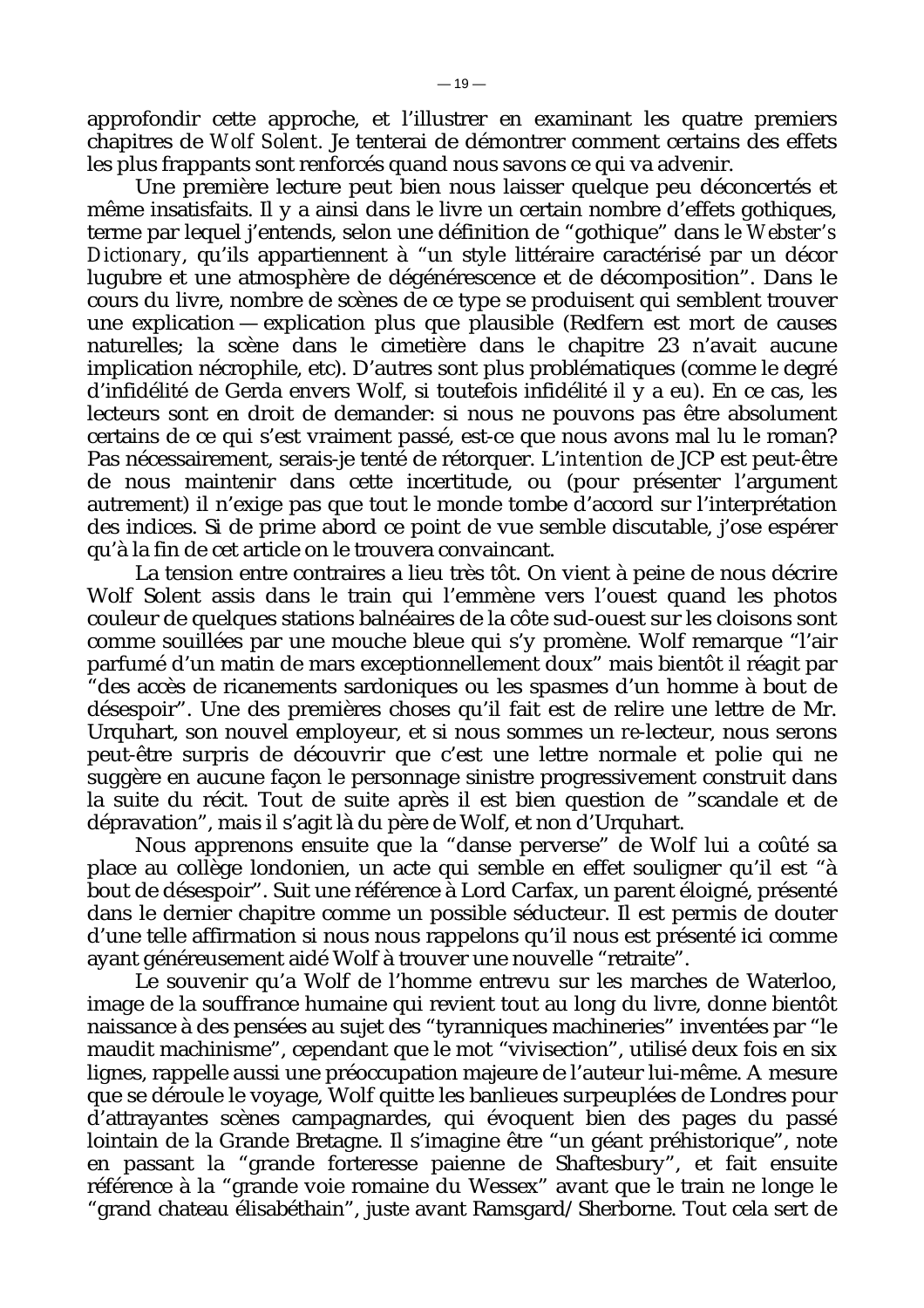far, we may wonder, is JCP exaggerating? This is a question continually arising as we read, and I shall discuss the technical aspects of this matter later. They soon set off for the grave of Wolf's father (whom Miss Gault had loved a quarter of a century before), and her attitude to the father conflicts dramatically with the impression we have received hitherto. Moreover, clashing images begin to accumulate. Thus on the rustic outskirts of the town they pass successively the less than idyllic workhouse and slaughter-house, which produce suitable reactions in both of them, before arriving at the cemetery, a traditional setting for Gothic effects, and a favourite locale for JCP — in earlier novels (like *Wood and Stone* and *Ducdame*) and later ones (like *A Glastonbury Romance*). This scene is duly followed by Wolf's meeting with Darnley Otter, in whose house he will be staying, Darnley being portrayed, unlike Selena Gault, as totally credible and in no way unusual. At the same time the varying responses of these different individuals to other characters in the book become evident. When Wolf asks Darnley about Urquhart he replies that he "always found him very civil, but my brother [Jason, whom we shall meet in a moment] can't stand him".

When Wolf eventually meets Urquhart, he finds much to puzzle  $him - in$ his appearance and opinions as well as in the condition of his house. They dine in evening dress and in impressive surroundings, yet the single manservant answers the door in rough outdoor clothes because he had been "working … in the stable"; he later puts on a dark suit when he becomes the butler. Urquhart himself is at first informative about the book he intends to compile, though when he talks about his religious position Wolf sees in his face an expression which he describes as "nothing less than Satanic". After Wolf returns to his room at the Otters, he "wondered how far his imagination had led him to exaggerate the sinister element in the man" — and as readers we wonder also.

Jason Otter, the poet, is presented in ambivalent terms. When Wolf is shown his room he finds it "detestable", containing "morbidly sanctimonious" religious pictures and smelling "stuffy" with incense. Moreover, when he meets him, he finds him as unconventional and eccentric as Darnley is ordinary and respectable. Subsequently he learns various facts about Redfern as Urquhart's secretary — that Urquhart found him totally unsatisfactory, and that he died in dubious circumstances. Once again Wolf begins to suspect "something funny about all this" — funny in the sense of peculiar and disturbing.

This last detail has taken us into the fourth chapter, where Urquhart sends Wolf on errands to the nearby town of Blacksod. One scene offers an instructive and delightful example of the way JCP creates a "Gothic" atmosphere and then proceeds to puncture it. Urquhart wishes him to go first to Mr. Malakite, the local antiquarian bookseller, for a book of somewhat doubtful reputation, and then to Mr. Torp, the local stonecutter, to chivvy him about the subject of Redfern's tombstone. But Roger Monk, the "swarthy" servant, makes a further request which turns out to be the purchase of sausages! This incident partakes of the uneasy mixture of seriousness and comedy that is a feature of the whole book.

At Blacksod, Wolf encounters "motor-cars and even 'motor-lorries'", factories, and "jerry-built houses", all of which he associates with the urban world from which he thought he had escaped. And at the same time he is introduced to a set of new characters in the Torp family. There is the obese Mr. Torp and his cadaverous wife; Lob Torp their son (who gazes at Wolf "with a mixture of admiration and insolence"); and Gerda their daughter (whose beauty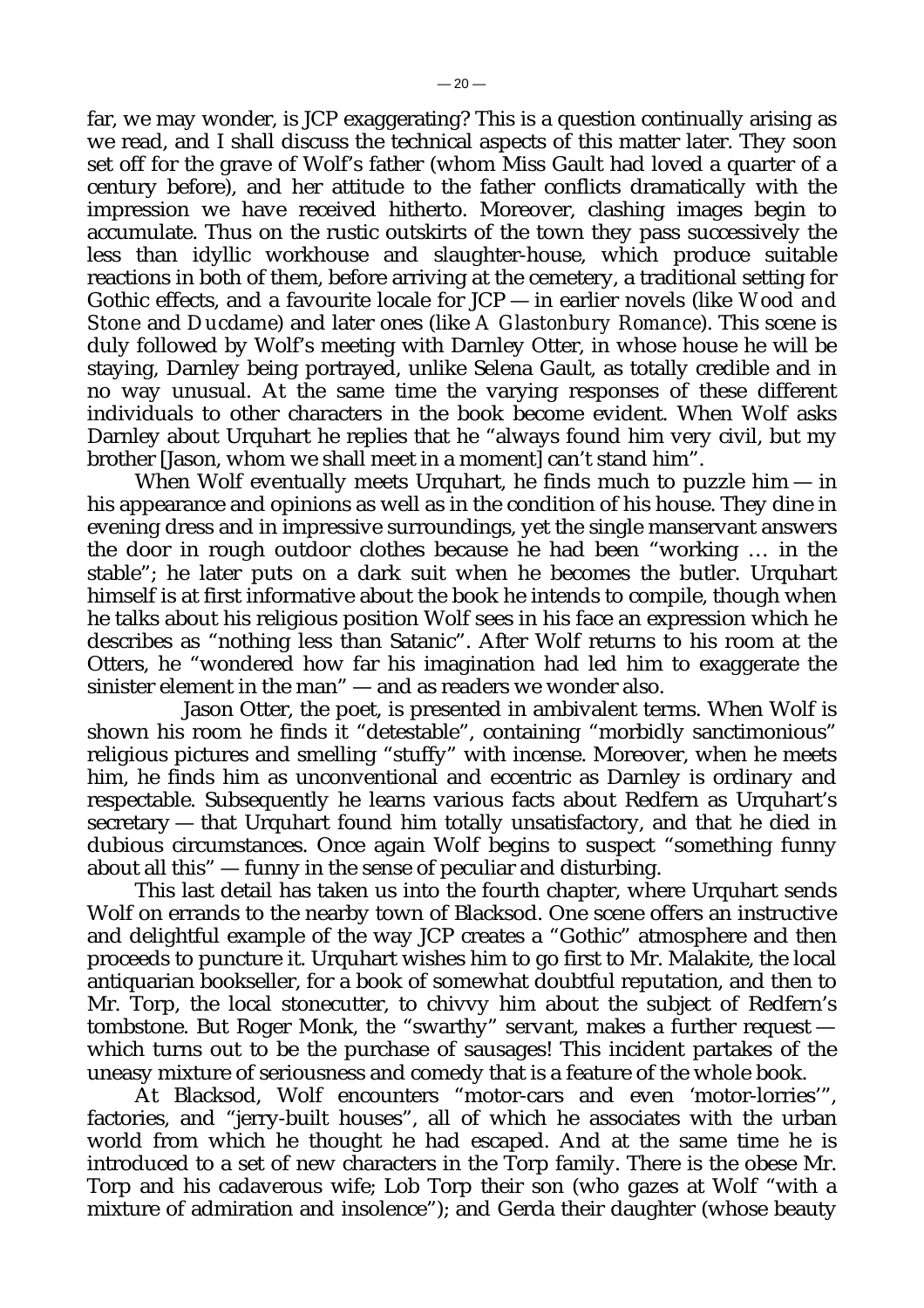contraste avec la misère de l'industrialisation moderne, symbolisée par les laides "marches de Waterloo".

Arrivé à Ramsgard, il se rend immédiatement chez Selena Gault, présentée comme personnage grotesque, le premier parmi plusieurs autres dans le livre. Nous sommes en droit de nous demander jusqu'à quel point JCP exagère. C'est une question qui se pose sans cesse pendant notre lecture, et j'aborderai plus loin l'aspect technique de ce sujet. Ils se mettent bientôt en route pour se rendre sur la tombe du père de Wolf (que Miss Gault avait aimé un quart de siècle auparavant), et l'attitude de Miss Gault envers le père s'oppose dramatiquement à l'impression que nous en avons eue jusque-là. De plus, des images conflictuelles commencent à s'accumuler. Ainsi, dans le faubourg campagnard de la ville, ils passent d'abord devant l'hospice, puis devant l'abattoir, qui ont sur eux l'effet attendu, avant d'atteindre le cimetière, décor traditionnel dans la tradition gothique, un lieu que privilégie JCP — dans ses romans précédents (*Wood and Stone* et *Givre et Sang*) et dans ceux qui suivront (comme *Les Enchantements de Glastonbury*). Cette scène est suivie par celle de la rencontre de Wolf avec Darnley Otter, chez qui il va séjourner, personnage décrit de façon tout à fait crédible et sans bizarrerie, contrairement à Selena Gault. Dans le même temps les réactions variées de ces différents individus à d'autres personnages du livre deviennent visibles. Quand Wolf demande à Darnley ce qu'il pense d'Urquhart, il répond qu'il l'a "toujours trouvé très correct, mais mon frère [Jason, que nous allons rencontrer dans un instant] ne peut pas le souffrir".

Quand Wolf rencontre enfin Urquhart, il trouve bien des choses qui l'intriguent — dans son aspect extérieur et ses opinions, ainsi que dans l'état de sa maison. Ils dinent en tenue de soirée dans un environnement impressionnant, mais il n'y a qu'un valet, qui accueille les visiteurs à la porte, portant de grossiers vêtements de travail, parce qu'il avait été "au travail dans l'écurie"; puis le soir, devenu majordome, il revêt un simple costume sombre. Urquhart lui-même se montre loquace sur le livre qu'il envisage d'écrire, bien que lorsqu'il parle de sa position religieuse Wolf voit sur son visage une expression qu'il décrit comme étant "rien de moins que satanique". Lorsque Wolf revient dans sa chambre chez les Otter, "il se demanda dans quelle mesure son imagination l'avait poussé à exagérer le côté sinistre chez cet homme"— et nous, lecteurs, nous nous le demandons aussi.

Jason Otter, le poète, nous est présenté de façon ambiguë. Quand on fait visiter sa chambre à Wolf, celui-ci la trouve "détestable", avec des tableaux religieux "d'une piété larmoyante et morbide", "sans air" et sentant l'encens. De plus, lors de leur rencontre, il le trouve aussi original et excentrique que Darnley est ordinaire et respectable. Par la suite il apprend différents faits au sujet de Redfern, le secrétaire d'Urquhart — que Urquhart l'avait trouvé tout à fait insatisfaisant, et qu'il était mort dans d'étranges circonstances. De nouveau Wolf commence à soupçonner "quelque chose de bizarre dans tout ceci" — bizarre dans le sens d'étrange et de dérangeant.

Ce dernier détail nous a amenés au quatrième chapitre, dans lequel Urquhart envoie Wolf faire des courses à la ville voisine de Blacksod. Une scène offre un exemple instructif et fort plaisant de la façon dont JCP crée une atmosphère "gothique", pour ensuite la démolir. Urquhart désire qu'il aille d'abord chez Mr. Malakite, chercher dans sa librairie de livres anciens un livre de réputation quelque peu sulfureuse, et ensuite chez Mr. Torp, le marbrier local,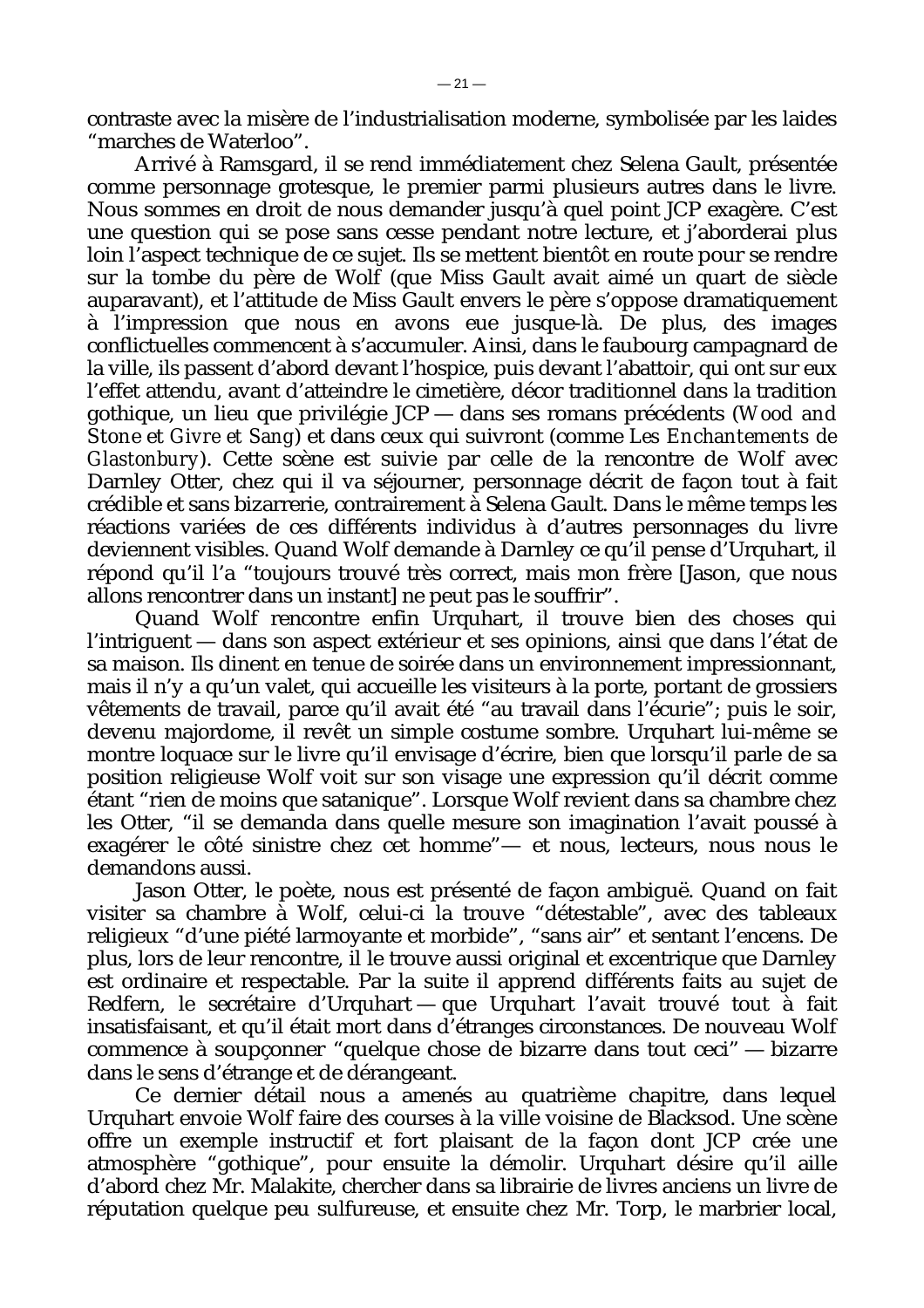$-22-$ 

leaves him "speechless with astonishment"). Later, dining at "The Three Peewits",



The Three Choughs, Yeovil, *c*.1935 ("The Three Peewits", Blacksod) *from* wdbpublications.co.uk

he is "looked down upon by the ferocious eye of a stuffed pike, and the supercilious eye of Queen Victoria" (another paradoxical juxtaposition). Meeting Darnley at Mr.<br>Malakite's, he learns Malakite's, he while Malakite is out of the room of a "rather sinister legend" attached to him, which involves incest. Re-readers will know that there is seemingly good evidence for this charge, yet here it is designated a "legend", so once again a doubt is involved. Later still, at tea, he meets Christie Malakite, whom

all readers will recognize as the obverse of Gerda, "sexless" where Gerda is characterized by "innocent wantonness". The chapter ends, appropriately enough, with a bemused Wolf making "a hideous grimace … directed at the Governing Power of the Universe".

These juxtapositions of opposites and drastic alterations of tone recur throughout the book. Though managed with extraordinary sureness by JCP, they can confuse casual readers, especially when encountered for the first time. I am concerned here to demonstrate how expertly JCP achieves his effects, and how subtly he varies the tone and atmosphere from page to page. By the end of the book, we still remain unsure about what is 'true' and what is not. Although it concentrates on presenting a detailed portrait of a particular human being whose life is as full of contradictions as our own 'real' lives, *Wolf Solent* is also a book about credibility, exaggeration, lying, and self-deception — and the impossibility of being certain about anything. Moreover, it is no accident that this is the only JCP novel to be written in what is technically known as 'third-person limited omniscience', where nothing can be narrated that extends beyond Wolf's personal thoughts and experience. (This is a technique that Henry James was fond of employing in his fiction.) What Wolf cannot know, we cannot know; where he is mistaken, we shall be mistaken unless we are fully aware of his fallibility. If we fail to understand what is happening here (and many commentators as well as many readers apparently fail to do so), a lot of time and effort will be wasted in idle speculation. However, an appreciation of JCP's complex artistic structure will prevent *re*-readers from going astray and making the same error.

W. J. Keith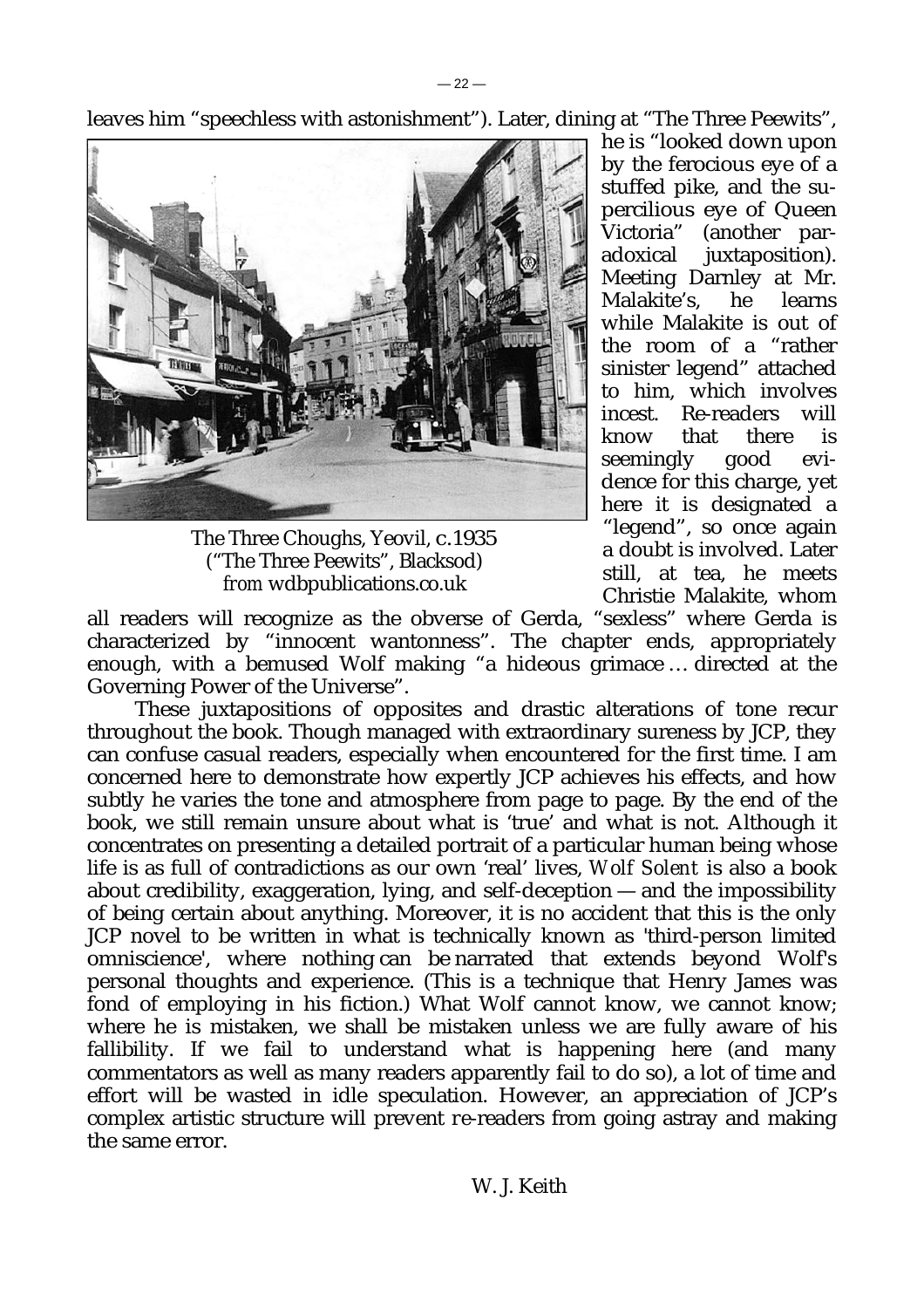pour le relancer à propos de la pierre tombale de Redfern. Mais Roger Monk, le domestique "au teint sombre", le charge aussi d'une course — qui n'est autre que d'acheter des saucisses! Cet incident fait partie du déconcertant mélange de sérieux et de comique qui est une caractéristique du livre tout entier.

A Blacksod, Wolf va rencontrer "des autos et même des camions", des usines et des maisons de mauvaise qualité construites à l'identique, tout ce qu'il associe à la vie urbaine à laquelle il croyait avoir échappé. Dans le même temps il fait la connaissance de plusieurs membres de la famille Torp. Il y a l'obèse Mr. Torp et sa femme à l'air cadavérique; Lob Torp leur fils (qui regarde Wolf "avec un mélange d'admiration et d'insolence"); et Gerda leur fille (dont la beauté le rend "muet de stupéfaction"). Plus tard, pendant qu'il déjeune aux Trois Pluviers il est surveillé "de haut par l'œil féroce d'un brochet empaillé et par le regard méprisant de la reine Victoria" (autre juxtaposition paradoxale). Rencontrant Darnley chez Mr. Malakite, il apprend, lorsque Malakite s'absente, une "légende plutôt sinistre" le concernant, à propos d'inceste. Lors d'une lecture ultérieure le lecteur arrivé à ce point sait qu'il existe des indices, fondés semble-t-il, qui soutiennent une telle accusation, et cependant elle est ici appelée "légende", impliquant donc à nouveau un doute. Ensuite il rencontre encore autour d'une tasse de thé Christie Malakite "au corps ... si asexué" que tous les lecteurs la reconnaîtront comme étant la figure inverse de Gerda, quand Gerda, elle, est caractérisée par "une innocente impudeur". Le chapitre se termine sans surprise avec un Wolf perplexe faisant une "hideuse grimace ... à la puissance qui gouverne l'Univers".

Ces juxtapositions de contraires et dramatiques sautes de ton reviennent tout au long du livre. Même maniées d'une main extraordinairement sûre par JCP, elle peuvent, surtout la première fois, créer la confusion chez des lecteurs peu attentifs. Il s'agit ici pour moi de démontrer combien JCP réussit ses effets de façon experte, et comment d'une page à l'autre il varie de façon subtile le ton et l'atmosphère. Arrivés à la fin du livre, nous sommes toujours dans l'incertitude sur ce qui est 'vrai' et ce qui ne l'est pas. Bien que son propos soit de faire le portrait détaillé d'un être humain en particulier, dont la vie est aussi pleine de contradictions que notre vie 'réelle', *Wolf Solent* est aussi un livre qui traite de la crédibilité, de l'exagération, du mensonge et de notre aveuglement sur nousmêmes — et de l'impossibilité d'être certain de quoi que ce soit. De plus, ce n'est pas un hasard si c'est le seul roman de JCP écrit avec une technique de narration à la troisième personne à l'omniscience limitée. (Il s'agit d'une technique très prisée par Henry James dans sa fiction.) Ce que Wolf ne peut pas savoir, nous ne pouvons pas le savoir; quand il se trompe, nous allons aussi être dans l'erreur, sauf si nous avons pris conscience de sa faillibilité. Si nous ne saisissons pas ce que Powys fait ainsi (et apparemment bien des commentateurs et bien des lecteurs ne le comprennent pas), beaucoup de temps et d'efforts seront perdus en vaine spéculation. Cependant, une appréciation de la structure artistique complexe de JCP empêchera à la relecture de se perdre en chemin et de commettre la même erreur.

#### W.J. Keith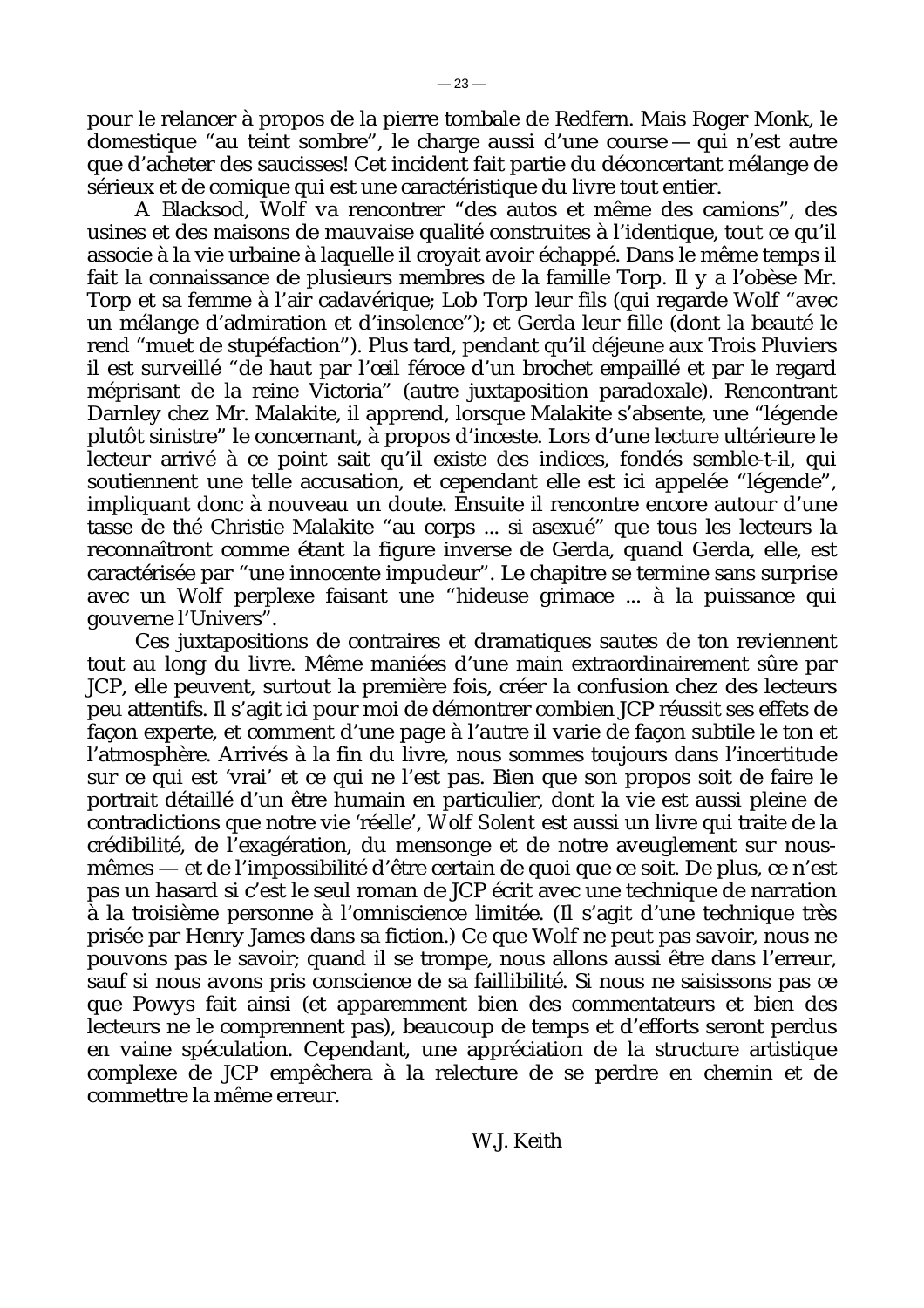Isn't it characteristic of me, though (...) that of all our poets I find Donne the *least* appealing. I can't bear Donne–I heartily dislike him! His very name is like a shower of dry bits of mud thrown at me. . . . I revolt against Donne–and I still hold strongly by William Cowper, of whom I like all I read–& all I hear about him too–more & more & more!. . . <sup>1</sup>

MOST READERS OF John Cowper Powys who are familiar with his detestation of John Donne and veneration for William Cowper, his other kinsman,<sup>2</sup> will probably, at one stage or another, have read from his pen passionate declarations in quite a few of his letters. The one quoted above was written to Louis Wilkinson on 7 February 1953, therefore towards the end of his life, but he never varied in his judgment on the two poets.

I have an idea that Donne's cult of the eccentric, his play of wit, and later his marked attraction to metaphysical themes, were distasteful to Powys (and William Cowper might have agreed with him). But JCP's championship of Cowper made me realise that I knew next to nothing of the life and works of the poet who is considered today to be among the precursors of Romanticism. Confident in Powys' views on literature, I wished to better understand the reasons for the regard in which he held his distant parent. Hence this paper.

So let us turn to William Cowper, to the tragedy that was his life. He was born on 26 November 1731 at Berkhamsted Rectory, Hertfordshire, son of John Cowper, a vicar, and of Ann Donne, a descendant of the Dean of St Paul's. The child was fragile, of great sensitivity and had a tendency to melancholy. He had the great misfortune to lose his mother whom he worshipped when he was six. This loss probably had profound consequences on the development of his mind for it may have been responsible for his morbidity and his early convinction that life had a bias against him. He would write one day: "I can truly say that not a week passes, perhaps I might with equal veracity say a day, in which I do not think of her." Within a year he was sent to an ill-managed school where for two years he suffered persecution and severe bullying. His chief oppressor's cruelty finally discovered was punished with expulsion, while William Cowper was removed and sent home. Powys had some experience of similar appalling treatment to sensitive young boys.

The worst bullies were excrescences, ugly ogre-like figures that took advantage of the subtle unwritten laws by which we lived – such for instance as never, *under any conceivable condition*, to appeal to a master – to pursue their ingrained brutality. Yes, serious bullying was an excrescence on the system ... <sup>3</sup>

At an early age he felt he was different from other boys. He later went to Westminster School, in London, and to his surprise, in this second school he spent pleasant years, for he was a born scholar.

Obeying his father's wish, he was apprenticed to the law at the age of 18 and called to the Bar in 1752 where for ten years he was a lawyer. But the law meant

<sup>&</sup>lt;sup>1</sup> Letters of John Cowper Powys to Louis Wilkinson, 1935-1956, Macdonald, London, 1958, p.300.

<sup>&</sup>lt;sup>2</sup> John Donne (1572-1631) and William Cowper (1731-1800) were ancestors to Mary Cowper Johnson.

<sup>3</sup> J.C. Powys, *Autobiography,* Colgate University Press, 1968, p.112.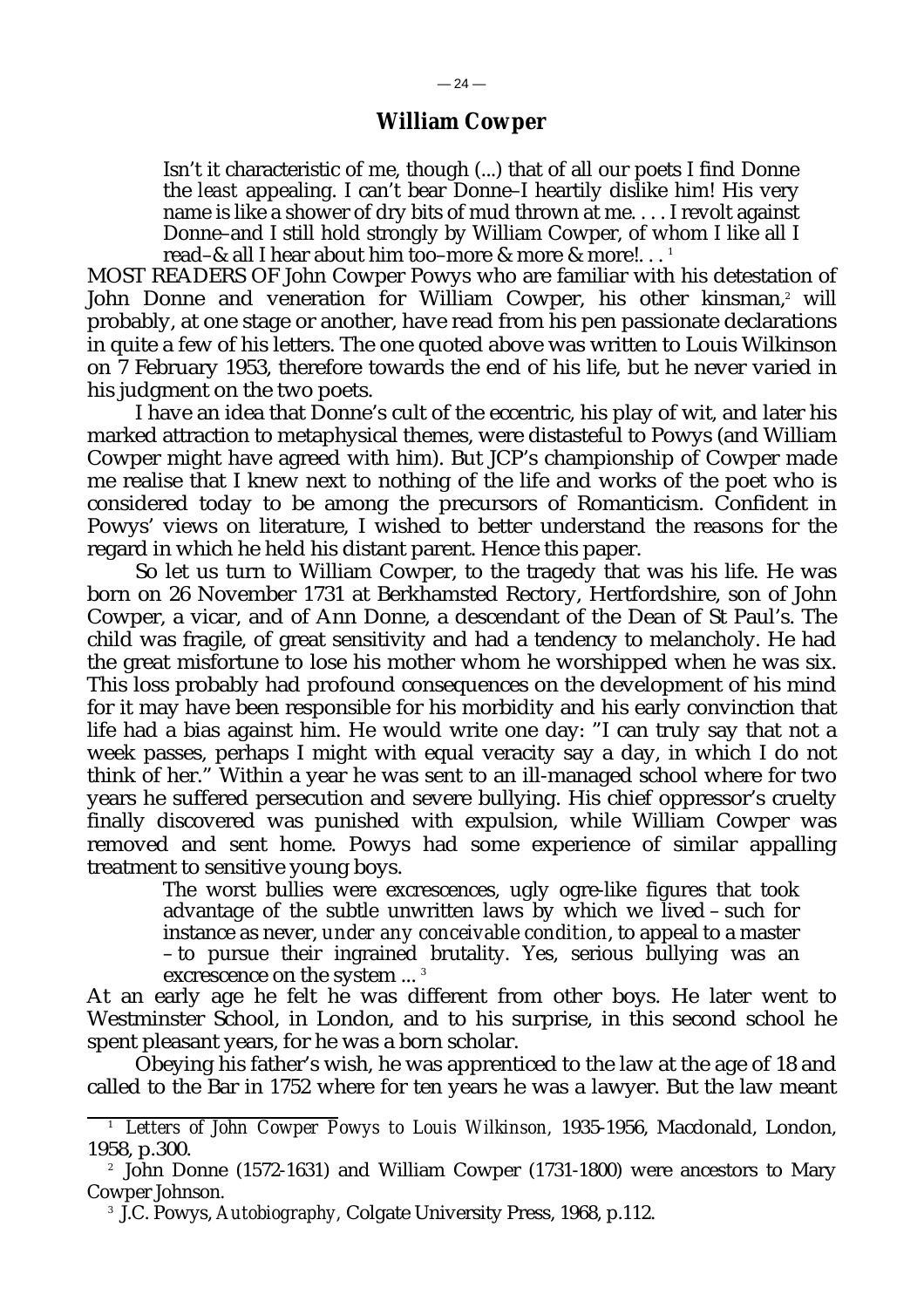## **William Cowper**<sup>1</sup>

N'est-ce pas typique de moi, ça (...) que de tous nos poètes c'est Donne que je trouve *le moins* attirant. Je ne peux pas supporter Donne – je le déteste cordialement! Son nom même, c'est comme si on me bombardait de morceaux de boue séchée. . . Je m'insurge contre Donne – alors que je demeure un farouche partisan de William Cowper, dont j'aime toujours plus ce que je lis et ce que je sais de lui – vraiment de plus en plus! $\ldots$ <sup>2</sup>

LA PLUPART DES lecteurs de John Cowper Powys connaissant son aversion pour John Donne et la vénération qu'il porte à William Cowper, son autre parent<sup>3</sup>, auront probablement lu sous sa plume de semblables déclarations passionnées dans nombre de ses lettres. Celle que je cite fut écrite à Louis Wilkinson le 7 février 1953, vers la fin de sa vie donc, mais jamais il n'a varié dans le jugement qu'il porte sur les deux poètes.

J'ai le sentiment que c'est le culte de Donne pour l'excentricité, ses traits d'esprit, puis, plus tard, son attirance marquée pour des thèmes métaphysiques, qui ne convenaient pas à Powys (avis qu'aurait peut-être partagé William Cowper). Cependant l'admiration de Powys pour Cowper me fit prendre conscience de mon ignorance quasi totale de la vie et de l'œuvre du poète qui est aujourd'hui considéré comme l'un des précurseurs de l'école romantique anglaise. Ayant foi dans les jugements littéraires de Powys, j'ai eu envie de comprendre les raisons de l'estime en laquelle il tenait son parent éloigné. D'où cet article.

Tournons donc notre attention vers la tragédie que fut la vie de William Cowper. Né le 26 novembre 1731, au presbytère de Berkhamsted, dans le Hertfordshire, il était le fils de John Cowper, pasteur, et de Ann Donne, une descendante du doyen de la cathédrale St Paul de Londres. L'enfant était fragile, d'une grande sensibilité et enclin à la mélancolie. Il eut le grand malheur à l'âge de six ans de perdre sa mère qu'il adorait, ce qui eut probablement des conséquences profondes sur le développement de son esprit, car elle a pu entraîner une certaine morbidité et sa conviction que la vie lui était contraire. Il écrira un jour: "Je peux véritablement dire qu'il ne se passe pas une semaine, peut-être même puis-je dire avec la même véracité, pas un jour, sans que je ne pense à elle." Dans l'année qui suivit, il fut envoyé dans une école fort mal dirigée, où pendant deux ans, il fut en butte aux persécutions et brimades de ses camarades. La cruauté du coupable principal enfin découverte, le garçon fut expulsé, cependant qu'on retira William Cowper de l'école pour le ramener à la maison. Powys avait lui aussi connu ces terrifiants traitements infligés aux jeunes garçons sensibles.

Les pires tortionnaires étaient des excroissances, des espèces d'ogres qui profitaient des subtiles lois non écrites auxquelles nous étions soumis (de celle, par exemple, qui nous interdisait de demander jamais, *en aucun cas imaginable*, aide et assistance à un professeur) pour donner libre

<sup>1</sup> Michelle Tran Van Khaï a eu la gentillesse de relire ce texte et avec sa compétence habituelle l'a soigneusement débarrassé de ses inélégances. Qu'elle en soit ici remerciée.

<sup>2</sup> Letters of John Cowper Powys to Louis Wilkinson, 1935-1956, Macdonald, London, 1958, p.300. (non traduit).

<sup>3</sup> Les deux poètes, John Donne (1572–1631) et William Cowper (1731-1800), étaient les ancêtres de Mary Cowper Johnson.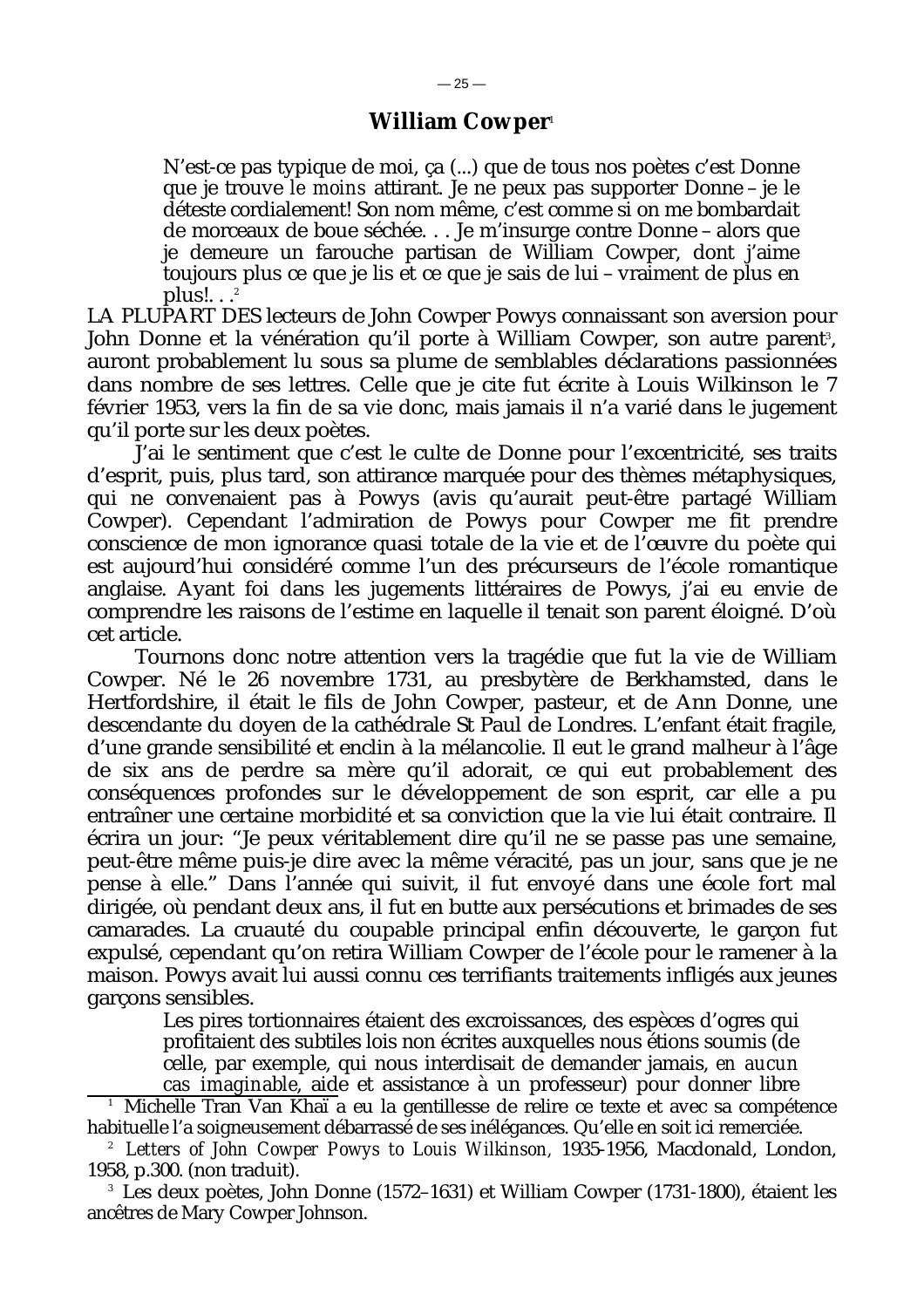nothing to him. (John Cowper at Corpus Christi was clear-sighted enough about himself and what interested him to realise that, contrary to his parents' wish, he had not the slightest inclination to enter Orders.) William Cowper at times was beset by obsessions and distrust of life. He thus turned to religion for some comfort. It was nevertheless at that time that he discovered the two sources of pleasure which were to remain with him all his life, his love for nature and his inclination for poetry. "O! I could spend whole days and moonlight nights in feeding upon a lovely prospect! My eyes drink the rivers as they flow."

While he was learning law at a solicitor's in London William Cowper had made the acquaintance of two charming young cousins, Harriet and Theodora Cowper. He fell in love with Theodora and the attraction was mutual. The courtship lasted a few years, but her father, Ashley Cowper, perhaps fearing the too close relationship or because of the young man's financial straits, finally refused to consent to their marriage. The one element which might later have saved him, his love for Theodora, was severed, for even though Cowper's refined nature was hardly subject to passion or strong feelings, he had been deeply attached to Theodora, and felt a profound tenderness for her. One can only wonder whether she might not have saved him from morbidity and depression, had she become his wife. He wrote poems to her, which are close to those of later Romantic poets.

> Bid adieu, my sad heart, bid adieu to thy peace! Thy pleasure is past, and thy sorrows increase; See the shadows of evening how far they extend, And a long night is coming, that may never end.

Theodora would remain faithful to the poet and later anonymously follow his career and send him money. The forced end of this tender attachment caused him to fall into a severe depression which lasted a year, during which he sought the relief of religion

My hard heart was at length softened, and my stubborn knees brought to

bow. I composed a set of prayers, and made frequent use of them.

But his yearning for relief through religion did not last, his mind was too critical. He tried very hard to find God through prayers and submission to His will, but it was a passive attitude with no real meaning. At the time he abandoned all hopes of marrying Theodora, he also had the misfortune to lose his father. Then a year later, Russell, a close friend from Westminster days, also died from drowning. From then on, he tried to live as well as he could, but was totally discouraged. As David Cecil writes in his remarkable biography<sup>4</sup> *The Stricken Deer*, all William's fears had remained:

Occupy himself as he might, he could not rid himself of the unspoken conviction that he was diverting his mind from a dark tangle of horrible shadows, which he must not think of lest it should make him mad.

He accompanied Harriet and Thomas Hesketh who was engaged to her, to Southampton where they remained a few months. The change of air did him good. And it was during a walk, overlooking "the end of that arm of the sea, which runs between Southampton and the New Forest", that William Cowper experienced something very close to an ecstasy:

Here it was, that on a sudden, as if another sun had been kindled that instant in the heavens, on purpose to dispel sorrow and vexation of spirit;

<sup>4</sup> David Cecil, *The Stricken Deer* (1929), Faber and Faber, 2009, p.43.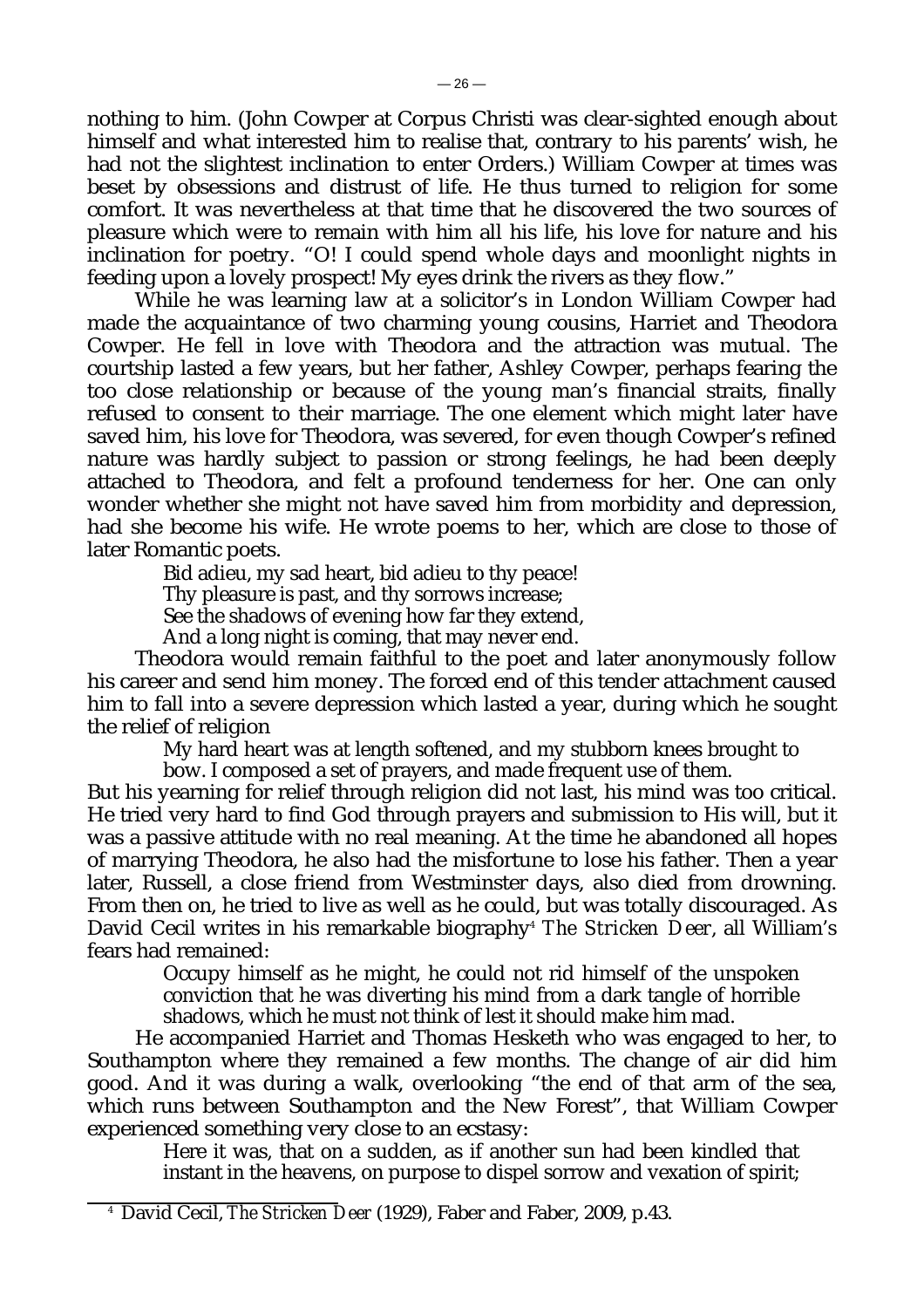cours à leur brutalité foncière. Oui, les brimades dangereuses n'étaient que des excroissances sur l'ensemble du système ...<sup>4</sup>

Très tôt il se sentit différent des autres. Plus tard, il fut envoyé à Londres à Westminster School, et à sa grand surprise, il passa dans cette seconde école des années agréables, d'autant qu'il excellait à l'étude.

Se pliant à la volonté de son père, à 18 ans il commença le droit et fut nommé au Barreau en 1752, charge qu'il occupa pendant dix ans. Mais la loi ne l'intéressait absolument pas. (John Cowper à Corpus Christi fut assez lucide pour comprendre qu'il n'avait pas la moindre vocation à devenir pasteur, contrairement à ce que ses parents auraient désiré). William Cowper était parfois en proie à des obsessions et ressentait de la méfiance vis-à-vis de la vie. Il chercha alors le réconfort dans la religion. Ce fut aussi cependant à cette époque qu'il découvrit les deux sources de plaisir qui allaient l'accompagner toute sa vie, son amour de la nature, et son attirance, son don pour la poésie: "Oh! je pourrais passer des journées entières et des nuits au clair de lune à me nourrir d'un beau paysage! Mes yeux boivent les rivières tandis qu'elles s'écoulent."

A Londres, durant son stage chez un avocat, William Cowper avait fait la connaissance de deux charmantes cousines, Harriet et Theodora Cowper. Il s'éprit de Theodora qui répondit à son amour. Les deux jeunes gens se virent régulièrement pendant quelques années, mais le père de Theodora, Ashley Cowper, refusa finalement de consentir à ce mariage, craignant peut-être les risques de la consanguinité, ou le manque de moyens financiers du jeune homme. Le seul élément qui aurait pu plus tard le sauver, son amour pour Theodora, lui fut enlevé, car même si la nature délicate de Cowper ignorait la passion et les sentiments exaltés, il ressentait pour Theodora une profonde tendresse. Serait-elle devenue son épouse, on peut se demander si elle ne l'aurait pas arraché à sa morbidité et à sa dépression. Il écrivit pour elle des poèmes proches par l'esprit de ceux des poètes romantiques.

Dis adieu, mon triste cœur, dis adieu à ta quiétude!

Ton plaisir n'est plus, et tes chagrins s'accroissent;

Vois les ombres du soir, comme elles s'étendent loin,

Une longue nuit vient, qui peut ne jamais prendre fin.

Theodora restera fidèle au poète, suivant de loin sa carrière et l'aidant financièrement de façon anonyme. La rupture imposée le précipita dans une sévère dépression qui dura un an et l'amena à chercher réconfort dans la religion.

La dureté de mon cœur fut enfin adoucie, et mes rigides genoux contraints de plier. Je composai un ensemble de prières et eus souvent recours à elles.

Mais cet espoir de réconfort fut de courte durée, son esprit était trop critique. Il essayait de toutes ses forces de trouver Dieu à travers les prières et la soumission à Sa Volonté, mais c'était une attitude purement passive, sans réelle signification. A l'époque où il dut abandonner tout espoir d'épouser Theodora, il eut aussi le malheur de perdre son père. Puis un an plus tard, Russell, un ami intime du temps de Westminster, se noya. A partir de là il s'efforça de vivre le moins mal possible, mais était complètement découragé. Toutes ses peurs demeuraient, comme l'écrit David Cecil dans sa remarquable biographie *The Stricken Deer* (le Daim Foudroyé):

<sup>4</sup> J.C. Powys, *Autobiographie*, tr. Marie Canavaggia, 1965, Gallimard, p.108.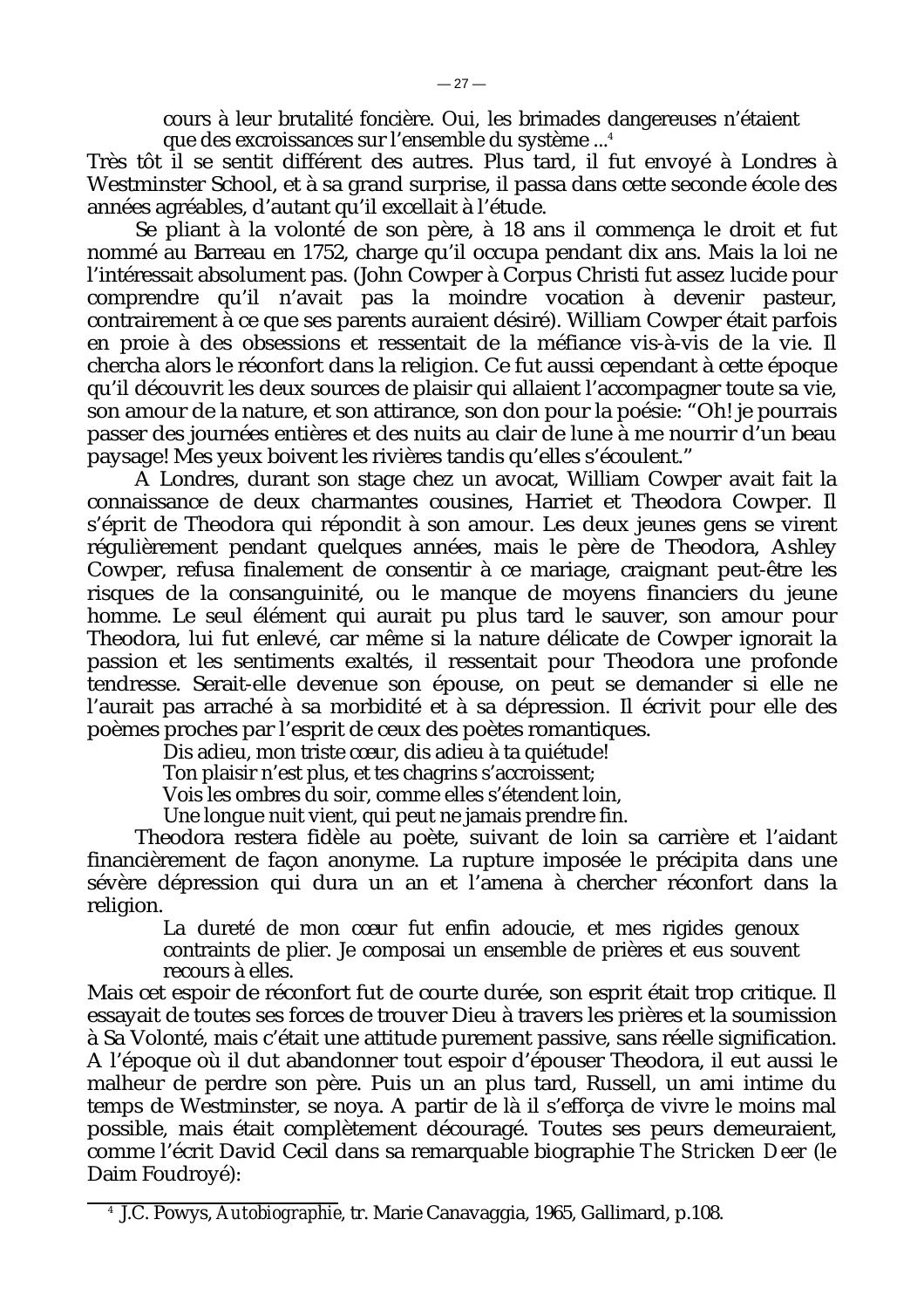I felt the weight of all my misery taken off; my heart became light and joyful in a moment; I could have wept with transport had I been alone. I must needs believe that nothing less than the Almighty fiat could have filled me with such inexpressible delight; not by a gradual dawning of peace, but, as it were, with a flash of his life-giving countenance.

This revelation, this 'epiphany', calls to mind the many occasions where JCP had these same spiritual experiences which, he explained,

are apt to come when, as you contemplate some particular scene or object, you suddenly recall *some* other deep cause of satisfaction in your life, but a cause totally independent of the one you are now regarding *and not in the same plane of feeling*. 5

Unfortunately, William Cowper was haunted by religious preocupations. His character was a strange mixture of rationality and of a deep sense of sin, accompanied by self-distrust. His reason made it impossible for him to be a true believer, but these different components were in conflict with his sensitivity and his religious delusion, his fear of God's vengeance. Fear. Something which was familiar to JCP:

... that sickening tormentor of the human soul, Fear, Fear the Arch-Demon, was always waiting to make me long to bury myself at the bottom of the sea. I am speaking now of the sort of Fear a person never, or *hardly* ever, reveals; and indeed I am against attempts to reveal it. Better, far better, carry about with you your own torment and sprinkle it with your own sluice-pipe of Lethe water!

We are all mad; and the best thing is to learn to forget our madness.<sup>6</sup>

For nine long years he kept his fears at bay, led an active life and started to take an interest in the great epic poet Homer. He entertained the wish to try his hand on the translation of his works, noting with respect to the 1725 translation that "there is hardly a thing in the world of which Pope was so entirely destitute as a taste for Homer." But other ordeals were awaiting him.

At the age of 31, he realised that being poor and having failed as a lawyer, it was urgent for him to find a position. In 1763, an influential cousin, Major Cowper, was able to offer him a Clerkship at the House of Lords. He at first accepted, but then was thrown into a state of utter panic when he learned he had to pass a public examination. At that point he lost faith in his powers. He started taking drugs, began to wish for madness to save him. He also thought of suicide, but his horror of death was such that in spite of several serious attempts, he failed to succeed. He turned to prayer, fearing the wrath of God for thinking of self-murder, whereas at the same time his rational judgment tried to refute his fear of damnation.

Damned below Judas; more abhorred than he was, Who for a few pence sold his holy Master! Twice betrayed, Jesus me, the last delinquent, Deems the profanest.

Man disavows, and Deity disowns me, Hell might afford my miseries a shelter; Therefore Hell keeps her ever-hungry mouths all Bolted against me.

<sup>5</sup> *Autobiography*, opus cit., p.41.

<sup>6</sup> Ibid., p.104.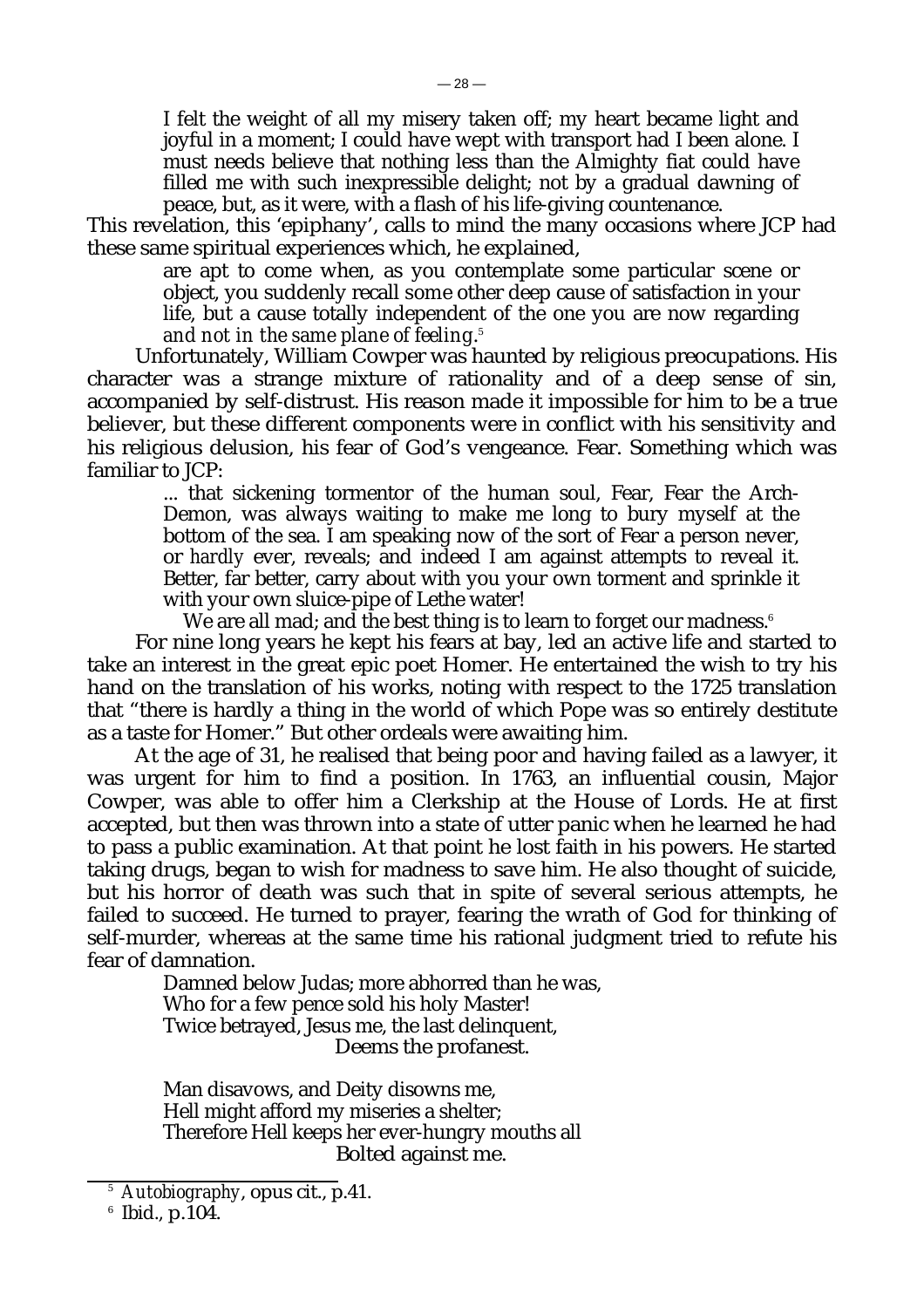Il avait beau s'occuper comme il pouvait, il avait la conviction intime que c'était seulement un moyen de détourner son esprit d'un sombre enchevêtrement d'ombres horribles, auxquelles il ne devait pas penser sous peine de devenir fou.<sup>5</sup>

Il accompagna Harriet et son fiancé Thomas Hesketh à Southampton où ils passèrent quelques mois. Le changement d'air lui fut bénéfique. Et ce fut pendant une promenade, en contemplant depuis les hauteurs "l'extrêmité du bras de mer qui sépare Southampton de la New Forest", que William Cowper ressentit soudain un sentiment proche de l'extase:

Là, soudain, ce fut comme si un autre soleil s'était à cet instant embrasé dans les cieux, précisément pour disperser l'affliction et les déceptions mentales; je sentis que le poids de tout mon malheur m'était ôté; tout à coup mon cœur devint léger et empli de joie; aurais-je été seul, j'aurais versé des larmes de félicité. Il me faut donc croire que rien de moins que la Volonté divine aurait pu m'emplir de telles ineffables délices – non par la lente éclosion de la paix, mais semble-t-il, par l'éclair d'un geste insufflant la vie.

Cette révélation, cette 'épiphanie', nous rappelle les nombreuses fois où JCP connut ce même état spirituel privilégié qui, explique-t-il

a tendance à se produire à l'instant où, alors que l'on contemple tel ou tel spectacle ou tel ou tel objet, on se souvient brusquement d'une autre cause sans rapport aucun avec celui que l'on a sous les yeux et qui vous a déjà, dans votre vie, donné une sensation de plaisir, mais sur un *tout autre plan*. 6

Malheureusement, William Cowper était hanté par des préoccupations religieuses. Son caractère était un curieux mélange de rationalité et d'un intime sentiment du péché, accompagnés de manque de confiance en soi. Sa raison faisait qu'il lui était impossible d'être un croyant convaincu, mais ces différentes composantes étaient en conflit avec sa sensibilité et son délire religieux, sa peur de la vengeance de Dieu. La Peur. Quelque chose que connaissait bien JCP:

Et cependant la Peur, sinistre bourreau des âmes, l'Archi-Démon de la Peur continuait de se tenir en embuscade, prête, toujours, à me faire souhaiter de disparaître au fond des mers. Je parle ici d'une Peur que personne, ou presque personne, ne révèle jamais. Et je trouve d'ailleurs préférable de ne pas essayer de la révéler. Je trouve qu'il vaut mieux, beaucoup mieux, garder pour soi son propre tourment et l'asperger d'eau du Léthé au moyen de son propre système d'arrosage!

Nous sommes tous fous et ce que nous avons de mieux à faire est d'apprendre à oublier notre folie.<sup>7</sup>

Pendant neuf longues années William tint ses peurs en échec, mena une vie active et commença à s'intéresser au grand poète épique Homère. Il pensait s'essayer à le traduire, notant à propos de la traduction parue en 1725: "il n'y a pratiquement rien au monde dont Pope soit aussi dépourvu que du goût pour Homère." Mais d'autres épreuves allaient surgir.

Arrivé à l'âge de 31 ans, il se rendit compte qu'étant pauvre et ayant échoué en tant qu'avocat, il était urgent pour lui de trouver une situation. Un cousin bien placé, le Major Cowper, lui offrit la charge de greffier à la Chambre des Lords,

<sup>5</sup> David Cecil, *The Stricken Deer*, (non tr.), 1929. Faber and Faber, 2009, p.43.

<sup>6</sup> *Autobiographie*, op. cit., p.47.

<sup>7</sup> Ibid., p. 100-101.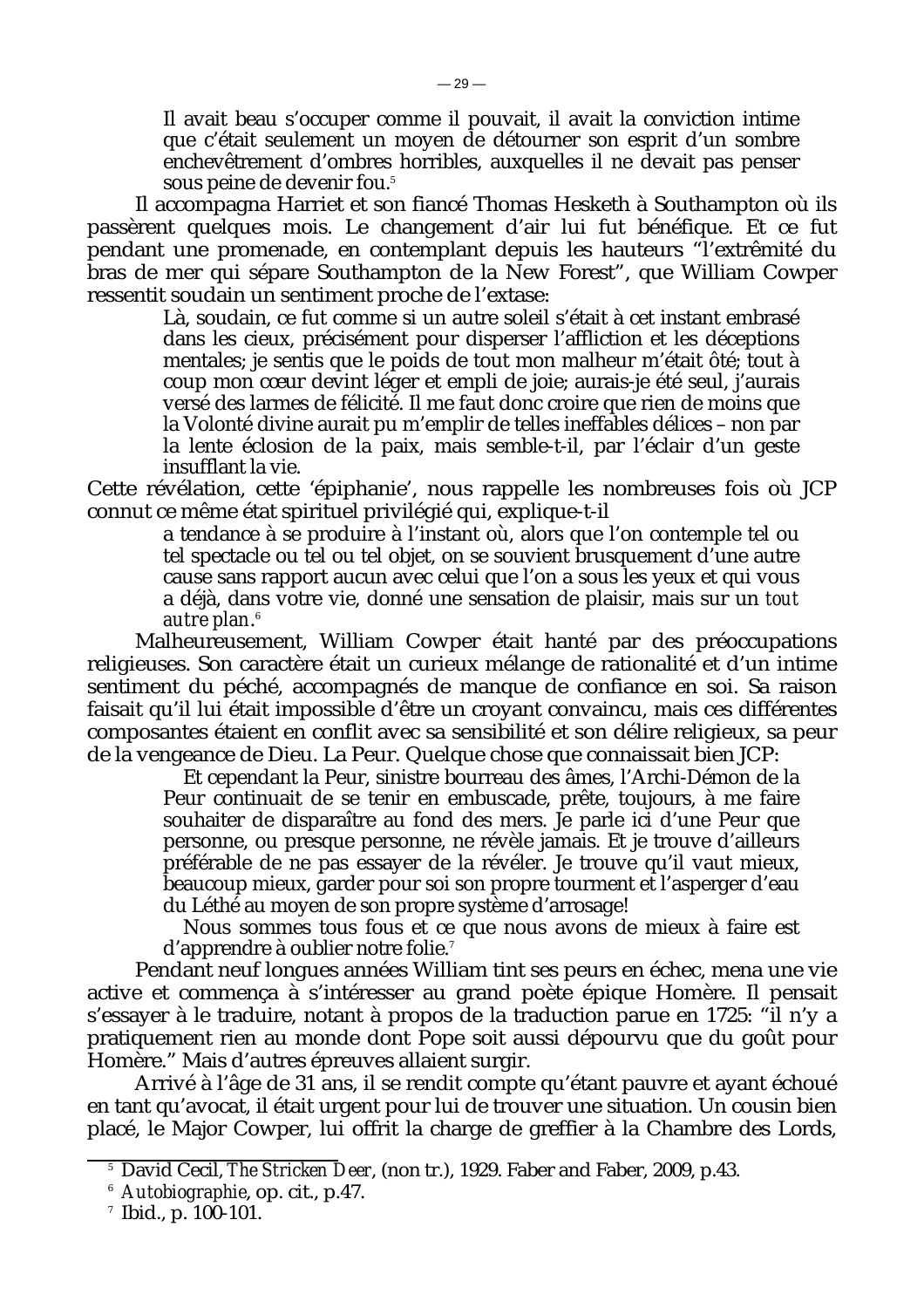

Illustration by Henry Fuseli for Cowper's poem 'Crazy Kate'. *from* Wikimedia Commons

When his brother John came to see him, he noticed alarming symptoms of religious delusion and persecution mania. Unable to reason with William, he asked their cousin Madan to discuss the tenets of the Evangelical religion with him. Cowper was too dazed to understand exactly, but as David Cecil writes "a seed had fallen which was to bear fruit later". John then decided in December 1763 to remove him to an asylum. Although quite indifferent to his own fate, William had enough humanity in him to remember his cat at the last minute and entrust it to a friend. He remained at St. Albans for almost two years. His doctor was competent and understanding, and brought Cowper a sense of comfort by appealing to the human in his patient. Cowper recovered from the awful visions which had tortured him, and was apparently deemed cured.

In June 1765, he came to Huntingdon, in the fens, some fifteen miles from Cambridge, to be near John, who was a Fellow of Benet College (now Corpus Christi). Feeling suddenly free from obsessions, he decided that Divine Grace had saved him. The seed now flowered: there followed in his life a period of intense Evangelical rapture which made him devoutly attend church services, and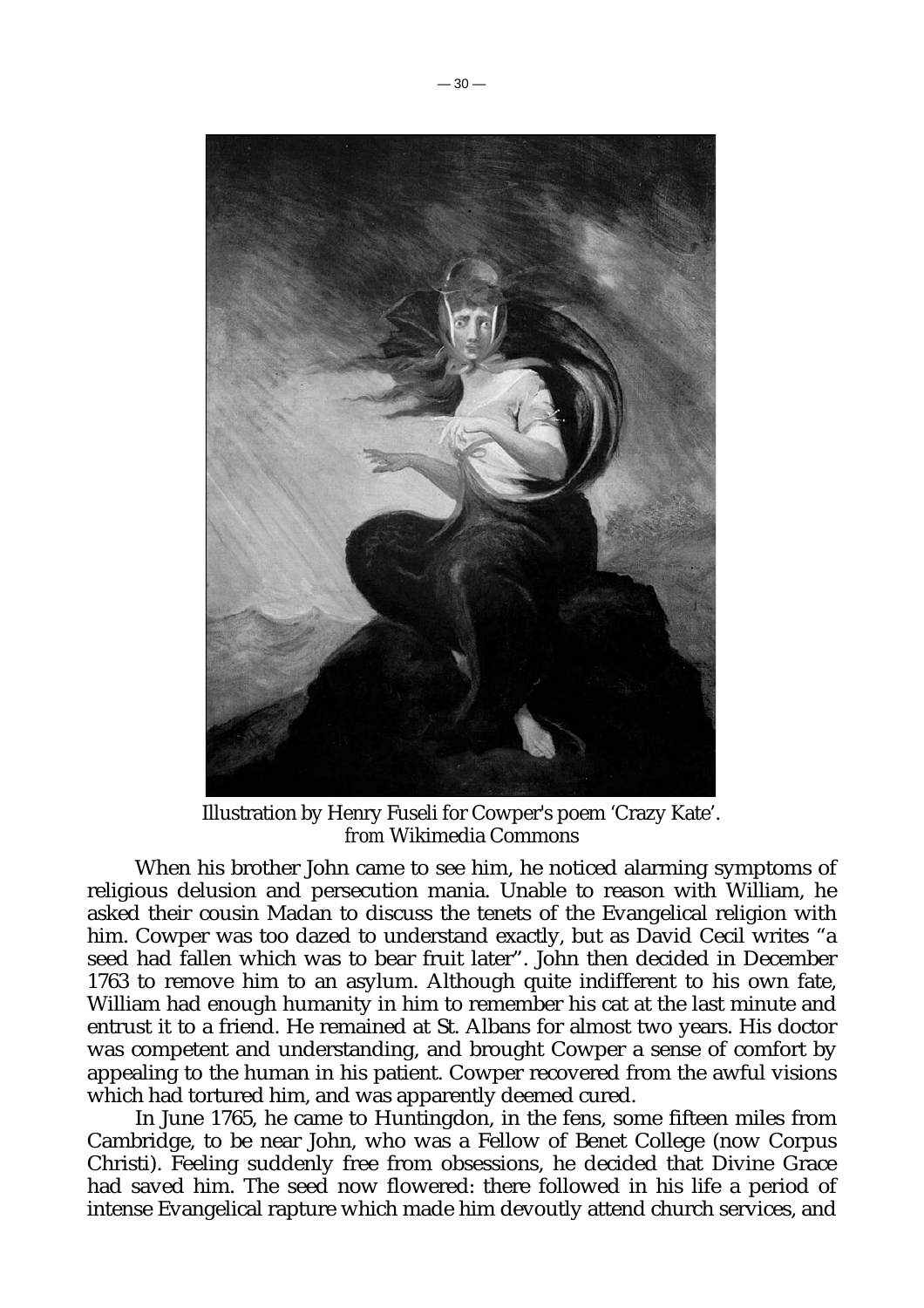que d'abord il accepta. Mais il fut ensuite saisi de panique en apprenant qu'il lui faudrait passer un examen public devant la Chambre. A partir de là il perdit confiance en ses moyens. Il commença à prendre des drogues, il se mit à espérer qu'il allait devenir fou, que cela le sauverait. Il pensa aussi à se suicider, mais son horreur de la mort était telle qu'en dépit de plusieurs tentatives sérieuses, il échoua. Il se tourna alors vers la prière, craignant le courroux de Dieu pour avoir pensé à se tuer, tandis que dans le même temps sa raison tentait de nier sa peur de la damnation.

Damné plus bas que Judas; plus haïssable que lui, Qui pour quelques sous vendit son Maître saint! Deux fois trahi, Jésus me juge, moi le dernier pécheur, Le plus sacrilège.

L'homme me désavoue et Dieu me renie, L'Enfer pourrrait se permettre de m'offrir un refuge; C'est ainsi que l'Enfer garde ses bouches à jamais affamées Muselées contre moi.

Quand son frère John vint le voir, il remarqua d'inquiétants symptômes de délire religieux et de manie de la persécution. Ne pouvant raisonner William, il demanda à leur cousin Madan de venir discuter avec lui des dogmes de l'évangélisme. Cowper était encore trop hébété pour les saisir vraiment, mais comme l'écrit David Cecil "une graine était tombée qui porterait plus tard ses fruits". John décida alors en décembre 1763 de le faire interner. Quoique totalement indifférent à son propre sort, William Cowper possédait encore assez d'humanité pour se rappeler son chat à la dernière minute et le confier à un ami. Il demeura presque deux ans dans cet établissement, St Albans, dirigé par un vieux médecin compétent et compréhensif, qui conforta Cowper en faisant appel à l'humain en lui. Cowper, débarrassé des terribles visions qui l'avaient torturé, semblait guéri.

En juin 1765 il vint vivre à Huntingdon, dans la région des "Fens", à quelques 25 kilomètres de Cambridge, pour être près de son frère, qui était professeur à Benet College (maintenant Corpus Christi). Se sentant soudain libéré de ses obsessions, il décida qu'il devait son salut à la grâce divine. La graine de l'évangélisme avait germé: il connut alors une période d'intense ravissement évangéliste qui le poussa à assister avec ferveur aux services religieux, et fit de lui un fanatique, pour la plus grande consternation tant de son frère que de sa cousine, Lady Hesketh. L'Evangélisme, voulant réagir contre la léthargie de l'église anglicane, exigeait que l'homme, bien que conscient de son iniquité, se saisisse à bras-le-corps de son salut en se convertissant, puisque le Christ, par Son sacrifice, avait pris sur Lui le châtiment. Cowper découvrit soudain le pouvoir de l'imagination, car l'évangélisme était une religion basée sur l'émotion. Mais de fait il ne parviendra jamais à concilier son esprit et ses émotions. Cette unité n'existera réellement que dans sa poésie.

Cependant la roue tournait, un événement heureux survint. A Huntingdon il fit la connaissance de William Unwin, un jeune homme sympathique et cordial, qui se préparait à devenir pasteur. Il rencontra ensuite ses parents, un pasteur d'un certain âge et sa femme, Mary. Il devint un intime du couple, à tel point qu'il fut bientôt invité à vivre sous leur toit, ce qui s'avéra une bénédiction pour le poète solitaire. Les Unwin menaient une vie calme et harmonieuse, presque monacale dans sa régularité, priaient quatre fois par jour et se rendaient à l'église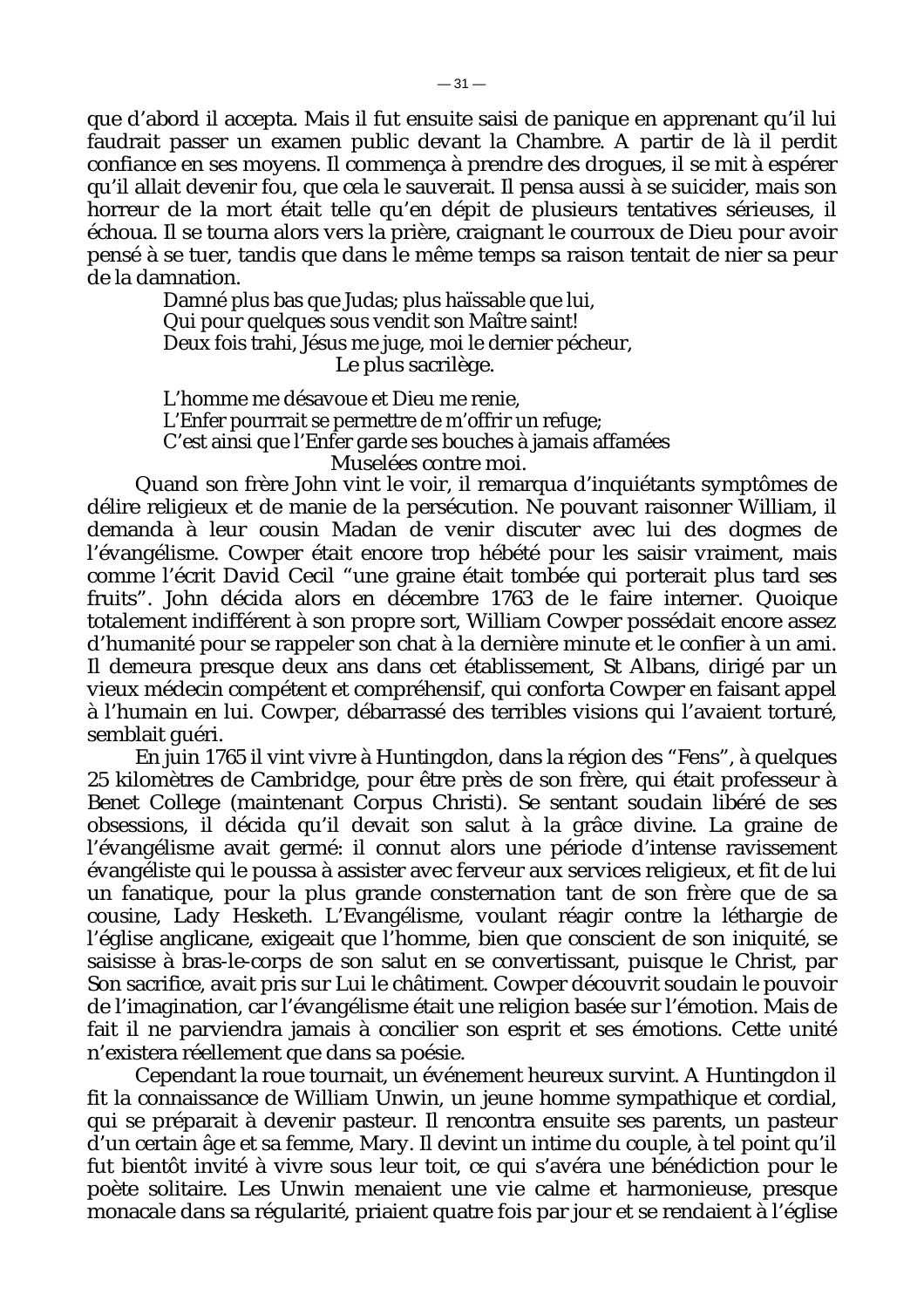turned him into a fanatic, to the dismay both of his brother and of his cousin, Lady Hesketh. Evangelism, reacting against the lethargy of the Anglican Church, demanded that man, although convinced of his wickedness, should "lay hold of his salvation" and be "converted", since Christ by His sacrifice had borne the punishment. Cowper suddenly discovered the power of imagination, for Evangelism was a religion based on emotion. But in fact he would never reconcile his mind with his emotions. That unity would only exist in his poetry.

However the wheel was turning, something fortunate happened. In Huntingdon he made the acquaintance of William Unwin, a pleasant and friendly young man who was reading for holy orders. He then met his parents, an elderly parson, and his wife Mary. He soon became so intimate with the Unwins that he was invited to join the household, which proved a benediction for the lonely Cowper. The Unwins led a calm and harmonious life, almost monacal in its regularity, held sessions of prayers four times a day and daily attended church service. A great friendship grew up between William Cowper and Mary Unwin, a few years his elder, who was devout but also cheerful and humorous. He later wrote of her: "That woman is a blessing to me, and I never see her without being better for her company." This situation had the advantage of solving his financial problems but above all it provided him with a family life. He was no longer "Unmoved with all the world beside / A solitary thing".

In 1767 Mr Unwin fell from his horse and died. Mary, and William Cowper who lived under her roof, were forced to move in order to escape gossip and malevolence. They finally decided to settle in a small market town, Olney in Buckinghamshire, helped in their search for a house by Reverend John Newton<sup>7</sup> the curate in charge. After assisting John Newton to considerable effect in a great many of his religious activities, Cowper fell into a kind of hysteria, where he thought it his duty to preach to those around him, including to his brother John, in order to save their souls, becoming to some extent a diseased devout, obsessed with a "ghostly haunting horror" and the Wrath of God.

Newton feeling worried for the poet asked him to help with *Olney Hymns*<sup>8</sup> in 1771 when Cowper was again threatened by depression and felt a sudden loss of interest in religion, as a result of which he became miserable and anguished. Cowper's contributions to the hymns are mostly devoid of any imaginative or poetical value, and also show a conflict between faith and self-distrust. This activity possibly harmed him, encouraging introspection at a time when his previous religiosity turned back upon itself. He became the victim of terrible dreams which dealt with the idea of damnation, in particular one in which he heard the words, '*Actum est de te, periisti*' (It is all over with thee, thou art lost). About that dreadful experience, he wrote:

I did not indeed lose my senses, but I lost the power to exercise them. I could return a rational answer even to a difficult question, but a question was necessary, or I never spoke at all.

So for a time, he was again deeply depressed and even tried to take his life. That he did not succeed was for him a proof that God had meant him to commit

John Newton (1725-1807), clergyman and writer of 'Amazing Grace'.

<sup>8</sup> J. Newton, *Olney Hymns,* London: J. Johnson, 1806. Out of the 348 hymns in the original edition, the majority are reckoned to be by Newton, with 65 by William Cowper, including "God moves in a mysterious way,/His wonders to perform;/He plants his footsteps in the sea,/And rides upon the storm". The Olney Hymns met with tremendous success.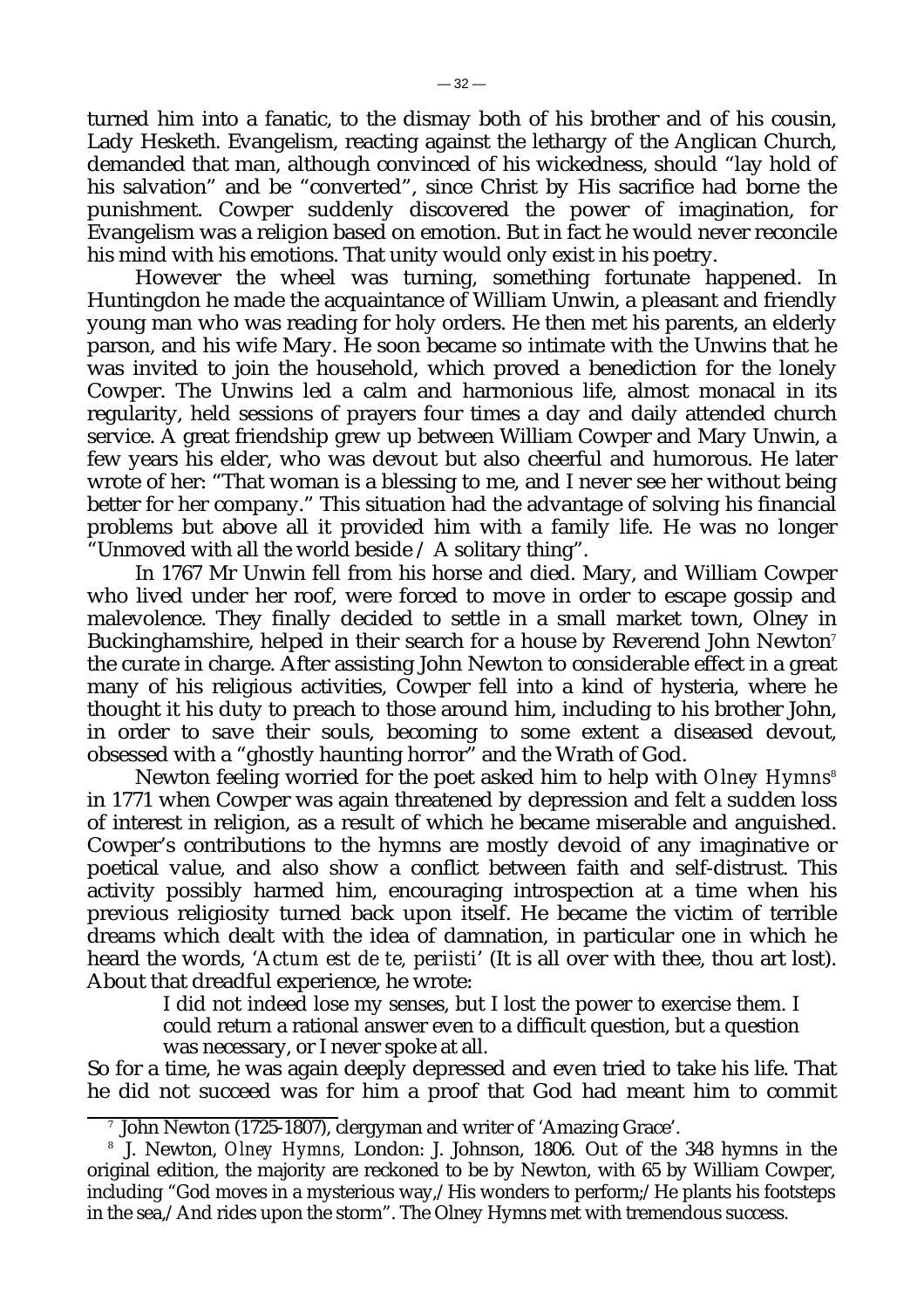quotidiennement. Une vive amitié s'établit entre William Cowper et Mary Unwin, de quelques années plus âgée que lui, dont la piété ne l'empêchait pas d'être gaie et pleine d'humour. Il devait écrire, parlant d'elle: "Cette femme m'est une bénédiction, et jamais je ne la vois sans me sentir meilleur du fait de sa compagnie." Cette situation eut l'avantage de résoudre ses problèmes financiers, mais plus encore, elle lui donna une vie de famille. Il n'était plus "Indifférent au monde entier / Chose solitaire."

En 1767 Mr Unwin mourut d'une chute de cheval. Mrs. Unwin, et William Cowper, qui vivait sous son toit, durent se résoudre à déménager, afin d'échapper aux commérages et à la malveillance. Ils décidèrent de s'installer à Olney, une petite bourgade du Buckinghamshire, aidés en cela par le pasteur du lieu, le révérend John Newton $^{\circ}$ . Après avoir secondé John Newton de façon très efficace dans de nombreuses activités religieuses, Cowper tomba dans une sorte d'hystérie, pensant qu'il était de son devoir de prêcher à son entourage, y compris à son frère, pour sauver leurs âmes devenant dans une certaine mesure un dévôt malade, hanté par "une horreur spectrale obsédante" et le Courroux de Dieu.

En 1771, il fut de nouveau menacé de dépression et perdit soudain tout intérêt pour la religion. Ne ressentant plus aucun bonheur, il devint angoissé. Newton, inquiet pour lui, le convainquit alors de collaborer à la rédaction d'un volume d'hymnes. Ces 'Olney Hymns'<sup>9</sup> sont pour la plupart dépourvus de toute valeur imaginative ou poétique,et laissent apparaître un conflit entre la foi et le manque de confiance en soi. Ce travail nuisit peut-être à Cowper, parce qu'il encourageait l'introspection à une époque où sa ferveur religieuse antérieure revenait en boucle. Il était en proie à des rêves terribles qui tournaient autour de l'idée de la damnation, en particulier l'un d'eux où il entendit les mots '*Actum est de te, periisti*' (c'en est fini de toi, tu es perdu). De cette horrible expérience, il écrivit:

Je ne perdis pas mes facultés, mais je perdis tout pouvoir de les exercer.

Je pouvais donner une réponse rationnelle même à une question difficile,

mais il fallait qu'on me questionne, sinon je n'ouvrais pas la bouche.

Ainsi il fut de nouveau plongé dans la dépression pendant un certain temps, et il fit même une tentative de suicide. Son échec fut pour lui la preuve que la volonté de Dieu était qu'il se suicide, puisqu'Il lui avait donné le pouvoir d'accomplir cet acte d'obéissance, et n'avoir pas réussi à l'utiliser était un impardonnable péché envers son Créateur. En dépression profonde, il demeura un an et demi au presbytère sous l'œil de Newton, travaillant le plus souvent au jardin. Il revint à la vie en mai 1774, souriant pour la première fois depuis plus de seize mois, en donnant à manger aux poules. Il décida alors d'abandonner définitivement la religion, et retourna à 'Orchard Side', la maison de Mary, écrivant:

Ma tournure d'esprit est toujours mélancolique, il est comme certains étangs que j'ai vus, pleins d'eau noire et putride, et dont la surface cependant, par une journée ensoleillée, reflète néanmoins les rayons du soleil.

David Cecil, examinant un portrait connu du poète à l'âge adulte, remarque avec finesse dans sa biographie:

<sup>8</sup> John Newton (1725-1807), pasteur, auteur de l'hymne 'Amazing Grace'.

<sup>9</sup> Des 348 hymnes de l'édition originale de 1779, environ 65 sont attribués William Cowper, les autres sont de Newton. Ils furent immensément populaires.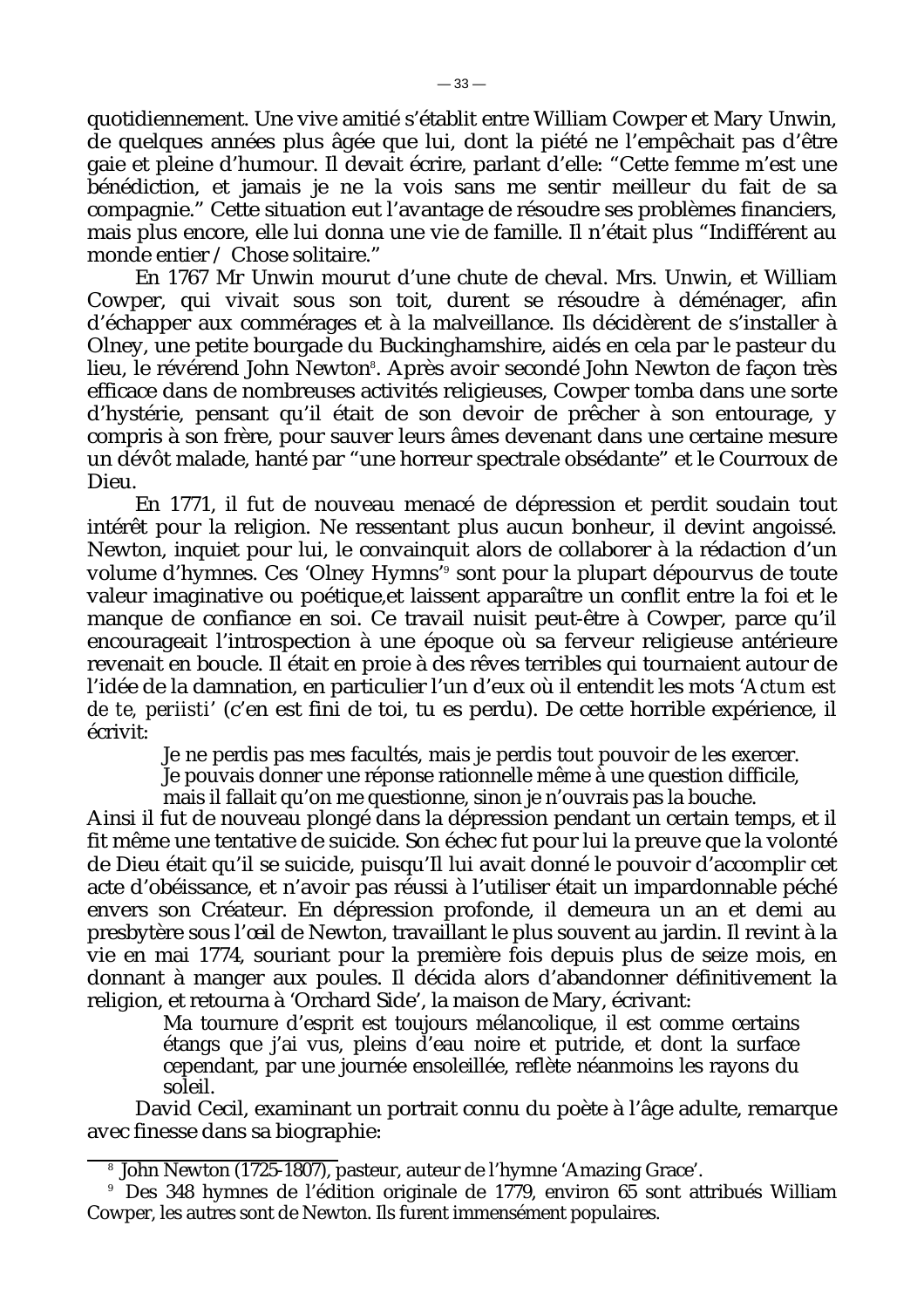suicide, had given him power to accomplish this act of obedience, and that this failure to succeed was his unforgivable sin against his Maker. After remaining utterly depressed for a year and a half at the Vicarage under the patronage of the Reverend Newton, mostly working in the garden, he finally came back to life in May 1774. As John Newton wrote: "Yesterday, as he was feeding the chickens, some incident made him smile". William then abandoned religion for good, and returned to 'Orchard Side', Mrs. Unwin's house, writing:

My mind has always a melancholy cast, and is like some pools I have seen, which, though filled with a black and putrid water, will nevertheless, in a a bright day, reflect the sunbeams from the surface.

Examining in his biography a well-known portrait of the poet in adulthood, David Cecil shrewdly remarked :

> The face is a plain, everyday sort of face, with ruddy, weather-beaten cheeks, and a wise, gentle mouth. The set of the lips, precise yet kindly, shows refinement, but it is an old-maidish kind of refinement; (...) But out of this face glance a pair of eyes which change its whole expression; startled, speaking eyes, fixed on something outside the picture which we cannot see, in fear, in horror, in frenzy; luminous, dilated orbs; the eyes of an artist, of a seer, can it be of a madman?<sup>9</sup>

When Cecil wrote these lines, notions of 'madness' and 'depression' were very different. All we can probably say now is that Cowper suffered from terrible repetitive depressions, alternating with more or less stable or agitated phases, in a way not far removed at times from manic depression.

After abandoning religion, he evolved into a true poet. At the end of the seventies, he started to work in earnest on what was his true calling. At first, he wrote conventional poetry, using satire as his means, and showed himself as a mild moralist, for he was too scrupulous and gentle to be malicious. He slowly matured, meditating on the art of poetry, and in *Table Talk* was to write that the poet

Seizes events as yet unknown to man,

And darts his soul into the dawning plan.

Hence in a Roman mouth, the graceful name

Of prophet and of poet was the same;

Hence British poets too the priesthood shar'd,

And ev'ry hallow'd Druid was a bard.

Slowly Nature came to be more and more present in his verse. And one should remember that at the time nature as such was not yet a subject for poetry.

For I have loved the rural walks through lanes

Of grassy swarth, close cropped by nibbling sheep

And skirted thick with intertexture firm

Of thorny boughs; have loved the rural walk

O'er hills, through valleys, and by river's brink. . .

In July 1781 he had the good fortune to make the acquaintance of Lady Austen, a beautiful, wealthy, refined and vivacious lady, who had seen the world, but had retained natural manners. She proved to be a true antidote to John Newton's nefarious influence. After meeting Cowper and Mrs. Unwin, she decided to settle in Olney. They thus saw each other every day. That summer was for Cowper one of the happiest. The relationship soon evolved into something that was more than friendship, but William Cowper finally desisted, out of

<sup>&</sup>lt;sup>9</sup> David Cecil, *op. cit.* (first published 1929), p.15.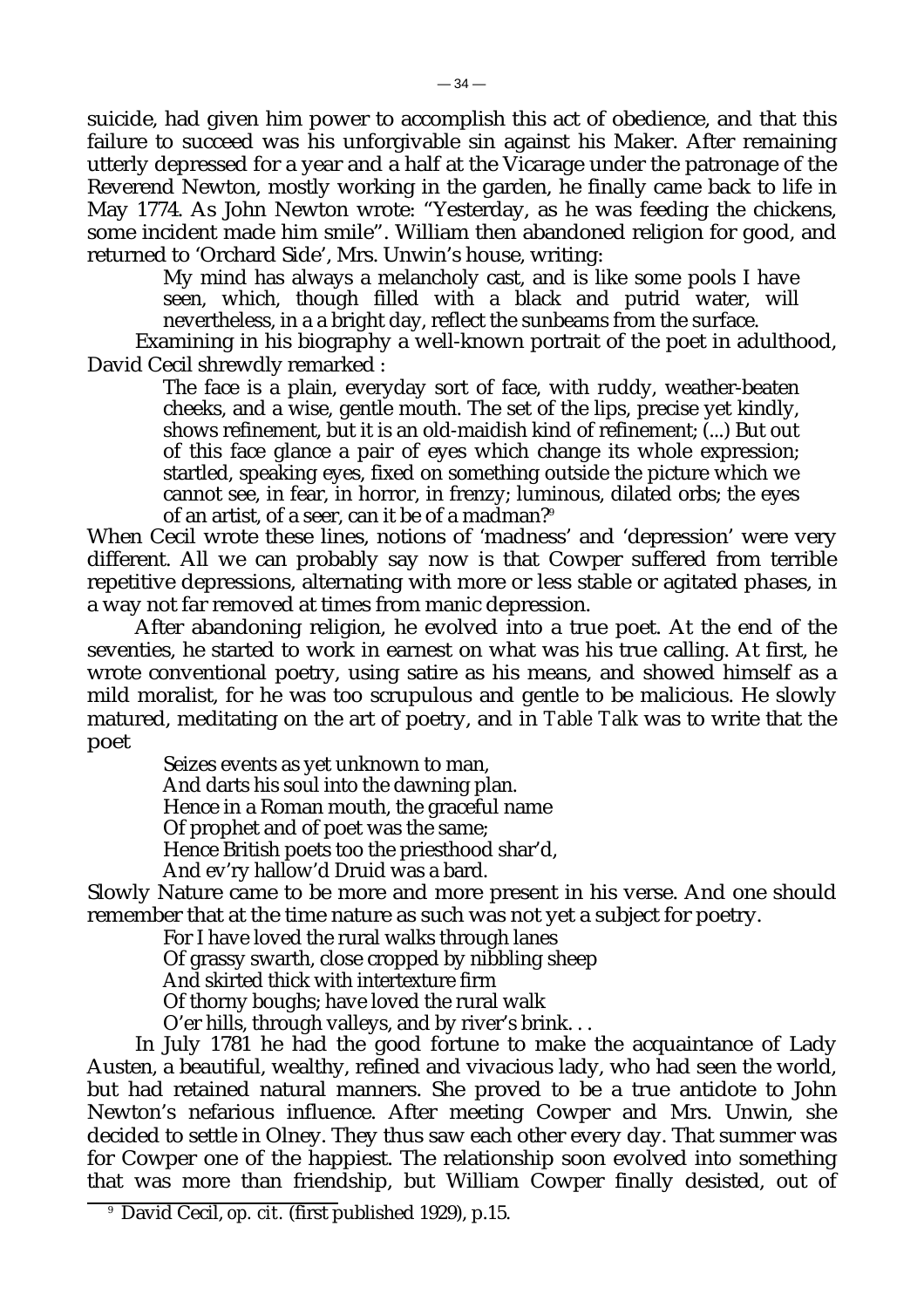Le visage est quelconque, sans rien de particulier, le teint haut en couleur, les joues burinées, une bouche sage et douce. Le dessin des lèvres, précis et cependant sans agressivité, montre de la distinction, une distinction de vieille fille (...) Mais ressortant de ce visage les yeux étincelants changent com-plètement l'expression; des yeux sidérés, éloquents, fixés sur quelque chose hors du cadre du tableau, qu'il nous est impossible de voir, des yeux effrayés, horrifiés, excités; des orbes lumineux, dilatés; les yeux d'un artiste, d'un voyant, peut-être ceux d'un fou? $10$ 

Depuis l'époque où David Cecil écrivit ces lignes, les notions de 'folie' et de 'dépression' se sont considérablement modifiées. Tout ce qu'il est peut-être possible de dire aujourd'hui est que Cowper souffrait de terribles dépressions à répétition, alternant avec des phases plus ou moins stables ou agitées, d'une façon qui peut rappeler par moments une psychose maniaco-dépressive.

De l'abandon de la religion date son réel développement poétique. A la fin des années soixante-dix, il se mit à travailler sérieusement à sa véritable vocation. Au début, il écrivit une poésie typique de l'époque, des satires, et se montra moraliste conciliant, car il avait trop de scrupule et de douceur pour être méchant. Il mûrit lentement, méditant sur l'art de la poésie et dans *Table Talk* dit que le poète



 William Cowper by L.F. Abbott, 1792 *from* Wikimedia Commons

Perçoit des événements encore inconnus de l'homme Et fiche son âme dans le plan qui se fait jour. Ainsi dans une bouche romaine, le gracieux nom De prophète et de poète était le même; Ainsi le poète anglais tenait aussi du prêtre, Et chaque Druide sacré était barde.<sup>11</sup>

La nature devint au fil du temps de plus en plus présente dans ses vers. C'était d'autant plus remarquable que la nature en elle-même à l'époque n'était pas encore un sujet traité en poésie.

Car j'ai aimé les promenades dans la campagne par des chemins

Tapissés d'herbes, tondus de près par les brebis qui paissent

Et ceints épais d'un solide entrelacs

De buissons épineux; j'ai aimé la marche dans les chemins campagnards De par les collines, au travers des vallées, le long de la rivière. . .

En juillet 1781, il eut la grande chance de faire la connaissance de Lady Austen, une personne belle, riche, raffinée et vive, qui avait été dans le monde, mais avait gardé des manières simples. Elle se révéla être un véritable antidote à l'influence néfaste de John Newton. Après avoir rencontré Cowper et Mrs Unwin,

<sup>&</sup>lt;sup>10</sup> David Cecil op. cit. (edition originale 1929), p.15.

<sup>11</sup> *Table Talk* (1782).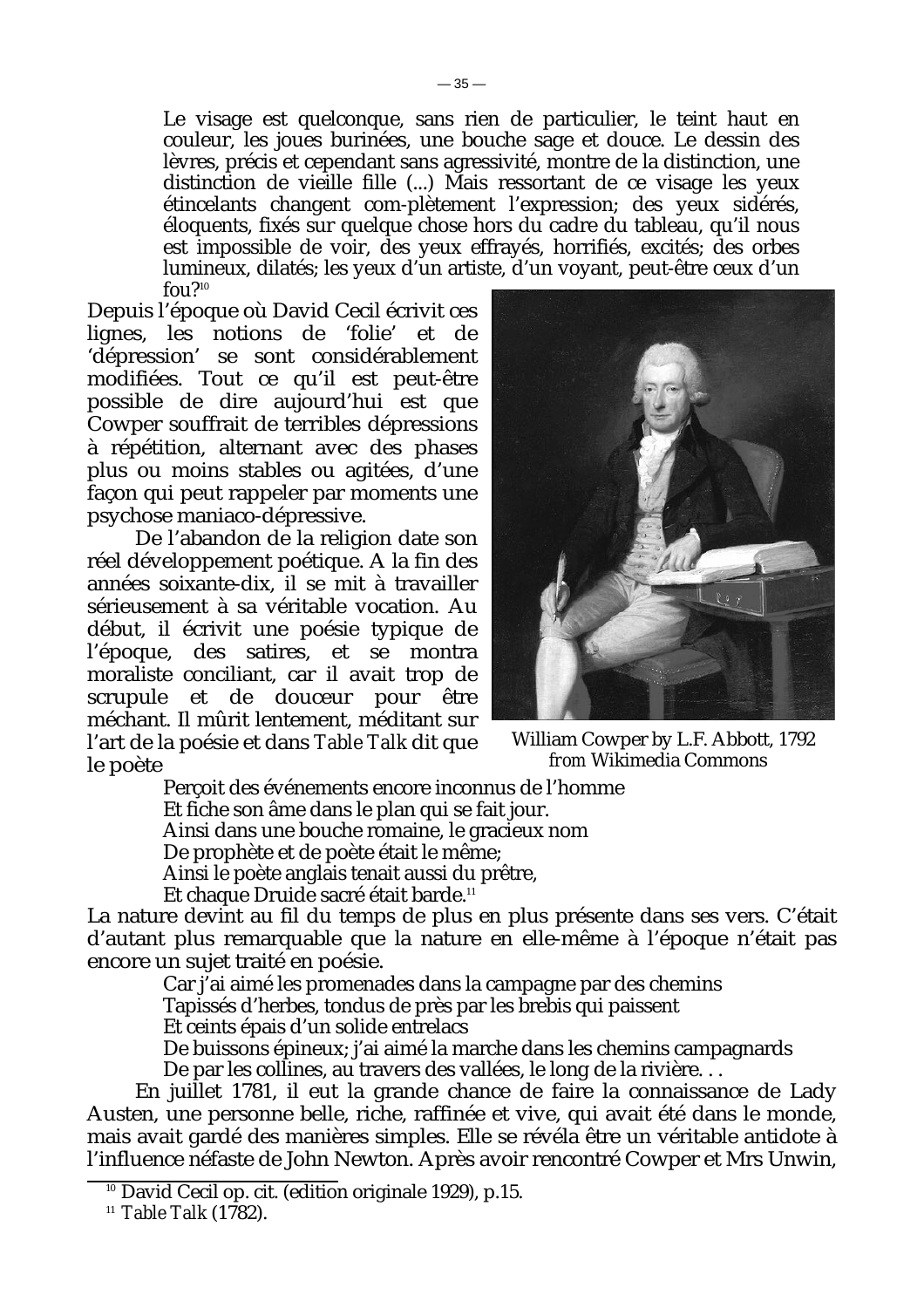shyness and self-distrust, and he had also to take into account the happiness of his faithful Mary Unwin whom he deeply valued.

It was a tale Lady Austen had told him which was at the origin of *The Journey of John Gilpin*, a humorous ballad which became very popular. She was also responsible for *The Task*, his following œuvre published in 1785. When she was asked by Cowper on what subject he should write, she had replied "you can write upon any — write upon this sofa!" The work in fact described "rural ease and leisure" in the lovely country around Olney.

Cowper's love of nature increased and as he wrote, "Everything I see in the fields is to me an object, and I can look at the same rivulet or at a handsome tree, every day of my life, with new pleasure." He also continued his walks in the countryside which brought him peace of mind.

> I saw the woods and fields at close of day A variegated show; the meadows green Though faded; and the lands, where lately waved The golden harvest of a mellow brown, Upturned so lately by the forceful share; I saw far off the weedy fallows smile With verdure not unprofitable, grazed By flocks, fast feeding, and selecting each His favourite herb; while all the leafless groves That skirt the horizon, wore a sable hue, Scarce noticed in the kindred dusk of eve.

His style is a compound of elegance, exactness and humour. He paid the greatest attention to the words he used, as well as to their appropriate meaning for, as he wrote back in protest to his publisher, after having noticed that his text had been tampered with:

There is a roughness on a plum which nobody that understands fruit would rub off, though the plum would be much more polished without it. But, lest I tire you, I will only add that I wish you to guard me from all such meddling; assuring you that I always write as smoothly as I can; but that I never did, never will, sacrifice the spirit or sense of a passage to the sound of it.

The nature he favoured was typical of his epoch, seen as a well-kept and ornamental garden cultivated by man. His poetry, while heralding Romanticism, is still of a classical and reflective mould, but shows at times how attentive he was to small details, and how fortunate in his choice of striking imagery:

I fed on scarlet hips and stony haws

Or blushing crabs, or berries that emboss

The bramble, black as jet, or sloes austere

This is the description of a woodman's dog:

Shaggy, and lean, and shrewd, with pointed ears

And tail cropped short, half lurcher and half cur,

His dog attends him. Close behind his heel

Now creeps he slow; and now with many a frisk

Wide scampering, snatches up the drifted snow

With ivory teeth, or ploughs it with his snout;

Then shakes his powdered coat, and barks for joy.

Cowper loved all animals and had many pets. Three leverets had been given to him which he tamed and studied with care and tenderness. Others are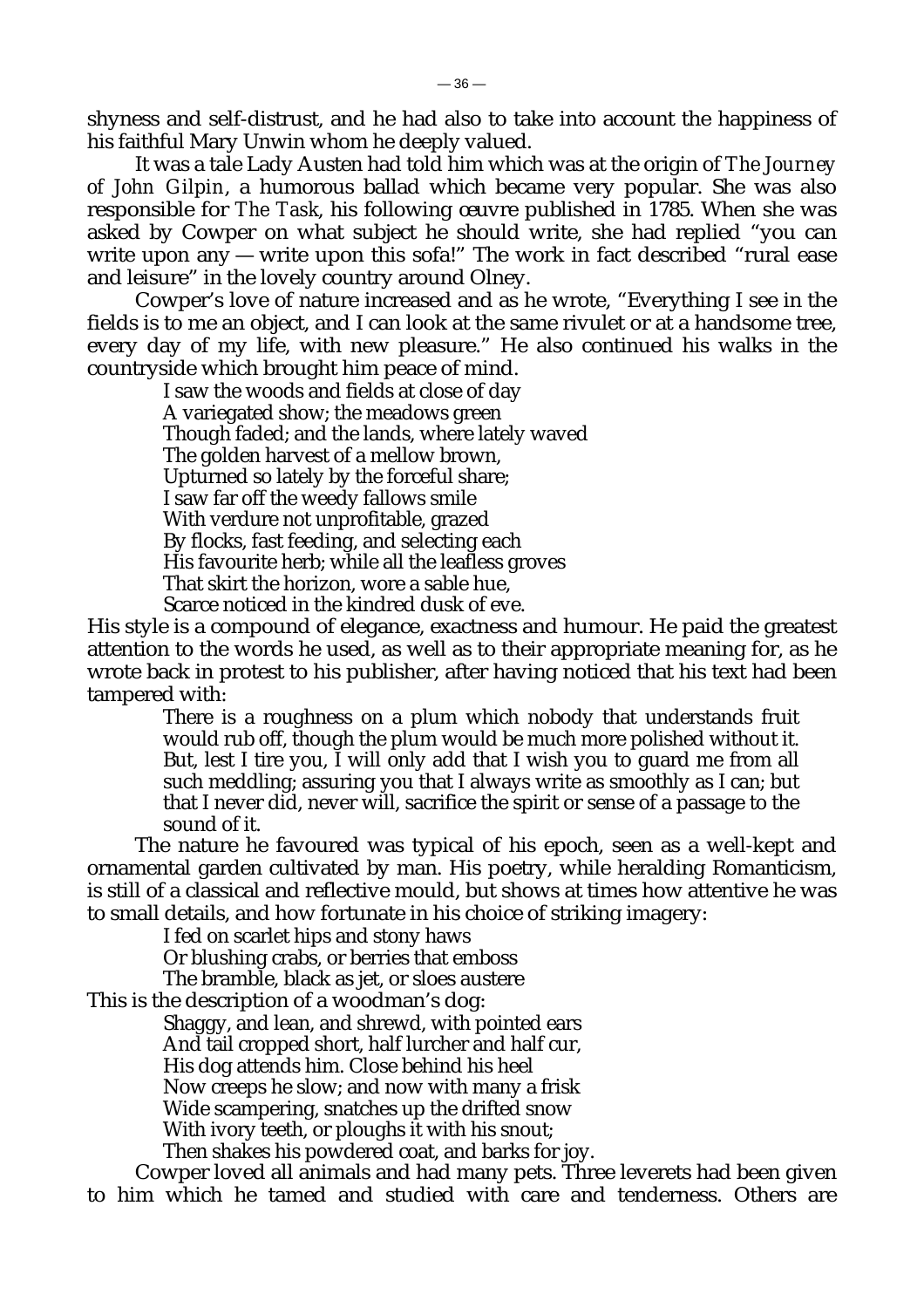elle décida de venir vivre à Olney. Ils se voyaient ainsi chaque jour. Cet été-là fut pour Cowper un des plus heureux de sa vie. Leur relation dépassa bientôt la simple amitié, mais William Cowper finit par y renoncer, par timidité et manque de confiance en soi. Il lui fallait également prendre en compte le bonheur de sa fidèle Mary Unwin qui lui importait au plus haut point.

Un récit narré par Lady Austen fut à l'origine de *The Journey of John Gilpin*, une ballade pleine d'humour qui devint très populaire. C'est à elle également que l'on doit *The Task* (La Tâche), publié en 1785. Quand Cowper avait demandé sur quel sujet elle souhaitait qu'il écrivît, elle avait répondu "vous pouvez écrire sur n'importe quoi — prenez pour sujet ce sofa!". L'œuvre décrit en fait, selon Cowper, les agréments et loisirs de la campagne dans la belle région d'Olney.

L'amour que Cowper portait à la nature ne fit que croître. Ainsi qu'il l'écrit: "Tout ce que je vois dans les champs m'importe, et je peux chaque jour de ma vie contempler le même modeste ruisseau, ou un bel arbre, avec un plaisir toujours renouvelé." Il reprit ses promenades dans la campagne, qui lui procuraient l'apaisement.

Je vis les bois et les champs à la tombée du jour Spectacle fort bigarré; les prairies vertes Bien que passées; et là où naguère ondulait encore L'or des moissons, les terres d'un brun de velours, Retournées depuis peu par le soc brutal; Je vis au loin les friches herbues sourire Avec leur verdure qui, non sans profit, était broutée Par les troupeaux, prompts à paître, chacun choisissant Son herbe préférée; cependant que tous les bois dépouillés Qui bordent l'horizon revêtaient une sombre couleur A peine remarquée, fondue dans le nocturne crépuscule.

Son style allie élégance, précision et humour. Il prêtait la plus grande attention aux mots qu'il utilisait ainsi qu'à leur sens précis car, comme il s'en plaignit, mécontent, à son éditeur, après avoir remarqué que son texte avait été modifié:

Il y a sur une prune une matité qu'aucun connaisseur n'ôterait en la frottant, la prune eût-elle été bien plus brillante pour autant. Mais, ne voulant pas vous importuner, j'ajouterai seulement le souhait que vous me préserviez de telles ingérences, vous assurant que j'écris toujours le plus harmonieusement que je puis; mais que jamais je n'ai sacrifié, ni jamais ne sacrifierai l'esprit ou le sens d'un passage à sa sonorité.

La nature qui avait sa préférence était caractéristique de son époque, vue comme un jardin d'ornement soigné, cultivé par l'homme. Sa poésie, bien qu'elle annonce le Romantisme, obéit encore à un modèle classique et réfléchi, mais montre parfois aussi son souci du détail et son don pour des images qui parlent à l'imagination:

Je me suis nourri de cynorhodon écarlate et de baies d'aubépine Ou de rougissantes pommes sauvages, ou sur le roncier

De baies saillantes d'un noir de jais, ou d'austères prunelles Et voici comment il décrit le chien d'un forestier:

Hirsute, svelte, et malin, les oreilles en pointe Et la queue coupée court, mi-setter, mi-bâtard, Son chien l'accompagne. Tout près sur ses talons Tantôt lentement il rampe; tantôt avec bien des bonds Gambadant en tous sens, attrape la neige amoncelée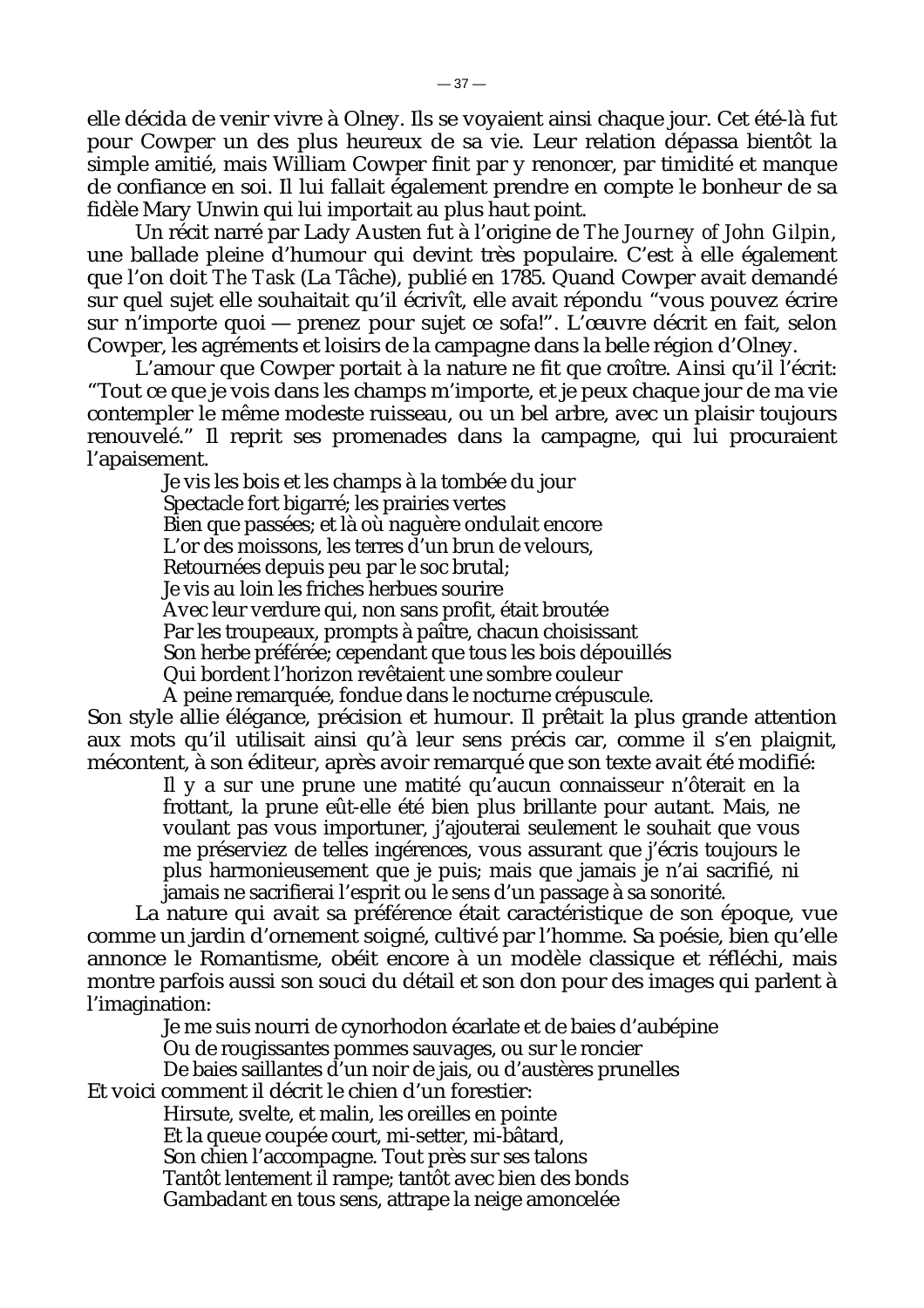mentioned in his letters: kittens, dogs, guinea-pigs, domesticated pigeons, goldfinches, and all the birds which grace a garden. See for instance his description of a robin in winter:

The redbreast warbles still, but is content With slender notes, and more than half suppress'd: Pleas'd with his solitude, and flitting light

From spray to spray, where'er he rests he shakes

From many a twig the pendent drops of ice,

That tinkle in the withered leaves below.

He would write in defence of animals, either in prose or in verse. When we read under his pen: "I would not number in my list of friends (...) the man who needlessly sets foot upon a worm" we are of course reminded of JCP's own attitude towards not hurting even flower or grass.

> All the notice that we lords of Creation vouchsafe to bestow on the creatures, is generally to abuse them; it is well therefore that here and there a man should be found a little womanish, or perhaps a little childish in this matter, who will make some amends, by kissing and coaxing, and laying them in one's bosom.

In his poems and prose, one finds sentiments and thoughts which will later find their way to Wordsworth. He evoked for instance the hard life of the poor and in a letter of July 1784 to William Unwin, he used harsh words (at least if we take into account his usual meekness) to express his indignation towards the local tax-maker for his tax upon candles:

Some families, he says, will suffer little by it. Why? Because they are so poor that they cannot afford themselves more than ten pounds in the year. (...) Rejoice, therefore, O ye penniless! (...) I wish he would visit the miserable huts of our lace-makers at Olney, and see them working in the winter months, by the light of a farthing candle, from four in the afternoon till midnight.

He also shows his detestation of sport, especially fox-hunting:

... Detested sport,

That owes its pleasures to another's pain, That feeds upon the sobs and dying shrieks Of harmless nature, dumb, but yet endued

With eloquence that agonies inspire,

Of silent tears and heart-distending sighs!

No doubt Cowper would have fully agreed with JCP and shared his uncompromising rejection of vivisection, had he known of such a thing. He was also conscious of the threats brought about by the beginning of industrialism. We detect the very same disgust for those subjects that would move JCP to repeated and exalted denunciations. But William Cowper was wary of excess and of exaggeration, he would not adopt extravagance or denounce evils publicly .

*The Task* was published in 1786. During that year he renewed his acquaintance with one of his cousins, Harriet Cowper, who had become Lady Hesketh. She had stopped writing to him at the time when he was so immersed in Evangelism that he held feverish discourses on religion to all his acquaintances. When the relationship was renewed, he was filled with happiness. Lady Hesketh had quickness of taste and kindness, and was a godsend to the poet. She also reminded him of her sister Theodora, his youthful love, whom he had not forgotten. When she promised to visit him at Olney, he wrote rapturously: "I shall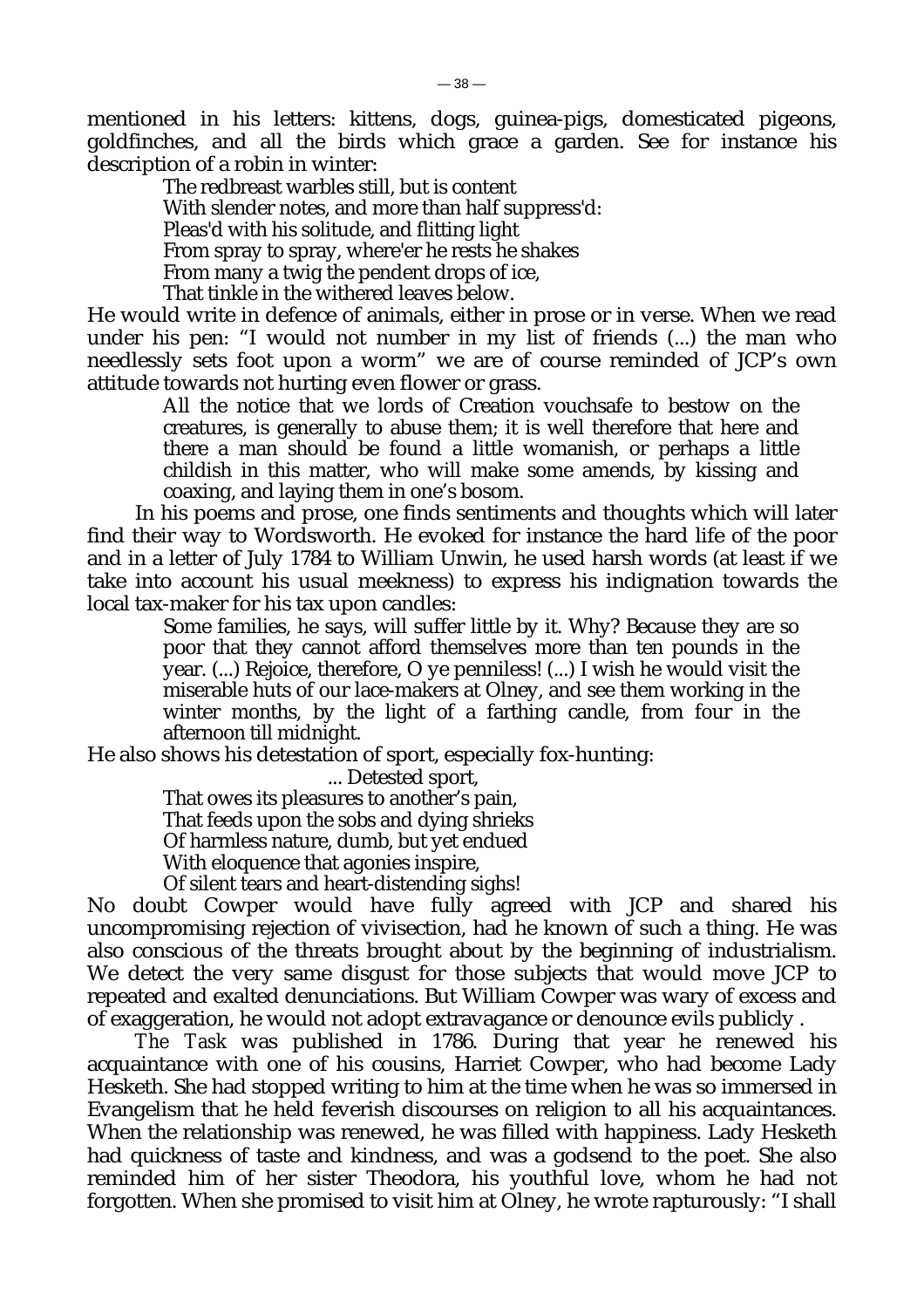De ses dents d'ivoire, ou la laboure de son museau;

Puis secouant son pelage poudré, éclate en joyeux aboiements.

Il aimait toutes les bêtes et eut de nombreux animaux de compagnie. Il étudia avec tendresse et passion les trois jeunes lièvres qui lui avaient été donnés, qu'il apprivoisa et étudia avec attention et tendresse. Dans ses lettres, il en mentionne d'autres: chatons, chiens, cochons d'Inde, pigeons familiers, chardonnerets et tous les oiseaux qui honorent nos jardins. Voyez par exemple sa description d'un rouge-gorge en hiver :

Le rouge-gorge gazouille toujours, mais se plaît

A des notes ténues, plus qu'à moitié retenues:

Content de sa solitude, et voletant tout léger

De rameau en rameau, où qu'il se pose il secoue

De mainte brindille les gouttelettes de glace suspendues,

Qui tintent en tombant sur les feuilles flétries en dessous.

Il prenait souvent, en prose ou en vers, la défense des animaux. En lisant sous sa plume "Je ne compterai pas parmi mes amis (...) l'homme qui sans raison met le pied sur un lombric", nous revient bien sûr l'attitude de JCP lui-même, ayant peur de blesser même l'herbe ou la fleur.

Toute l'attention que nous autres, les rois de la Création, daignons porter aux bêtes est généralement de les maltraiter; il est bon par conséquent qu'ici ou là un homme soit jugé un peu efféminé, voire un peu enfantin à ce sujet, parce qu'il fait acte de réparation, en les embrassant, en les cajolant, et en les tenant serrés contre son cœur.

Il y a dans les poèmes et la prose de Cowper des sentiments et des réflexions que l'on retrouvera plus tard chez Wordsworth. Ainsi il est conscient de la pauvreté autour de lui et en juillet 1784, dans une lettre à William Unwin, il s'en prend assez violemment (si l'on tient compte de son habituelle courtoisie) au receveur des contributions, à propos de l'impôt sur les bougies:

Certaines familles, dit-il, en souffriront peu. Pourquoi? Parce qu'elles sont dans une telle pauvreté qu'elles ne peuvent guère en acheter plus de dix livres par an. (...) Réjouissez-vous donc, ô vous les miséreux! (...) Comme je voudrais qu'il visite les misérables masures de nos dentellières à Olney, et qu'il les voie travailler en hiver à la lumière d'une bougie d'un sou, de quatre heures de l'après-midi jusqu'à minuit.

Il ne cache pas son aversion de toute forme de sports, la chasse au renard en particulier.

#### ... Sport détesté

Qui doit ses plaisirs aux souffrances qu'il inflige,

Qui se nourrit des sanglots et des cris d'agonie

D'êtres inoffensifs, privés de parole mais cependant doués

De l'éloquence qu'inspirent les souffrances.

De larmes muettes et de soupirs à fendre l'âme!

Il ne fait aucun doute que Cowper aurait été tout à fait d'accord avec JCP et aurait partagé son rejet sans compromis de la vivisection s'il en avait eu connaissance. Il était également conscient des menaces que l'industrialisation allait entraîner. Concernant toutes ces questions, nous décelons chez lui l'aversion qui allait amener JCP à les dénoncer sans cesse de façon exaltée. Mais William Cowper se défiait des excès et de l'exagération, il ne pouvait ni adopter un ton extravagant, ni rejeter l'oppression d'un Dieu inflexible.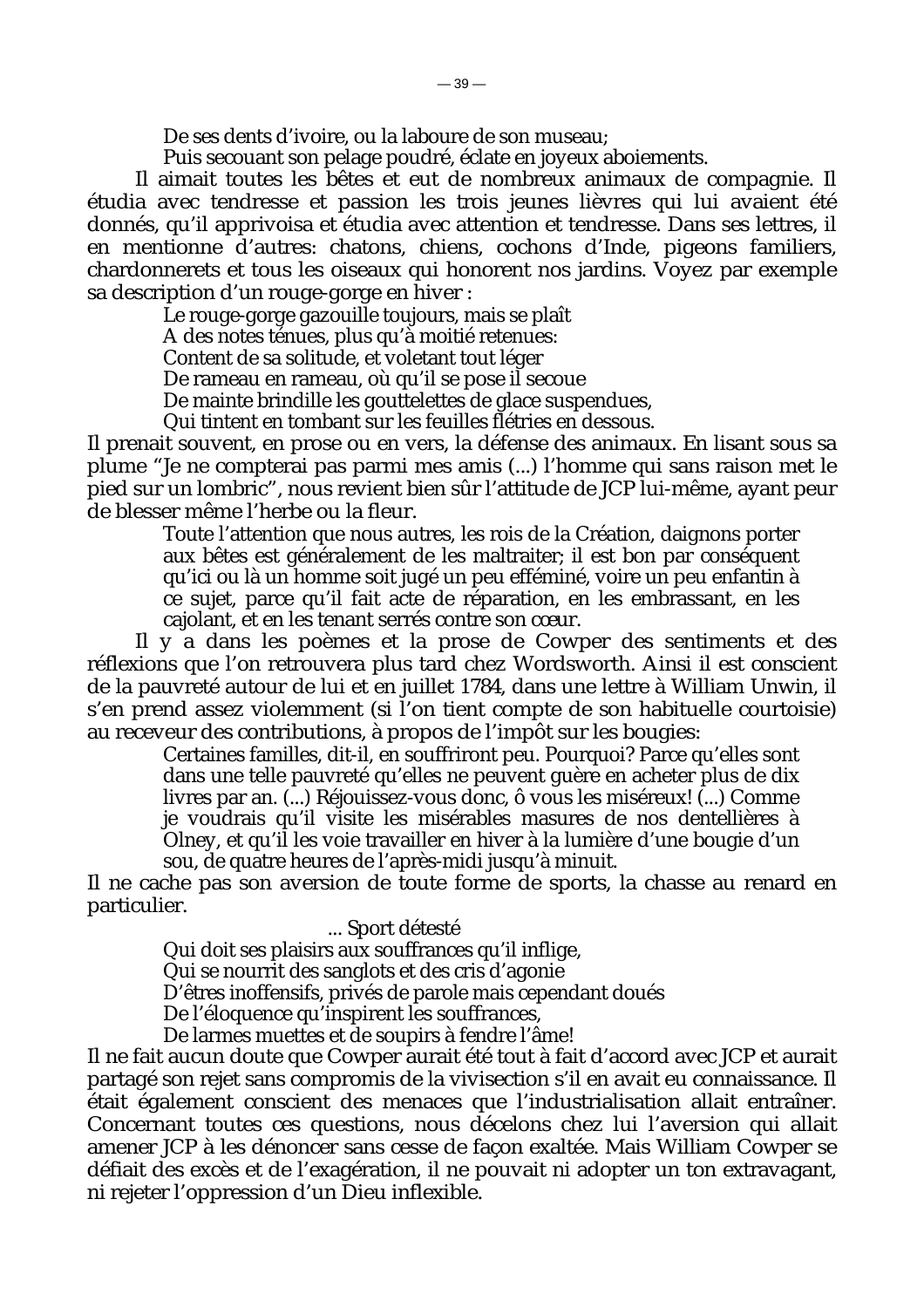see you again, I shall hear your voice. We shall take walks together. I will show you my prospects, the hovel, the alcove, the Ouse, and its banks, everything that I have described." She duly visited in June. In November 1786 she arranged for the poet and Mary Unwin to leave their house for another, healthier, bigger, more comfortable and cheerful in Weston, a delightful village two miles from Olney. Elated, he wrote to his benefactress: "...you must always understand, my dear, that when poets talk of cottages, hermitages, and such like things, they mean a house with six sashes in front, two comfortable parlours, a smart staircase, and three bed-chambers of convenient dimensions; in short, exactly such a house as this."



William Cowper's 'cottage' in Weston *courtesy* Mark Covington

The change was a success. Cowper was a resident guest of the domain of the Throckmortons, who were respected gentry, quiet and well-bred. They had created wonderful gardens and park areas in Weston Underwood, many of which are mentioned in several of Cowper's works. They befriended him, and he lived in Weston until a few years before his death. The house now known as 'Cowper's Lodge' is situated in High Street.

But after Lady Hesketh's departure, his mind floundered. William Unwin was taken ill and died shortly afterwards, leaving the poet dejected. For the first six months in 1787 he was again very depressed. He recovered some strength, founded on Mary's constant presence by his side and slowly came back to life, able to enjoy the pleasures of the moment. "The present is a dream, but one wishes to make it as pleasant as one can." This 'Powysian' reaction to life came late, but Cowper only understood dimly this essential principle which would be the basis for JCP's sensual philosophy. Cowper's nature was far too delicate and frail, it lacked a certain primitive brutality, a crucial element underlined by JCP in *Autobiography* 10:

> This I do at least know of myself: I combine an extremely quick and mercurial intelligence with a lean, primordial, bony, gaunt neanderthal simplicity. My nimble wit is in fact the Ariel-like slave of my Caliban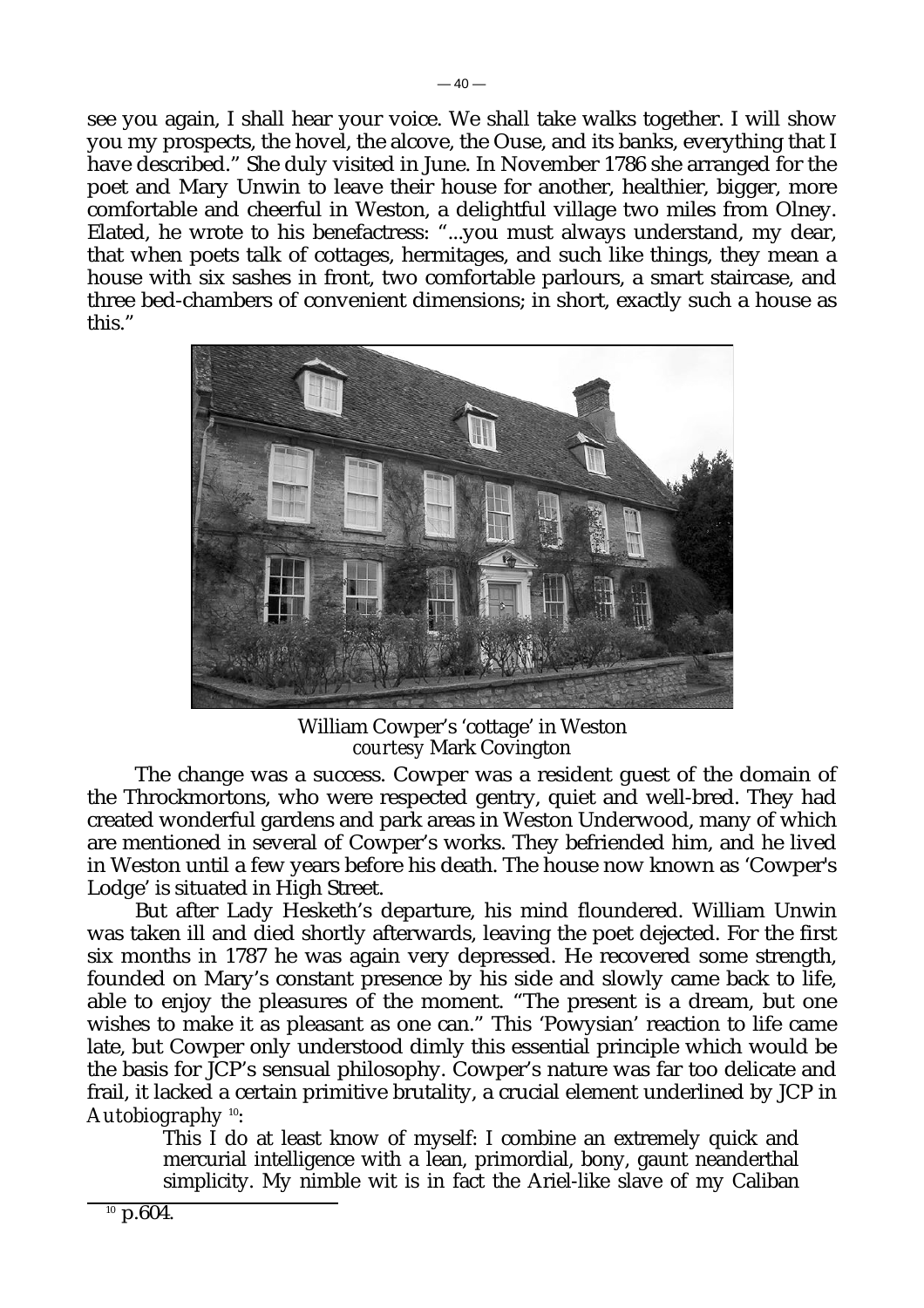*The Task* fut publié en 1786. Cette année-là, il renoua avec l'une de ses cousines, Harriet Cowper, devenue Lady Hesketh. Elle avait cessé de lui écrire à l'époque où il était tellement plongé dans l'Evangélisme qu'il tenait à toutes ses connaissances des discours enflammés sur la religion. Quand ils renouèrent leurs relations, il fut empli de bonheur. Lady Hesketh était d'une grande vivacité dans ses goûts et pleine de bonté, elle fut donc providentielle dans la vie du poète. Elle lui rappelait aussi son amour de jeunesse, sa sœur Theodora, qu'il n'avait jamais oubliée. Quand Lady Hesketh lui promit de venir le voir à Olney, il écrivit avec transport: "Je vais donc vous revoir, je vais entendre votre voix. Nous nous promènerons ensemble. Je vous montrerai tout ce qui m'entoure, ma masure, mon alcôve, la rivière Ouse et ses rives, tout ce que j'ai décrit." Elle tint parole et vint le voir en juin. En novembre 1786, elle prit des mesures afin que le poète et Mary Unwin quittent leur maison malcommode pour emménager dans une autre, plus saine, plus grande, plus confortable et plus gaie à Weston, charmant village à quelques kilomètres d'Olney. Ravi, il écrivit à sa bienfaitrice: "...il vous faut bien comprendre, ma chère amie, que lorsque les poètes parlent de chaumières, d'ermitages, de choses semblables, ils veulent en fait parler d'une maison avec six fenêtres en façade, deux salons confortables, un escalier élégant, et trois chambres à coucher de dimensions confortables; bref, en tous points une maison comme celle-ci."

Ce changement fut un succès. La maison était sur les terres des Throckmorton, une famille de petite noblesse, tranquille et de vieille souche. Ils avaient créé autour de Weston de merveilleux parcs et jardins, dont beaucoup sont mentionnés dans plusieurs œuvres de Cowper. Une grande amitié naquit entre eux. Il allait demeurer à Weston presque jusqu'à la fin de sa vie. Cette maison, maintenant connue sous le nom de 'Cowper's Lodge', se trouve dans la rue principale de Weston Underwood.

Mais après le départ de Lady Hesketh, son esprit vacilla. William Unwin tomba malade et mourut peu après, laissant le poète très abattu. Pendant les six premiers mois de 1787, la dépression s'empara de nouveau de lui. Il ne retrouva un peu d'énergie que grâce à la présence constante de Mary à ses côtés, et il revint peu à peu à la vie, s'efforçant de goûter les plaisirs du moment. "Le présent est un rêve, mais l'on a envie de le rendre le plus agréable possible." Cette réaction, 'powysienne' dirons-nous, à la vie arriva sur le tard, mais contrairement à JCP, il ne saisissait qu'obscurément ce qui allait être le fondement même de la philosophie sensuelle de Powys. De fait Cowper était un être trop délicat, trop fragile, il lui manquait la brutalité primitive que Powys décrit en ce qui le concerne:

Mais à mon sujet je sais tout au moins ce qui suit: en moi se combinent une intelligence vive comme le vif-argent et une simplicité primordiale, anguleuse, farouche, d'homme du Néanderthal. Mon esprit alerte est, en vérité, un Ariel esclave de ma rudesse primitive, de la rudesse d'un Caliban dont il prend, champion thaumaturgique aux coups meurtriers, la défense contre le monde.<sup>12</sup>

En 1785, lorsque Cowper s'était senti mieux, il avait repris un projet ancien, sa traduction en vers libres de *L'Iliade* et *L'Odyssée*. Ses versions en langue anglaise de ces poèmes épiques furent les plus marquantes depuis celles de Pope plus tôt dans le siècle. Ce travail procurait à son énergie créatrice une

<sup>12</sup> *Autobiographie*, p.545.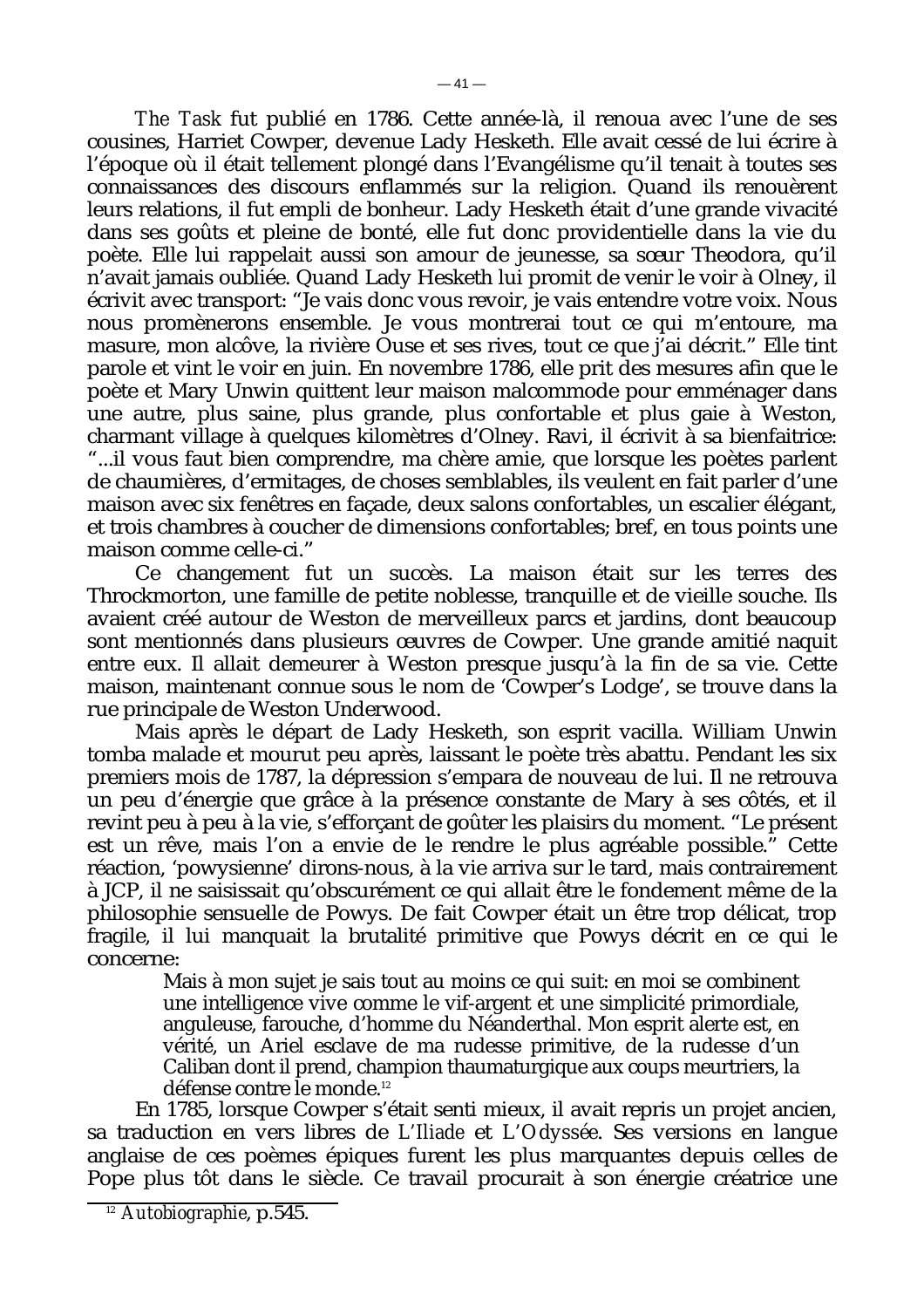primitiveness and its deadly and thaumaturgic champion against the world.

In 1785, feeling better, William Cowper had taken up an old project of his, the translation of Homer's *Iliad* and *Odyssey* into blank verse. His versions were the most significant English renderings of these epic poems since those of Pope earlier in the century. The project procured an ideal and regular occupation for his creative energy, so he set to work in earnest, writing to Lady Hesketh:

Homer, in point of purity, is a most blameless writer; and though he was not an enlightened man, has interpreted many great and valuable truths throughout both his poems. In short he is in all respects a most venerable old gentleman, by an acquaintance with whom no man can disgrace himself. The literati are all agreed to a man, that although Pope has given us two pretty poems under Homer's titles, there is not to be found in them the least portion of Homer's spirit, nor the least resemblance of his manner. I will try, therefore, whether I cannot copy him somewhat more happily myself.

But Cowper was too much the civilised eighteen-century 'gentleman' himself, seeking grace and elegance, so he completely missed the earthliness, the primitiveness of Homer's poetry. His translations proved a failure. But at least they provided an occupation for a few years when he was again despondent and when his old demons were threatening to devour him. Having completed the *Iliad* in 1786, he then proceeded to work on *Odyssey* which was finished by the end of 1789, revised and published in 1791.

Cowper drew near to Nature through gardening in the humblest way, and he soon became an expert. In October 1788 he wrote to a friend:

I then judged it high time to exchange this occupation for another (...) gardening was, of all employments, that in which I succeeded best, though even in this I didn't suddenly attain perfection. I began with lettuces and cauliflowers; from then I proceeded to cucumbers; next to melons. I then purchased an orange-tree, to which, in due time, I added two or three myrtles. These served me day and night with employment during a whole severe winter.

For JCP of course, it was also part of the 'ideal' life ...

From the bottom of my soul the sort of life that would best suit my lifeillusion, (...) would be some primitive labour, requiring no skill, but that had an ancient and poetical tradition behing it.  $(\cdot \cdot \cdot)$  My ideal life would be to do *some* manual work every day and some reading of Homer (...) and to spend the rest of the time either walking or writing or making  $\log e^{11}$ 

In January 1790, a young undergraduate from Cambridge,came to see him, bringing with him simplicity of character and a most agreeable kind of humour. 'Johnny of Norfolk'12 as he came to be known, was a young kinsman, whom the poet soon considered as his son. He would prove one of the staunchest, most devoted and indispensable of friends. In January 1791, Cowper wrote to him:

<sup>11</sup> *Autobiography*, p.184.

 $12$  John Johnson (1769-1833), second cousin on his mother's side to William Cowper who later became Rector of Yaxham. He is the paternal grandfather of John Cowper Powys's mother Mary Cowper Johnson and therefore 'JCP's great-grandfather from Norfolk'. See Stephen Powys Marks 'What's in a Name?' in *The Powys Society Newsletter* 28, July 1996, pp18-23 and 37, July 1999, pp.14-17..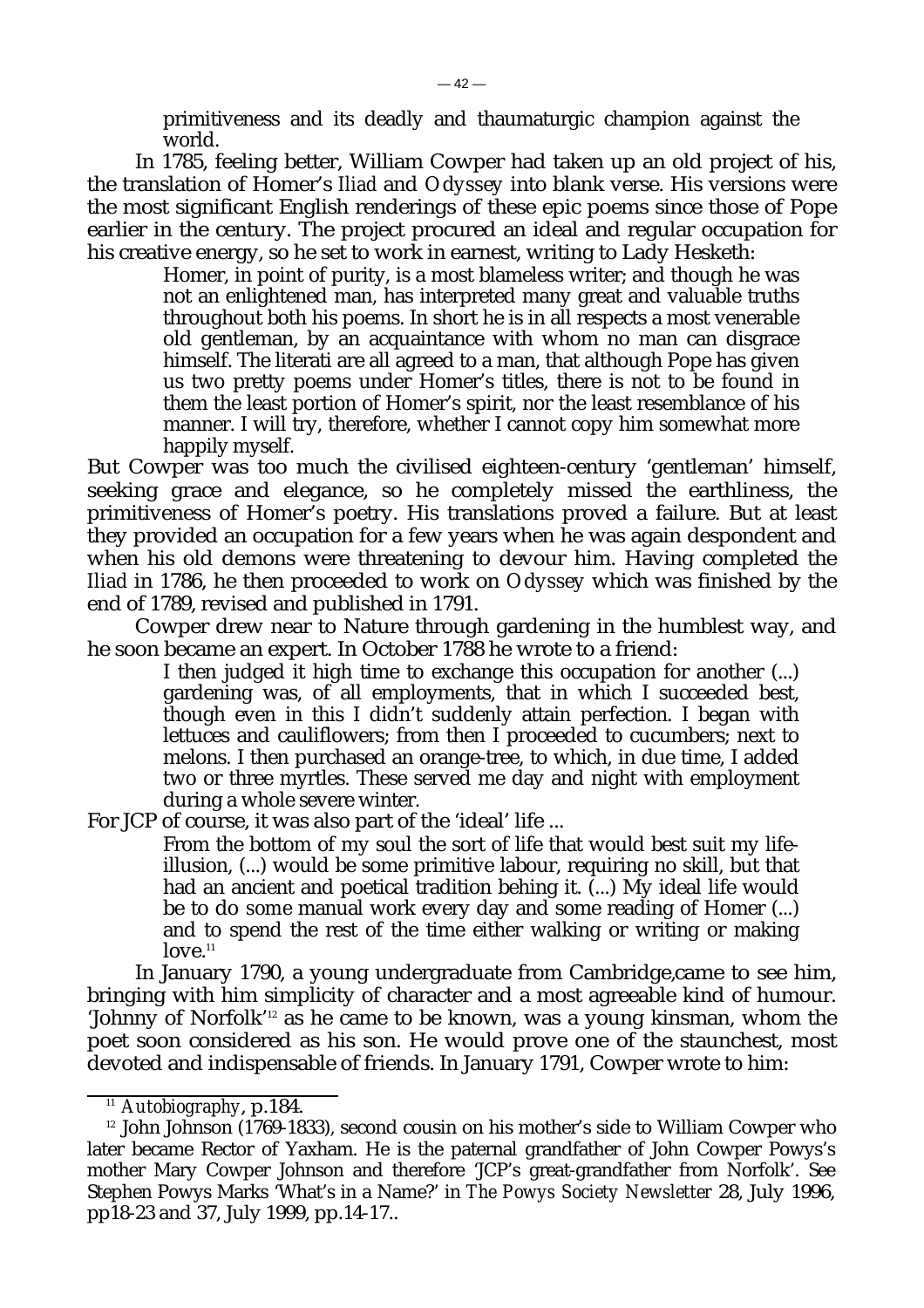occupation régulière et nécessaire, et il s'y remit avec ardeur, écrivant à Lady Hesketh:

Du point de vue de la pureté, Homère est un écrivain irréprochable; et, sans être un esprit libre, il a traduit dans ses poèmes bien de grandes et valables vérités. Bref, il est à tous points de vue un vieux gentleman des plus vénérables, que nul ne saurait rougir de fréquenter. Les gens de lettres sont unanimes à juger que si Pope nous a donné deux jolis poèmes sous les mêmes titres que Homère, on n'y trouve en aucune façon la moindre parcelle de son esprit, non plus que la moindre ressemblance dans le style. Je vais donc essayer de voir si je ne puis les transcrire moimême avec plus de bonheur.

Mais Cowper était lui-même un 'gentleman' d'un 18ème siècle civilisé, en quête de grâce et d'élégance, si bien qu'il ne sut pas voir le côté terrien, primitif, de la poésie de Homère. Ses traductions furent un échec, mais elles l'ont du moins occupé pendant plusieurs années, années où il se sentait abattu et où ses vieux démons menaçaient de le dévorer. Après avoir achevé l'*Iliade* en 1786, il s'attaqua à l'*Odyssée,* qui fut terminé fin 1789, puis révisé et publié en 1791.

Cowper se rapprocha de la nature par le moyen le plus humble, en jardinant, et il devint bientôt expert. En 1788 il écrivait à un ami:

Je jugeai ensuite qu'il était grand temps d'échanger cette occupation pour une autre (...) le jardinage était de tous les emplois, celui où j'ai le mieux réussi, même si en cela je n'ai pas atteint d'un coup la perfection. J'ai commencé avec les laitues et les choux-fleurs, de là je suis passé aux concombres; et ensuite aux melons. J'ai alors acheté un oranger, auquel j'ai ajouté le moment venu deux ou trois arbustes de myrte. Tout cela m'a fourni jour et nuit de l'occupation pendant tout un hiver rigoureux.

JCP n'envisageait bien sûr de n'y consacrer qu'une partie de sa vie 'idéale': Moi, j'ai la conviction intime que ce qui conviendrait le mieux à mon illusion vitale (...) ce serait d'exercer une activité primitive, n'exigeant pas beaucoup d'adresse mais ayant derrière elle une tradition ancienne et poétique (....) La vie rêvée consisterait pour moi à travailler chaque jour un peu de mes mains, à lire un peu d'Homère (...) et à passer le reste du temps soit à me promener, soit à écrire, soit à me livrer à l'amour.<sup>13</sup>

En janvier 1790, un jeune étudiant en théologie de Cambridge, John Johnson,<sup>14</sup> vint le voir, apportant avec lui un "tempérament d'une grande simplicité et une humeur des plus agréables. "Johnny of Norfolk", comme on l'appela bientôt, était un jeune parent de Cowper du côté maternel, qu'il allait bientôt traiter comme un fils. Il allait s'avérer l'un des plus fidèles et indispensables amis de Cowper. En janvier 1791, Cowper lui écrivait:

Tes fantaisies, mon cher Johnny, sont de celles que je ne verrai jamais accomplies par qui que ce soit d'autre; et que tu te donnes une claque sur la cheville, ou que tu titubes comme si tu étais pris de boisson, ou que tu danses dans l'allée devant moi, tout cela est typique de ta personne, et m'est par conséquent délicieux. (...) Continue tes promenades, si on peut les appeler ainsi, comme tu le fais à présent, jusqu'à l'époque où tu seras ordonné. Alors seulement, étant entendu

<sup>13</sup> *Autobiographie*, pp.169-70.

<sup>&</sup>lt;sup>14</sup> Rev. John Johnson (1769-1833), cousin de William Cowper, devint pasteur de Yaxham. Il était le grand-père paternel de Mary Cowper Johnson, et donc l'arrière grand-père de John Cowper Powys. Cf. S. Powys Marks, *The Powys Society Newsletter* 28, juillet 1996, pp18- 23, et in *The Powys Society Newsletter* 37, juillet 1999, pp.14-17.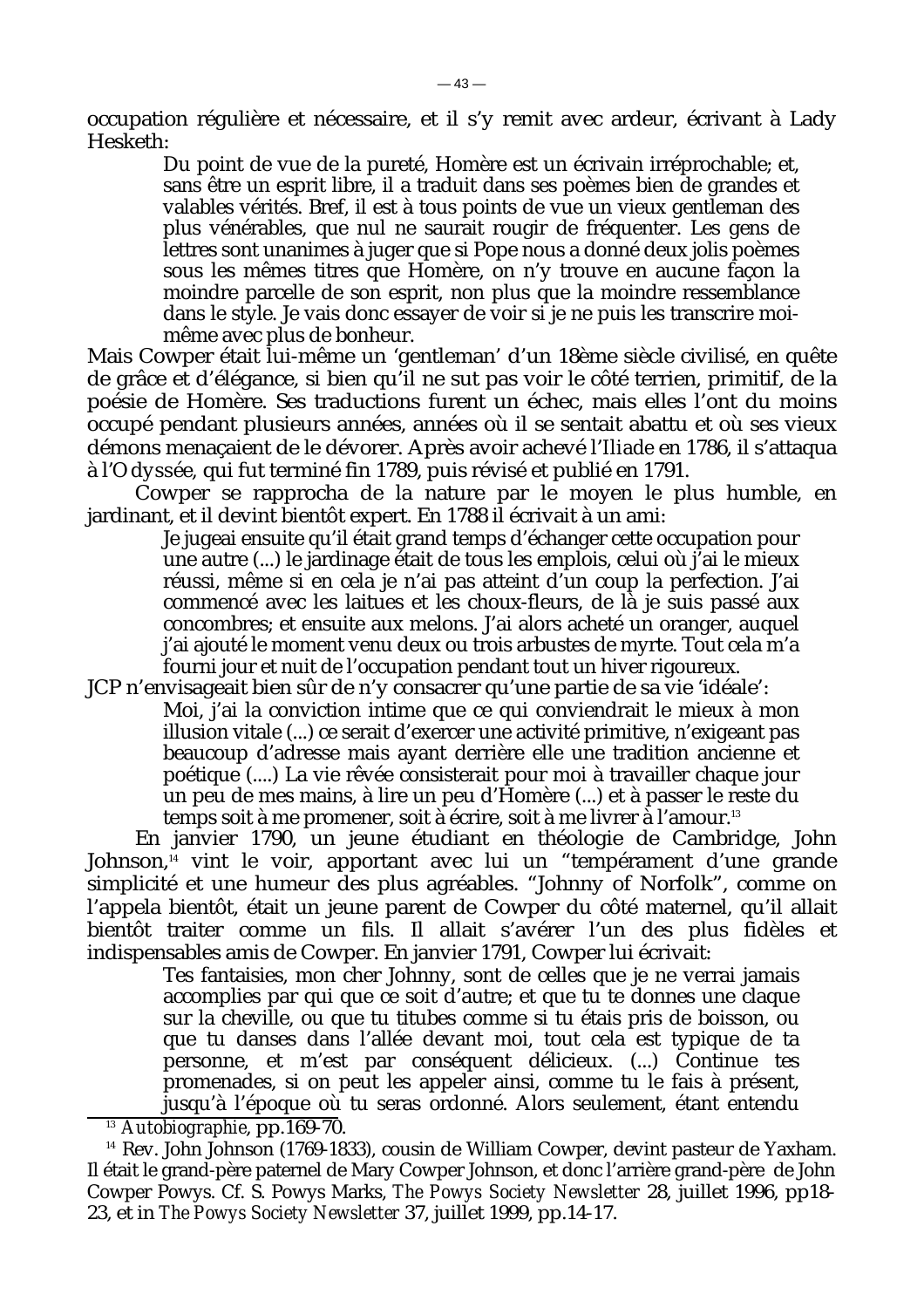Yours, my dear Johnny, are vagaries that I shall never see practised by any other; and whether you slap your ancle, or reel as if you were fuddled, or dance in the path before me, all is characteristic of yourself, and therefore to me delightful. (...) Continue to take your walks, if walks they may be called, exactly in their present fashion, till you have taken orders. Then, indeed, for as much as a skipping, curvetting, bounding divine might be a spectacle not altogether seemly, I shall consent to your adoption of a more grave demeanour.

Cowper was about fifty at the time. His life with Mary was harmonious, peaceful. His favourite hour was tea-time, especially on a winter's evening, when they exchanged their impressions of the day's happenings, and he read to her while she was busy embroidering. Besides the care of his garden, his long walks about the countryside, he had adopted the routine of devoting some hours every day to poetry. There was another occupation which was dear to him, that of letter-writing. His letters<sup>13</sup> are spontaneous, charming, witty, reminding us of the novels of Jane Austen — who by the way felt the greatest admiration for the poet. As he said, "I do not write without thinking, but always without premeditation." They are the simple statements of what he has in mind and are sincere, at times overflowing with deep religious feelings, often gently humorous. He was aware of the charm which emanated from his letters, and derived much pleasure in writing them.

There is a pleasure annexed to the communication of one's ideas, whether by word of mouth or by letter, which nothing earthly can supply the place of, and it is the delight we find in this mutual intercourse that not only proves us to be creatures intended for social life, but more than anything else fits us for it. (...) The happiness we cannot call our own, we yet seem to possess, while we sympathize with our friend who can.

Cowper had always had the greatest admiration for the author of *Paradise Lost*. In October 1791 his publisher asked him to edit a new grandiose edition of Milton which was to be illustrated by different artists, including the Swiss painter Fuseli<sup>14</sup> (1741-1825). He was to translate the Latin and Italian poems, settle the text, select notes from others and write notes of his own. Cowper had just finished his translations of Homer and needed to have something else to occupy his mind, so with some reluctance he accepted the offer. This new work turned out to be a source of anguish, a weight, a 'Miltonian trap', for he had no energy left. In fact the last years of William Cowper were darkening.

At the end of the year, Mary Unwin had a series of strokes which made her more and more an invalid and dependent on him. Gloom, anxiety, again invaded his spirit. One of his last pleasures was meeting the poet William Hayley (who would become his first biographer). After an exchange of letters Hayley came to visit him. A friendship was struck between the two men. Cowper and Mary then spent six weeks at Hayley's residence in Eartham, Sussex. But the novelty soon wore off, for he realised that away from home, he could not write. The countryside of Sussex seemed wild and was not congenial to his spirit. He wrote:

... here I see from every window woods like forests, and hills like mountains, – a wilderness, in short, that rather increases my natural

<sup>&</sup>lt;sup>13</sup> William Cowper's letters were published in 1800, after his death. See the two letters to 'Johnny' below.

<sup>&</sup>lt;sup>14</sup> In 1799 Fuseli organised an exhibition of 47 paintings, some of them very large, from subjects furnished by the works of Milton, completed in a space of nine years.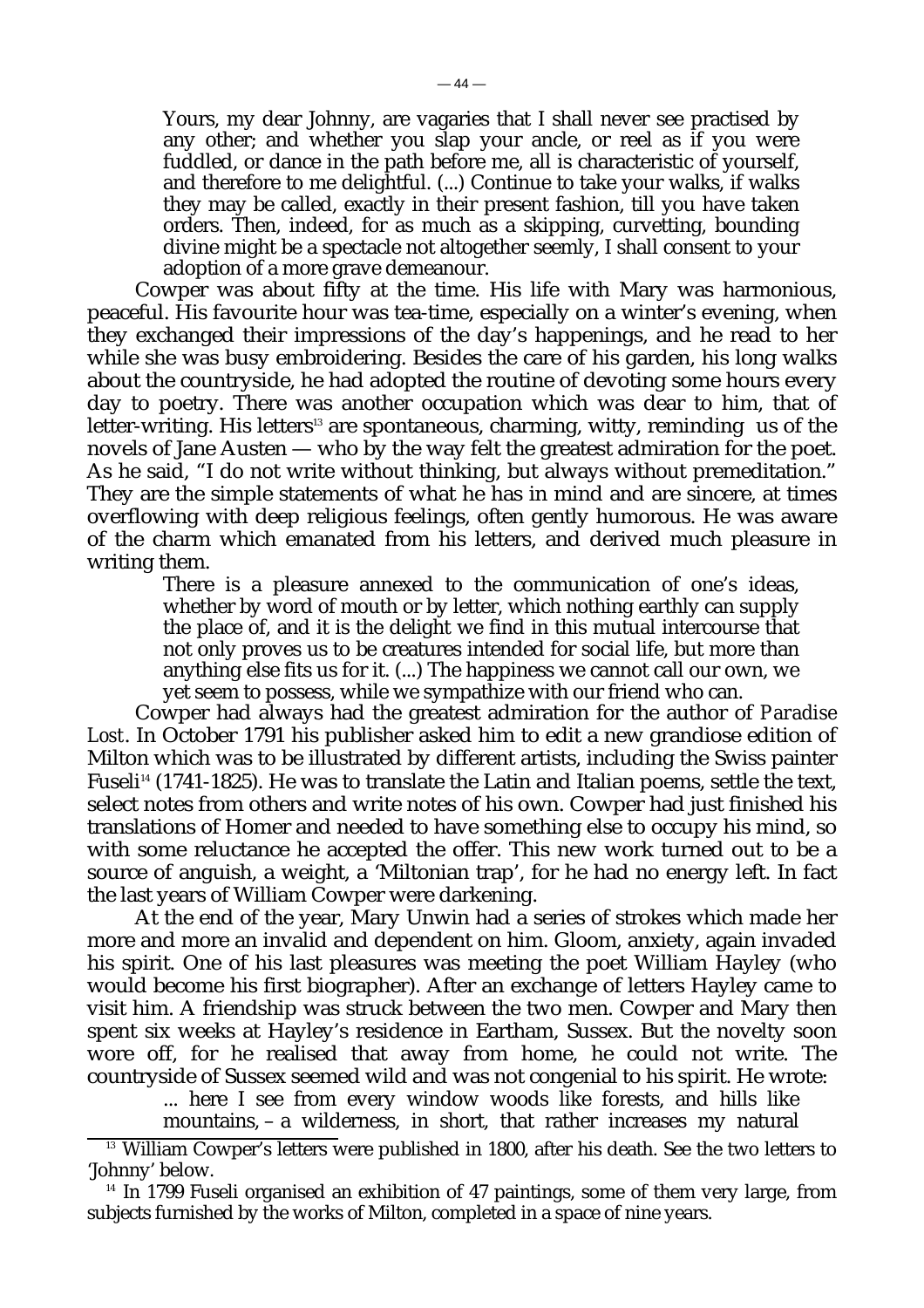qu'un pasteur qui fait des gambades, des courbettes et des bonds offre peut-être un spectacle quelque peu déplacé, je consentirai à ce que tu adoptes un comportement plus réservé.

Cowper avait alors une cinquantaine d'années. Sa vie avec Mary était harmonieuse, paisible. L'heure qu'il préférait était celle du thé, surtout lors des soirées d'hiver, quand ils échangeaient leurs impressions sur la journée écoulée, et qu'il lui faisait la lecture tandis qu'elle était penchée sur sa broderie. En plus des travaux de jardinage, et de longues promenades dans la campagne, il avait pris l'habitude de consacrer chaque jour quelques heures à la poésie. Une autre occupation qui lui était chère était la correspondance. Ses lettres sont spontanées, charmantes et pleines d'esprit, nous rappelant les romans de Jane Austen — qui, par ailleurs, avait la plus vive admiration pour le poète. Comme il le disait, "Je n'écris pas sans réflexion, mais toujours sans préméditation." Ses lettres sont les simples expressions de sa pensée, sincères, parfois débordantes de sentiments religieux profonds, souvent d'un humour sans méchanceté. Il était conscient du charme qui en émanait, et trouvait beaucoup de plaisir à les écrire.

> Il y a un plaisir associé à la communication de ses idées, que ce soit par la parole ou par l'écrit, que rien sur terre ne peut remplacer, et c'est le plaisir que nous trouvons dans cet échange mutuel qui non seulement démontre que nous sommes des créatures destinées à une vie en société, mais plus encore nous y rend aptes. (...) Le bonheur que nous ne pouvons appeler nôtre, nous semblons cependant le posséder, lorsque nous sympathisons avec notre ami qui, lui, le possède.

Cowper qui avait toujours eu une admiration sans borne pour Milton reçut en octobre 1791 une offre de son éditeur. Celui-ci lui demandait de superviser une édition de luxe de Milton, qui serait illustrée par différents artistes, dont le peintre suisse Füssli<sup>15</sup> (1741-1825). Il aurait à traduire les poèmes latins et italiens de Milton, revoir le texte, faire un choix dans les notes écrites par d'autres et y ajouter les siennes propres. Cowper qui venait de mettre la dernière main à sa traduction de Homère avait besoin de s'occuper l'esprit, il accepta donc, quoique avec une certaine réticence. Ce nouveau travail allait en fait lui peser et deviendrait une angoisse, un piège miltonien, car il se sentait vide de toute énergie. En effet, les dernières années de William Cowper s'assombrissaient.

A la fin de cette année-là Mary eut une série d'attaques qui peu à peu l'ont rendue invalide et de plus en plus dépendante de lui. De nouveau l'anxiété et la dépression morbide s'emparèrent de son esprit. Un de ses derniers plaisirs fut la rencontre du poète William Hayley<sup>16</sup> (qui sera son premier biographe). Après un échange de lettres, Hayley vint le voir. Une amitié naquit entre les deux hommes. Puis Cowper, accompagné de Mary, passa six semaines dans la confortable demeure de Hayley à Eartham, dans le Sussex. La nouveauté qu'offrait ce séjour perdit bientôt de son attrait, car Cowper se rendit compte que loin de chez lui il lui était impossible d'écrire. La campagne du Sussex ne lui convenait pas et lui semblait sauvage:

> ... ici, de chaque fenêtre je vois des bois qui semblent des forêts, et des collines qui sont comme des montagnes – bref, une nature sauvage qui ajoute plutôt à ma mélancolie naturelle, et qui, n'étaient les agréments que je trouve dans la maison, me convaincrait rapidement qu'un simple changement de lieu ne peut guère m'aider.

<sup>&</sup>lt;sup>15</sup> En 1799 Füssli organisa une exposition de 47 tableaux autour de l'œuvre de Milton. <sup>16</sup> William Hayley (1745-1820), écrivain et poète, aujourd'hui bien oublié.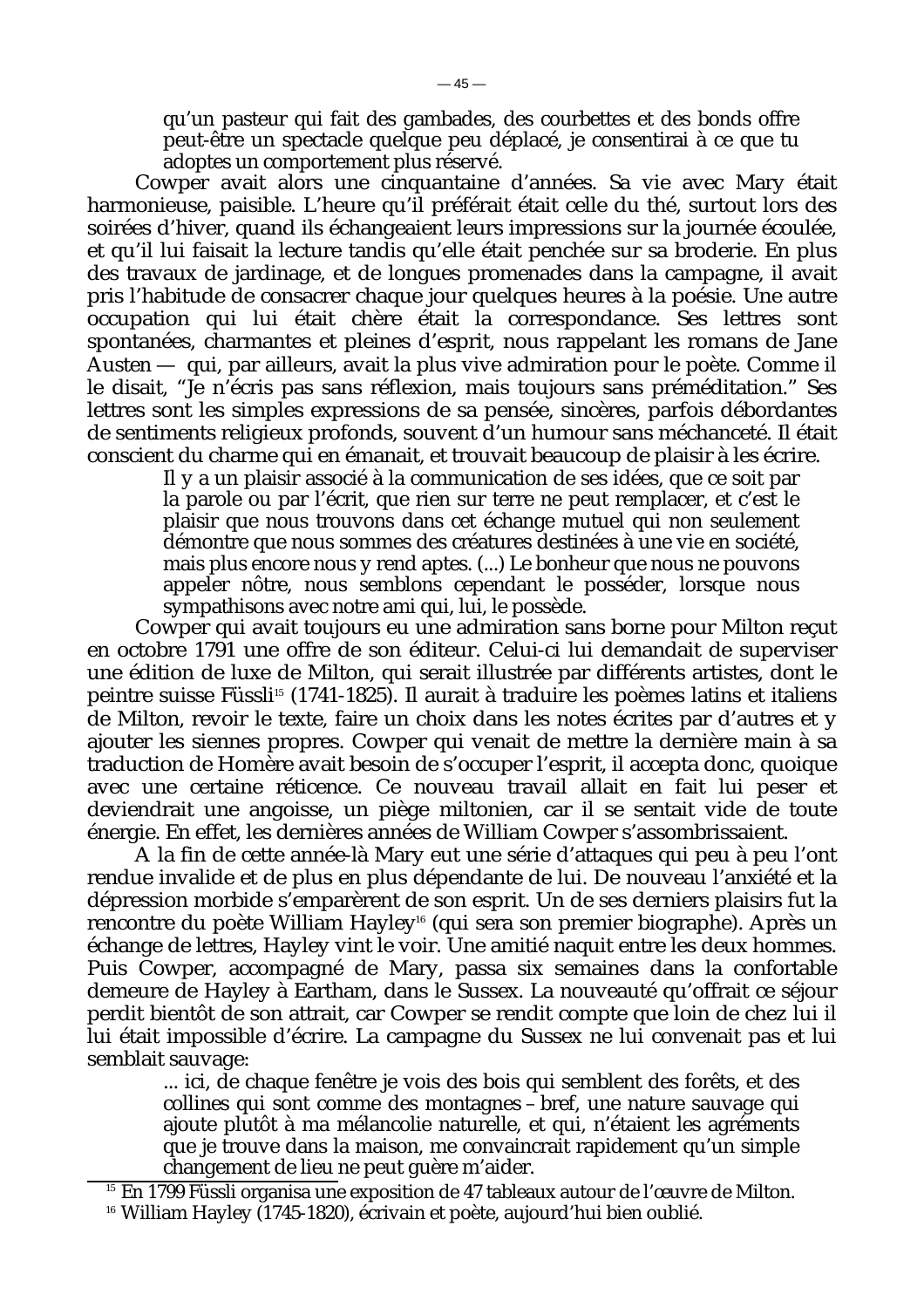melancholy, and which, were it not for the agreeables I find within, would soon convince me that mere change of place can avail me little.

Cowper and Mary thus came back to Weston, but not for long and in a grievious condition. Lady Hesketh, on a visit, realised how reduced in spirit William Cowper had become, while poor Mary Unwin was heading towards madness. In July 1795 the devoted 'Johnny' with immense generosity undertook to remove William Cowper and Mary to west Norfolk, hoping that the bracing air and constant change of scene might improve the situation.<sup>15</sup> He arranged for trips to North Tuddenham, Mundsley, Dunham Lodge and East Dereham. Towards the very end of Cowper's life, and with Johnny's encouragements, he began to revise his translation of Homer for a second edition, realising however "the unforeseen impossibility of doing justice to a poet of such great antiquity in a modern language." But moving to Norfolk did not have the desired effect. When Mary died at the end of 1796, Cowper fell into lethargy during the day, and at night was assailed with apocalyptic visions and anguish. He was almost no longer of this world.

Obscurest night involv'd the sky, Th' Atlantic billows roar'd, When such a destin'd wretch as I, Wash'd headlong from on board, Of friends, of hope, of all bereft, His floating home for ever left.

William Cowper died on 25 April 1800. His last words were "What does it signify?"

## Jacqueline Peltier

William Cowper's letters are a delight to read, for they are lively, often humorous, entertaining and written in the elegant style favoured in the second half of the 18th century. Here are two letters he wrote to his dear 'Johnny of Norfolk':

Weston, March 23, 1790<sup>16</sup>

You are a man to be envied, who have never read the *Odyssey*, which is one of the most amusing story-books in the world<sup>17</sup>. There is also much of the finest poetry in the world to be found in it, notwithstanding all that Longinus<sup>18</sup> has insinuated to the contrary. His comparison of the *Iliad* and *Odyssey* to the meridian and to the declining sun is pretty, but I am persuaded not just. The prettiness of it seduced him; he was otherwise too judicious a reader of Homer to have made it. I can find in the latter no symptoms of impaired ability, none of the effects of age; on the contrary, it seems to me a certainty that Homer, had he written the *Odyssey* in his youth, could not have written it better; and if the *Iliad* in his old age, that he would have written it just as well. A critic would tell me that

<sup>&</sup>lt;sup>15</sup> Cowper's dark-blue washing-basin, and jug and chamber pot were piously kept at the Rectory in Norwich. JCP mentioned "the precious memorials" in *Autobiography*, p.103.

<sup>&</sup>lt;sup>16</sup> Letters of William Cowper, Macmillan and Co, London, 1899, p.215.

<sup>&</sup>lt;sup>17</sup> William Cowper's versions (1791) were the most significant English renderings of these epic poems since those of Pope earlier in the century.

<sup>&</sup>lt;sup>18</sup> Longinus, name given to an unknown Greek author, who lived in the 1st or 3rd century AD, and wrote *On the Sublime*, which is both a treatise on æsthetics and a work of literary criticism.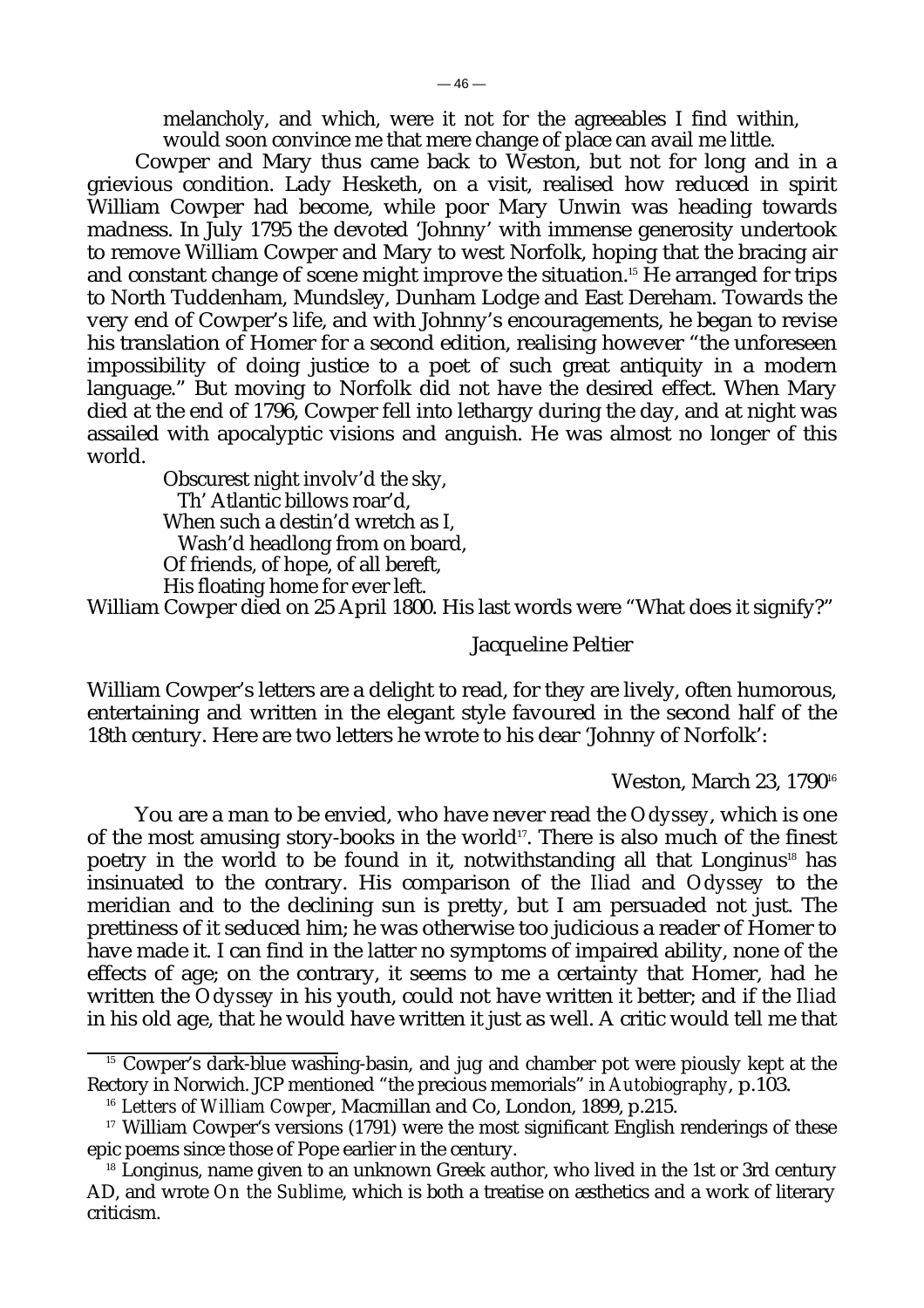Mary et William revinrent donc à Weston, mais pour peu de temps et en piteux état. Lady Hesketh, venue les voir, constata à quel point l'esprit de William Cowper était amoindri, et combien la pauvre Mrs Unwin allait vers la folie. En juillet 1795, le fidèle 'Johnny' entreprit, avec une immense générosité, de faire venir le poète et Mary jusque chez lui, dans le Norfolk, espérant que l'air tonique et des promenades en des lieux variés auraient un effet bénéfique.17 Il organisa des excursions à North Tuddenham, Mundsley, Dunham Lodge et East Dereham. Il encouragea aussi le poète à reprendre sa traduction de Homère. Cowper la révisa en vue d'une seconde édition, tout en reconnaissant cependant "la difficulté imprévue de rendre justice dans une langue moderne à un poète de si vénérable antiquité." Mais la coupure d'avec Weston n'eut pas l'effet escompté. Lorsque Mary mourut fin 1796, Cowper plongea dans une profonde apathie le jour, en butte à d'épouvantables accès d'angoisse et à des visions apocalyptiques la nuit. Il ne faisait presque plus partie de ce monde.

La nuit la plus obscure absorbait le ciel, Les flots de l'Atlantique rugissaient, Quand le rebut du destin que j'étais Fut balayé du pont tête la première, D'amis, d'espoir, et de toute chose privé,

Sa demeure flottante à jamais quittée. William Cowper mourut le 25 avril 1800. Ses derniers mots furent: "Quel sens cela a-t-il?"

### Jacqueline Peltier

On éprouve un grand plaisir à lire les remarquables lettres de William Cowper, car elles sont vives, spirituelles, écrites dans un style élégant, propre à la seconde moitié du 18ème siècle. Voici deux lettres qu'il écrivit à son cher 'Johnny':

#### Weston, 23 mars 1790<sup>18</sup>

Tu es à envier si tu n'as jamais lu l'*Odyssée*, qui est un des récits les plus divertissants qui soit au monde. On y trouve également une des poésies parmi les plus sublimes, en dépit de tout ce que Longinus<sup>19</sup> a pu laisser entendre. La comparaison qu'il fait de l'*Iliade* et de l'*Odyssée* avec le méridien et le soleil déclinant est jolie, mais je suis sûr qu'elle est fausse. La joliesse de cette comparaison l'aura séduit; car il était sans cela trop sagace lecteur de Homère pour l'avoir faite. Je ne trouve en ce dernier aucun symptôme de dons altérés, aucun des effets de l'âge; au contraire, il me paraît assuré que si Homère avait écrit l'*Odyssée* dans sa jeunesse, il n'aurait pu l'écrire mieux; et que s'il avait écrit l'*Iliade* dans sa vieillesse, il l'aurait écrite tout aussi bien. Un critique me dirait qu'au lieu d'*écrit* j'aurais dû dire *composé*. Certes; mais je ne m'adresse pas à quelqu'un de cette génération de hargneux.

Mon garçon, j'ai bien hâte de te revoir. Il se trouve que Mrs Unwin et moi avons conçu, pour toi, on ne sait comment, une grande affection. De ma part ce

 $17$  Sa cuvette bleu nuit, le pot à eau et le pot de chambre furent pieusement conservés au presbytère de Norwich, où JCP devait les voir bien plus tard. Cf. *Autobiographie*, p.100

<sup>18</sup> Letters of William Cowper, Macmillan and Co, London, 1899, p.215.

<sup>19</sup> Nom donné à l'écrivain grec inconnu qui vécut au premier ou au 3ème siècle de notre ère, auteur du *Traité du Sublime* qui est à la fois un traité sur l'esthétique et une œuvre de critique littéraire.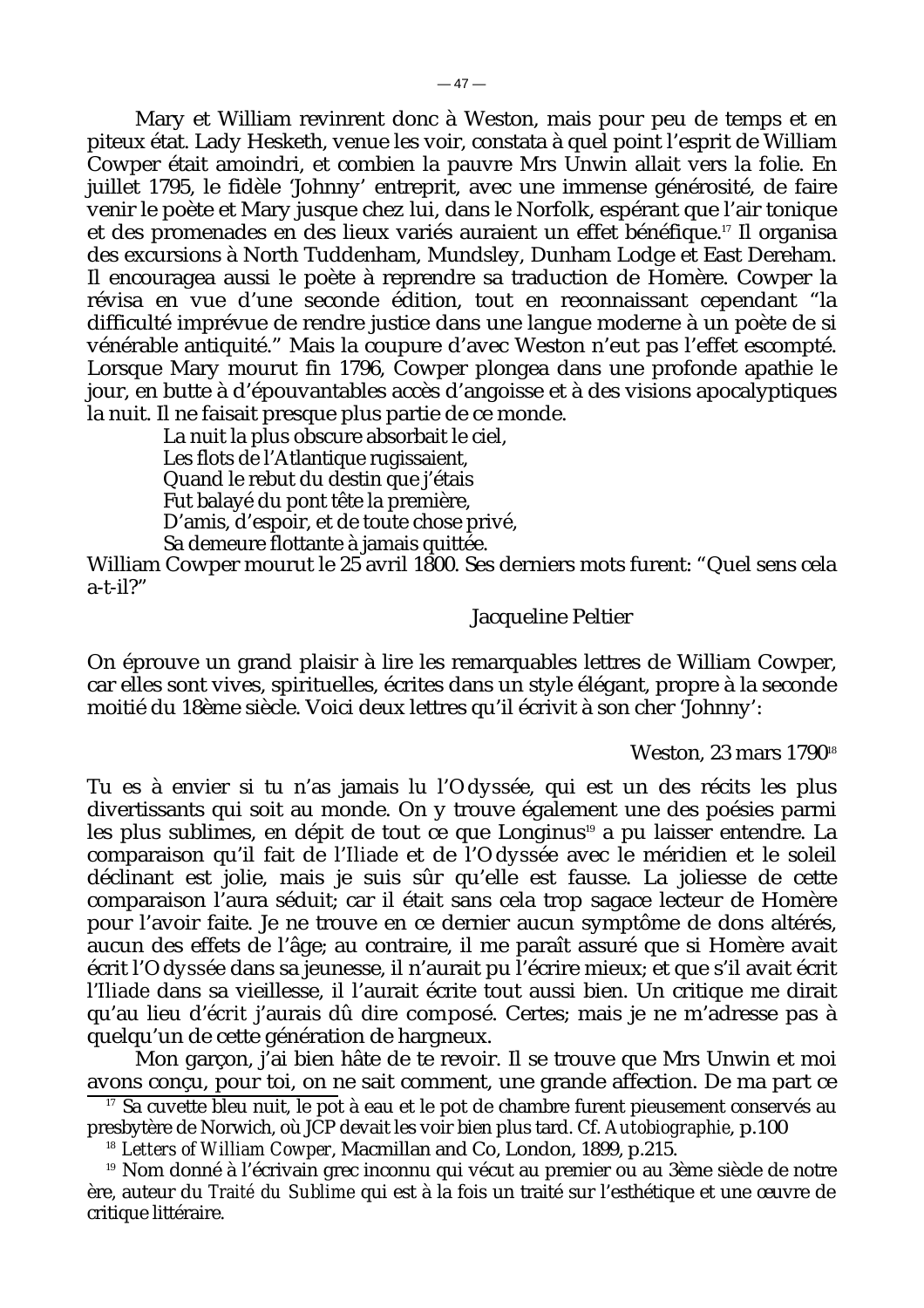instead of *written* I should have said *composed*. Very likely; but I am not writing to one of that snarling generation.

My boy, I long to see thee again. It has happened some way or other that Mrs. Unwin and I have conceived a great affection for thee. That I should is the less to be wondered at, because thou art a shred of my own mother; neither is the wonder great that she should fall into the same predicament, for she loves everything that I love. You will observe that your own personal right to be beloved makes no part of the consideration. There is nothing that I touch with so much tenderness as the vanity of a young man; because I know how extremely susceptible he is of impressions that might hurt him in that particular part of his composition. If you should ever prove a coxcomb, from which character you stand just now at a greater distance than any young man I know, it shall never be said that I have made you one; no, you will gain nothing by me but the honour of being much valued by a poor poet, who can do you no good while he lives, and has nothing to leave you when he dies. If you can be contented to be dear to me on these conditions, so you shall; but other terms more advantageous than these, or more inviting, none have I to propose.

Farewell. Puzzle not yourself about a subject when you write to either of us; everything is subject enough from those we love.

W.C.

Weston, November 20, 1792<sup>19</sup>

MY DEAREST JOHNNY — I give you many thanks for your rhymes, and your verses without rhyme; for your poetical dialogue between wood and stone; between Homer's head and the head of Samuel; kindly intended, I know well, for my amusement, and that amused me much.

The successor of the clerk defunct, for whom I used to write mortuary verses, arrived here this morning with a recommendatory letter from Joe Rye and a humble petition of his own, entreating me to assist him as I had assisted his predecessor. I have undertaken the service, although with no little reluctance, being involved in many arrears on other subjects, and having very little dependence at present on my ability to write at all. I proceed exactly as when you were here, — a letter now and then before breakfast, and the rest of my time all holiday; if holiday it may be called, that is spent chiefly in moping and musing and "*forecasting the fashion of uncertain evils.*"

The fever on my spirits has harassed me much, and I have never had so good a night nor so quiet a rising since you went as on this very morning, a relief that I account particularly seasonable and propitious, because I had, in my intentions, devoted this morning to you, and could not have fulfilled those intentions had I been as spiritless as I generally am.

I am glad that Johnson<sup>20</sup> is in no haste for Milton, for I seem myself not likely to address myself presently to that concern with any prospect of success; yet something, now and then, like a secret whisper, assures and encourages me that it will yet be done.

W<sub>C</sub>

<sup>19</sup> *Letters of William Cowper*, op. cit., pp.284-5.

<sup>20</sup> William Cowper's publisher since 1782.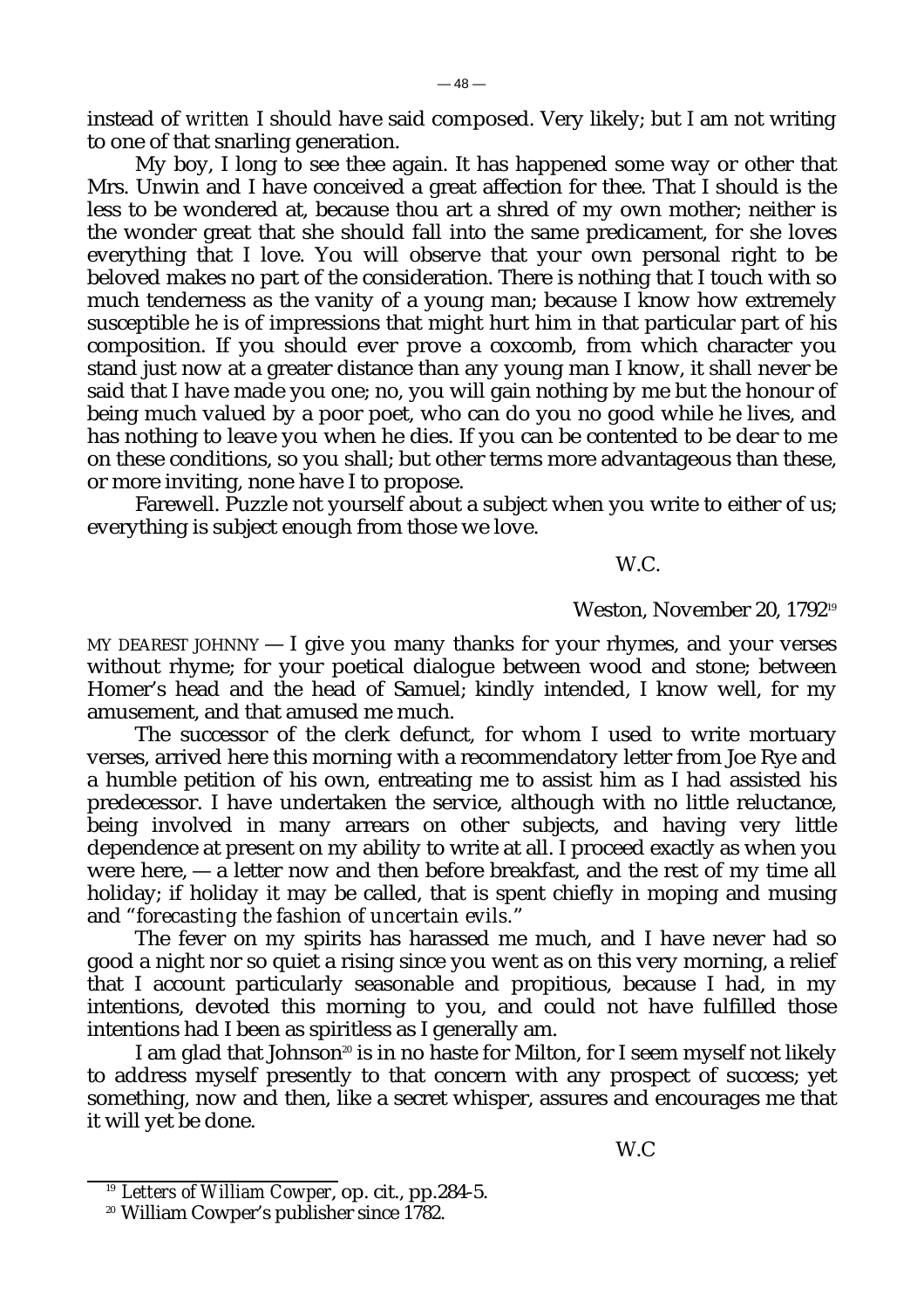n'est guère étonnant car tu es du même sang que ma propre mère; ce ne l'est pas plus pour elle, car elle aime tout ce que j'aime. Tu remarqueras que ton droit personnel à être aimé n'entre pas ici en ligne de compte. Il n'est rien que je ne manie avec plus de précaution que la vanité d'un jeune homme; parce que je sais combien il peut être sensible à des impressions qui pourraient le blesser en ce domaine. S'il s'avérait que tu deviennes présomptueux, trait de caractère dont tu te tiens pour le moment à une distance plus grande que n'importe quel autre jeune homme de ma connaissance, il ne sera jamais dit que j'en porte la responsabilité; non, tu ne gagneras rien de moi sinon l'honneur d'être apprécié par un pauvre poète, qui ne peut te faire aucun bien durant sa vie, et n'a rien à te laisser à sa mort. Si tu peux te contenter de m'être cher dans de telles conditions, tu le seras; mais d'autres termes plus avantageux que ceux-ci ou plus attrayants, il n'en est guère que je puisse te proposer.

Adieu. Ne te torture pas à chercher un sujet intéressant lorsque tu écris à l'un ou à l'autre; tout est intéressant, venant de ceux que nous aimons.

W.C.

Weston, 20 novembre 1792<sup>20</sup>

MON TRES CHER JOHNNY— Je te remercie beaucoup tant pour tes rimes que tes vers sans rime; pour ton dialogue poétique entre le bois et la pierre; entre la tête de Homère et la tête de Samuel; cela partait d'un bon sentiment, je le sais, celui de m'amuser, et ils m'ont en effet beaucoup amusé.

Le successeur du défunt clerc, pour qui j'écrivais des épitaphes, est arrivé ici ce matin avec une lettre de recommandation de Joe Rye et sa propre humble requête, me demandant de l'aider comme j'avais aidé son prédécesseur. J'ai accepté de rendre ce service, non sans quelque réticence, car j'ai du retard pour de nombreuses tâches sur d'autres sujets, et je ne suis pas trop confiant à présent en ma capacité tout simplement à écrire. Je procède exactement comme lorsque tu étais là — une lettre ou deux avant le petit déjeuner, et le reste de mon temps n'est que vacances; si on peut appeler vacances, passer le temps surtout à me morfondre et à rêvasser et à "*prédire l'apparition de malheurs imprécis.*"

Je suis harassé par la fièvre qui m'a envahi l'esprit, et depuis ton départ je n'ai jamais passé une nuit aussi bonne et un lever aussi calme que ce matin même, un soulagement que je juge être particulièrement de saison et de bon augure, parce que mon intention était de te consacrer la matinée, et je n'aurais pu mettre à exécution ces intentions si j'avais été aussi abattu que je le suis en général.

Je suis content que Johnson<sup>21</sup> ne soit pas pressé pour le Milton, car je ne me sens pas de force à m'occuper pour l'instant de cette question avec la moindre perspective de succès; cependant quelque chose, de temps en temps, me chuchote en secret assurance et encouragement selon quoi cela sera quand même accompli.

W.C.

<sup>20</sup> *Letters of William Cowper*, op. cit., pp.284-5.

<sup>21</sup> Editeur de William Cowper depuis 1782.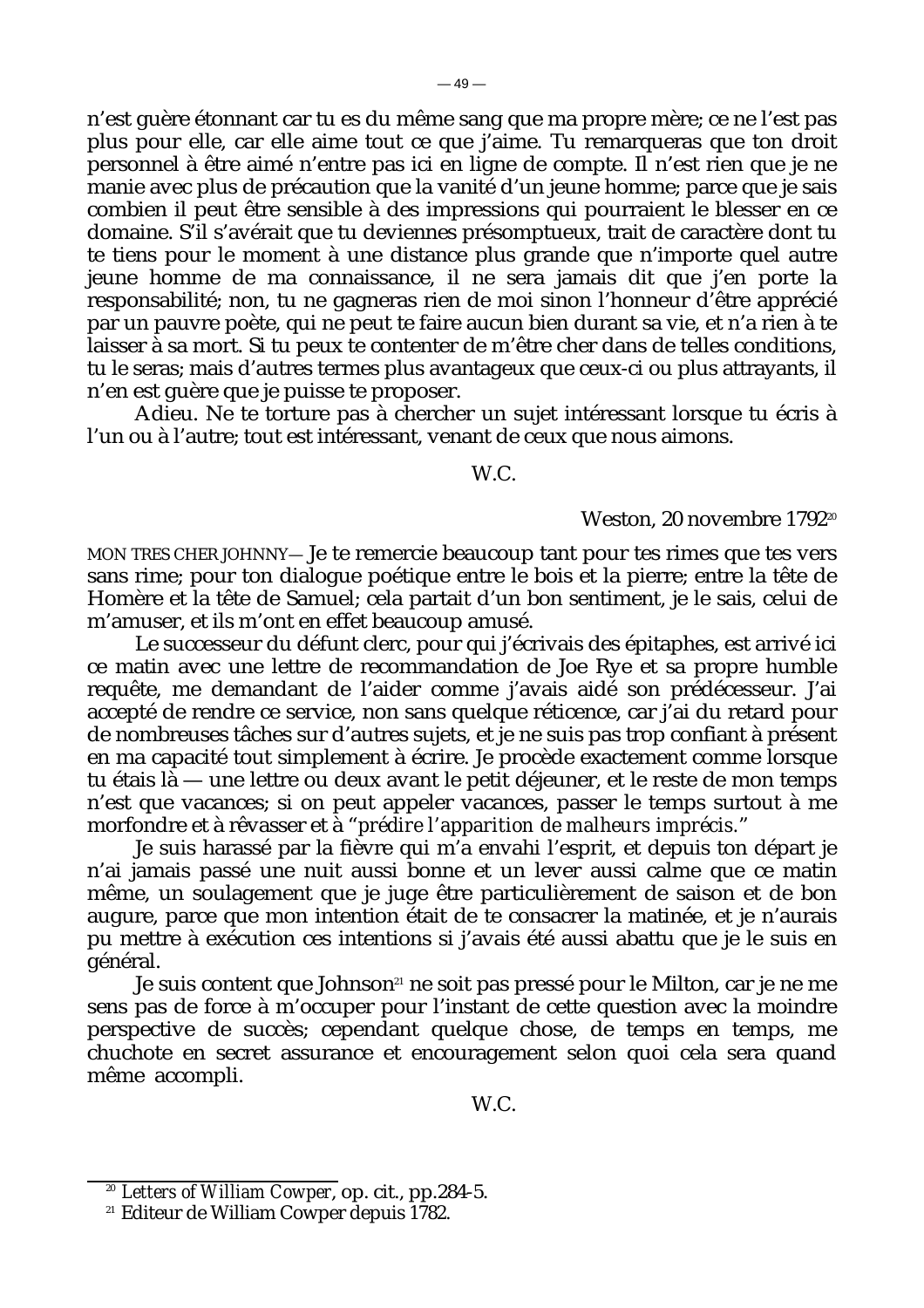## **Pêle-Mêle**

— An exhibition *Writers of Wales: The Oxford Book of Welsh Verse & John Cowper Powys* is currently held at the National Library of Wales, Aberystwyth, until February 2014. The exhibit relating to John Cowper Powys presents manuscripts of *Wolf Solent* and *A Glastonbury Romance*, and also aims to reveal aspects of his personal life through letters to his life companion Phyllis Playter, and literary figures such as E.E. Cummings and Henry Miller, along with the diaries he kept whilst living in America and North Wales.

— A critical review of *John Cowper Powys, Une philosophie de la vie* (A Philosophy of Life) by P. Hamelin and G. Le Brech, appeared in the French independent philosophical magazine *Le Philosophoire*:

His [JCP's] position is probably closest to the philosophical tradition of humanist existentialism. His aim is to enhance man's zest for life, and to imagine an art of happiness, attempting to flee these oppressive modern times. Together with very useful biographical and bibliographical references, the book has two parts: an essay by Goulven Le Brech – 'The Experience of Life' – and 'A Powysian ABC' by Pierrick Hamelin. It will be of interest to anyone seeking to what extent a great overall literary achievement may imply a philosophy, and the way in which philosophical commitments may inspire such an achievement.

— The publisher Les Perséides recently released *Rire Noir*, the French translation of *Black Laughter* (1924) by Llewelyn Powys, evoking his souvenirs of Kenya, where he went to take over from his brother Willie at his farm when the latter joined his battalion in 1914. These fascinating and poignant stories, evoking crucial problems about life, violence, sadism and death, also provide realistic views of life in Eastern Africa, written in a poetical style. The translation is by Christiane Poussier and Anne Bruneau.

— *Le café littéraire luxovien* is an interesting and friendly Internet site which presents well-known or less well-known authors, not only French but also from other countries, including writers such as Cees Nooteboom, W.G. Sebald, or Virginia Woolf. John Cowper Powys has recently been added, with passages to welcome the coming of Spring from four of his books.

<http://www.calilux.net/Lectures/lectures06.htm#powys3>

— L'Harmattan, Paris, will soon publish *John Cowper Powys*, *Au-dessus de la terre l'oiseau* (Above the earth the bird). It is a psycho-poetical meditation devoted to Powys and his œuvre, by Nicole Berry, a writer and psychoanalyst of long standing, author of *Mary Shelley, du monstre au sublime* (From the monstruous to the sublime) in 1997 and *John Milton Le Paradis Perdu* in 2005, both published by L'Age d'Homme, Lausanne.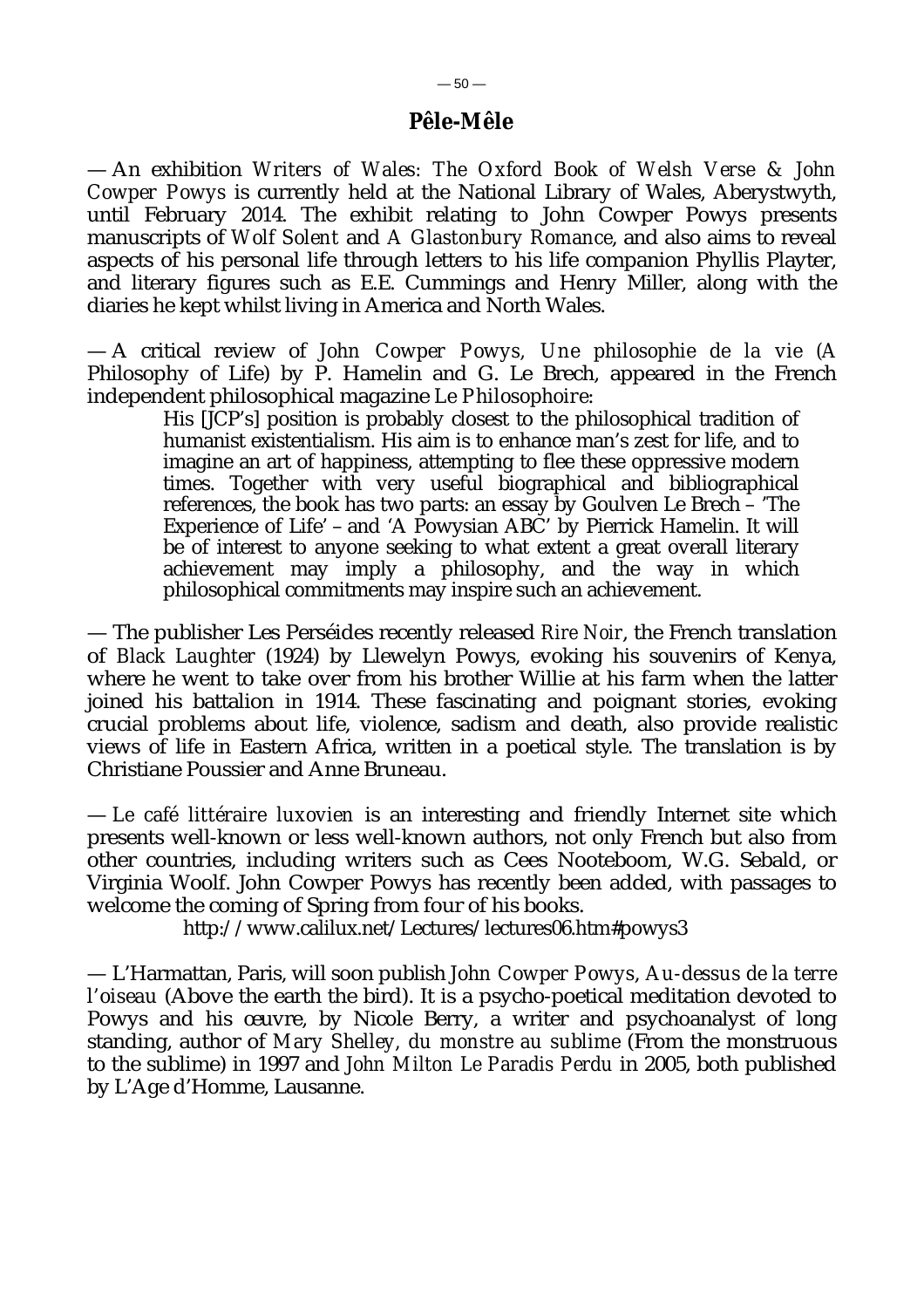## **Pêle-Mêle**

— Une exposition *Writers of Wales: The Oxford Book of Welsh Verse & John Cowper Powys* se tient actuellement et jusqu'en février 2014 à la National Library of Wales, Aberystwyth. La partie réservée à John Cowper Powys présente les manuscrits de *Wolf Solent* et de *A Glastonbury Romance* (*Les Enchantements de Glastonbury*), et a aussi pour but de révéler des aspects de sa vie à travers les lettres à sa compagne Phyllis Playter, ainsi qu'à des personnalités littéraires telles que E.E. Cummings et Henry Miller, et à travers le Journal qu'il a tenu en Amérique et dans le nord du Pays de Galles.

— La revue de philosophie indépendante *Le Philosophoire* a publié une recension de *John Cowper Powys, Une philosophie de la vie* de P. Hamelin et G. Le Brech:

Si on devait identifier sa pensée [de JCP] à une certaine tradition philosophique, ce serait sans doute celle de l'existentialisme humaniste. Son souci est d'accroître l'intensité de la vie, et de concevoir un art du bonheur, dans une époque moderne dont il cherche à fuir l'oppression. Outre les très utiles repères biographiques et bibliographiques, l'ouvrage se compose d'un essai de Goulven Le Brech–"L'expérience de la vie"–et d'un "Abécédaire powysien" de Pierrick Hamelin. Il intéressera tous ceux qui cherchent ce qu'une grande œuvre littéraire peut avoir de philosophique, et la façon dont des engagements philosophiques peuvent inspirer une œuvre littéraire.

— Les Perséides ont récemment publié *Rire noir* (*Black Laughter*, 1924) de Llewelyn Powys, évoquant ses souvenirs du Kenya, lorsqu'il remplaça à sa ferme son frère Willie, ce dernier étant appelé en 1914 sous les drapeaux. Ces envoûtants et tragiques récits, posant des questions cruciales sur la vie, la violence, le sadisme et la mort nous donnent aussi des aperçus réalistes de la vie en Afrique de l'Est, écrits dans une langue poétique. Traduction de Christiane Poussier et Anne Bruneau

— Signalons également un intéressant et sympathique site littéraire, *le café littéraire luxovien*, sis à Luxeuil-les-Bains, qui se propose de nous faire découvrir, ou rappeler à notre attention certains écrivains: des auteurs français (Camus, Gracq, Yourcenar, entre autres, et d'autres moins connus), mais aussi étrangers, comme Cees Nooteboom, W.G. Sebald ou Virginia Woolf. John Cowper Powys vient récemment de les rejoindre, pour saluer le printemps, avec quelques passages cueillis dans quatre de ses livres.

<http://www.calilux.net/Lectures/lectures06.htm#powys3>

— *John Cowper Powys*, *Au-dessus de la terre l'oiseau*, bientôt publié par l'Harmattan, est une longue méditation psycho-poétique sur l'homme et l'œuvre que nous devons à la plume de Nicole Berry, écrivain et psychanalyste, spécialiste de Mary Shelley (*Mary Shelley, du monstre au sublime*, 1997) et de Milton (*John Milton Le Paradis Perdu* 2005), tous deux publiés à l'Age d'Homme.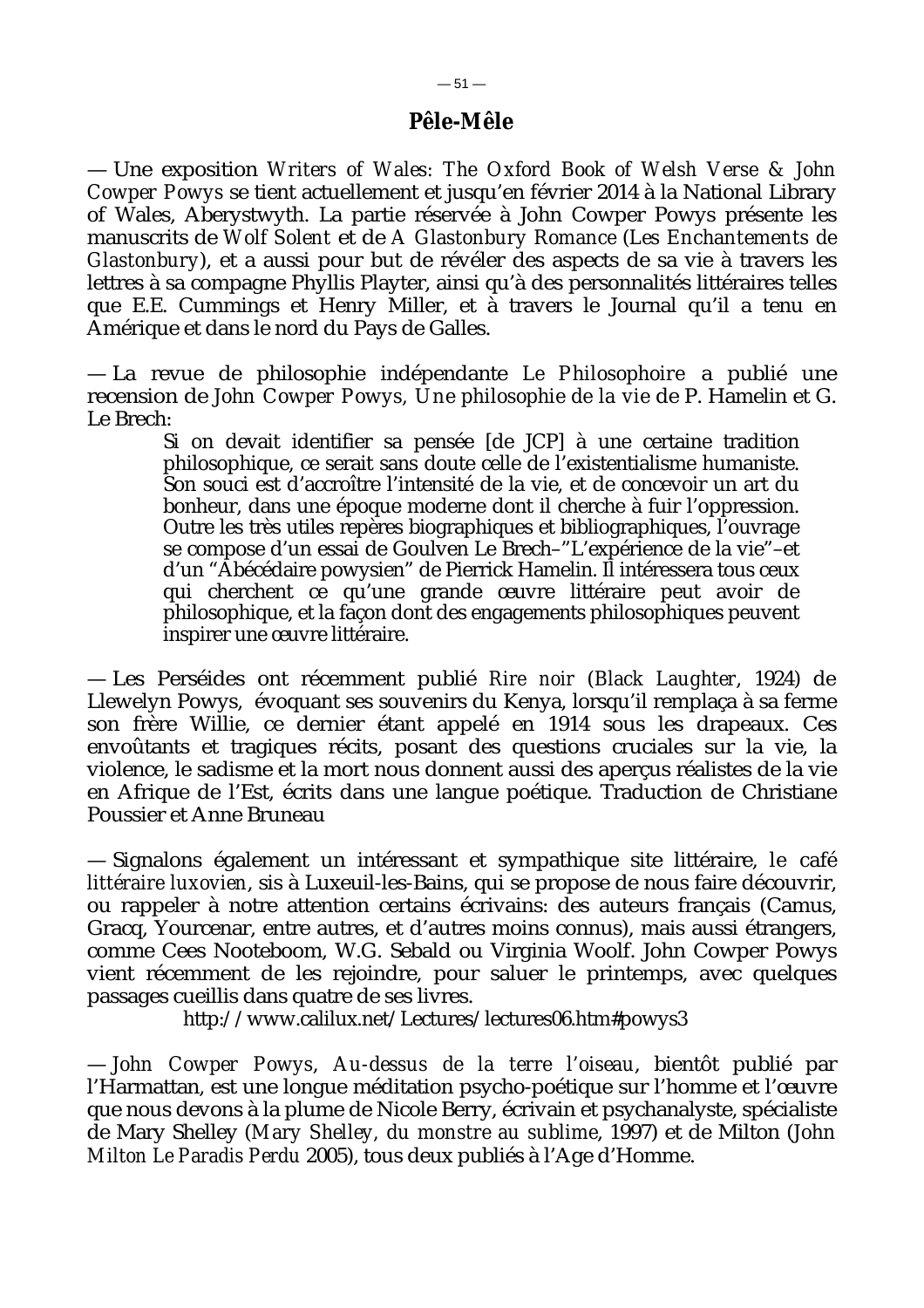## **The** *Guardian***, Wednesday 19 June, 1963**.

Comparing the way in which John Cowper Powys has been perceived on both sides of the Channel is revealing of some interesting differences. Two days after his death, a long article appeared in the *Guardian*, describing him "primarily concerned as prophet, preacher, soothsayer and moralist to deliver a message", and underlining that his power of "sensual perception by which he lived in stone and beast and flower was quite extraordinary". Jean Wahl in *Le Monde* for his part seems above all to have been fascinated by JCP's ichthyosaurus who gathered "itself up within the depths of the universe towards the god that surpasses it." Struck as he was by the strong relationship JCP entertained with the elements, the sun, the earth and the ocean, Wahl, here, expresses a kind of Romantic pantheism, taking place in the French tradition of Michelet and Bachelard. The anonymous English literary reviewer takes note of "the eccentricity which governed his [JCP] ideas about God, whom he viewed rather as a God-devil to be craftily kept at bay as all human busybodies". But on the whole, the Guardian article is a genuine appraisal of John Cowper's genius. It ends expressing deep admiration for his work: "His philosophy was wholly a projection of himself and in the books in which he explicitely stated it, it is a philosophy at once Stoical and Epicurian, of endurance, defiance, and solitary enjoyment. The same message informs his novels, but the greatest of them, *Wolf Solent* and *Glastonbury Romance* are not only written in an epic scale but contain character and situations which communicate unforgettably his supernatural presence of both evil and good."

*°°°°°°°°°°°°°°°°°°°°*

Lorsqu'on compare comment John Cowper Powys a été perçu des deux côtés de la Manche, quelques différences apparaissent. Deux jours après sa mort, un long article parut dans le G*uardian* le décrivant comme "préoccupé avant tout, en tant que prophète, prédicateur, devin et moraliste, de délivrer un message", et soulignant que la qualité de "ses perceptions sensuelles, lui permettant d'être et pierre et bête et fleur, était tout à fait extraordinaire". Jean Wahl, quant à lui, semble avoir surtout été fasciné par l'ichtyosaure de JCP se dressant "au fond de l'univers vers le dieu qui le dépasse". Frappé par la relation étroite que JCP avait avec les éléments, le soleil, la terre et l'océan, Wahl, prenant ainsi place dans la tradition française de Michelet et Bachelard, exprime une sorte de panthéisme romantique. Le critique littéraire anglais ne manque pas de remarquer "l'excentricité qui commandait ses idées sur Dieu, qu'il voyait plutôt comme un Dieu-démon qu'il s'agissait de tenir habilement en respect comme tous les importuns humains". Mais dans l'ensemble, l'article du *Guardian* est un éloge sincère du génie de John Cowper et se termine par l'expression d'une vive admiration pour l'œuvre: "Sa philosophie était tout entière une projection de luimême, et dans les livres où il l'expliquait clairement, c'est une philosophie à la fois stoïque et épicurienne d'endurance, de défi et de bonheur solitaire. Le même message imprègne ses romans, mais les plus grands, *Wolf Solent* et *Les Enchantements de Glastonbury*, ne sont pas seulement écrits à une échelle épique mais contiennent des personnages et des situations qui nous communiquent de façon inoubliable sa présence surnaturelle tant du mal que du bien.